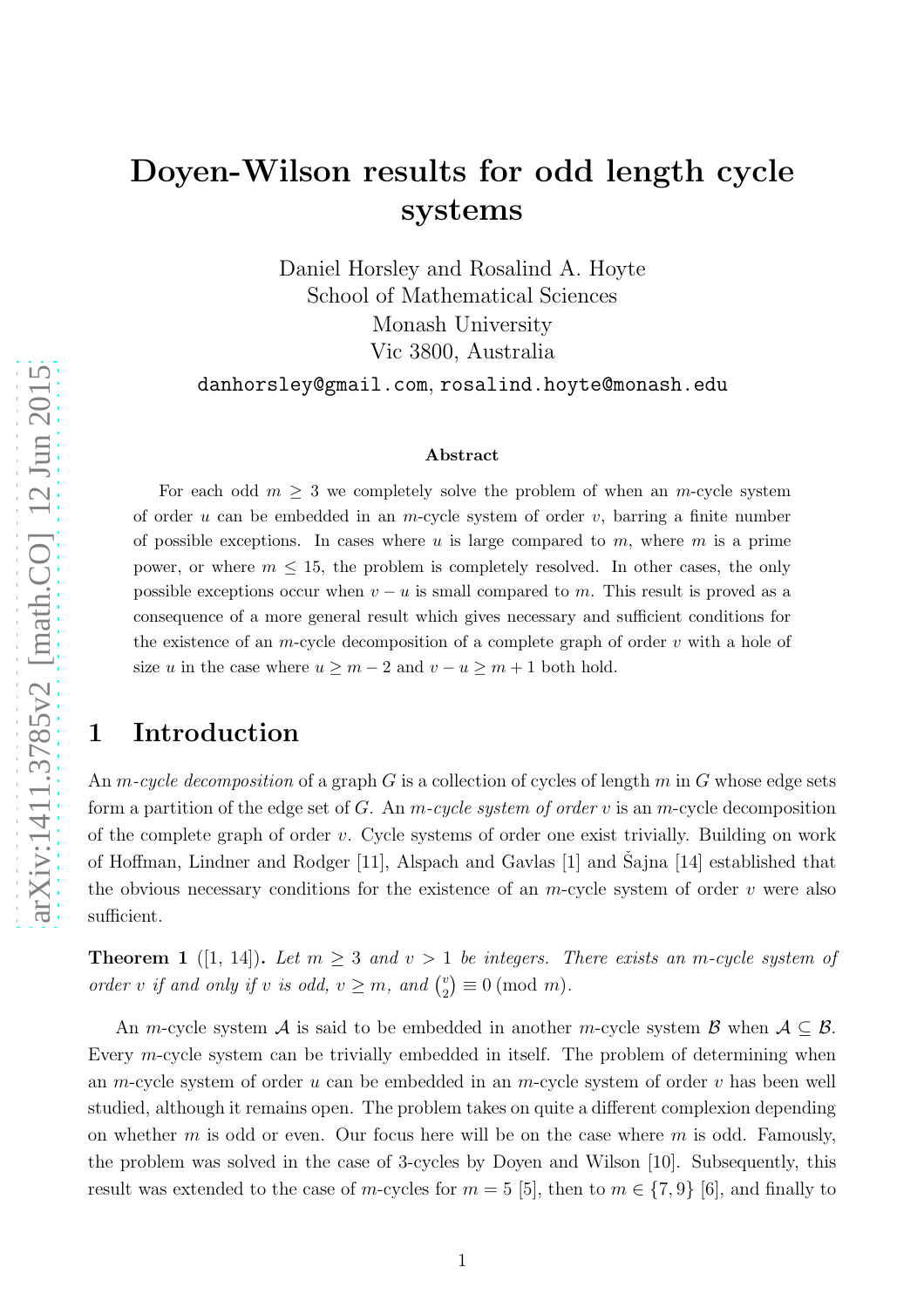$m \in \{11, 13\}$  [\[8\]](#page-27-5). Also, in [\[6\]](#page-27-4) the problem was solved in the case where  $u, v \equiv 1$  or m (mod 2m), barring at most one exception for each  $m$  and  $u$ .

Here we completely solve the problem in the case when  $u > \frac{(m-1)(m-2)}{2}$  and, for other values of m and u, we solve it apart from cases where  $u < v \le u + m - 1$ . This means that the problem is solved for each  $m$  with the exception of finitely many possible cases. We completely solve the problem in the case where  $m$  is a prime power by resolving the possible exceptions in a result in [\[6\]](#page-27-4).

<span id="page-1-1"></span>**Theorem 2.** Let  $m \geq 3$  be an odd integer and let u and v be positive integers with  $u < v$ .

- (i) If  $u > \frac{(m-1)(m-2)}{2}$  or if m is a prime power, then an m-cycle system of order u can be embedded in an m-cycle system of order v if and only if u and v are odd,  $\binom{u}{2}$  $\binom{u}{2}$ ,  $\binom{v}{2}$  $\binom{v}{2} \equiv$ 0 (mod *m*) and  $v \ge \frac{u(m+1)}{m-1} + 1$ .
- (ii) If  $u \leq \frac{(m-1)(m-2)}{2}$  $\frac{2(n^2-2)}{2}$  and m is not a prime power, then an m-cycle system of order u can be embedded in an m-cycle system of order v if and only if u and v are odd,  $\binom{u}{2}$  $\binom{u}{2}$ ,  $\binom{v}{2}$  $\binom{v}{2} \equiv$  $0 \pmod{m}$  and  $v \geq \frac{u(m+1)}{m-1} + 1$ , except that the embedding may not exist when  $\frac{u(m+1)}{m-1} + 1 \leq$  $v \le u + m - 1.$

In the above it is easy to see that the conditions that u and v are odd and  $\binom{u}{2}$  $\binom{u}{2}$ ,  $\binom{v}{2}$  $\binom{v}{2} \equiv$ 0 (mod *m*) are necessary for the embedding to exist. The condition  $v \ge \frac{u(m+1)}{m-1} + 1$  can also be seen to be necessary by observing that each  $m$ -cycle which is not part of the original system must contain two consecutive vertices not in the original system (see Lemma [3](#page-1-0) below).

In fact, we prove a result more general than Theorem [2](#page-1-1) concerning m-cycle decompositions of complete graphs with holes. For positive integers u and v with  $u < v$ , the *complete graph of* order v with a hole of size u, denoted  $K_v - K_u$ , is the graph obtained from a complete graph of order  $v$  by removing the edges of a complete subgraph of order  $u$ . Any embedding of an m-cycle system of order u in another of order v yields an m-cycle decomposition of  $K_v-K_u$  (via removing the cycles in the original system), but the problem of finding  $m$ -cycle decompositions of complete graphs with holes is more general because the orders of the graph and hole need not be feasible orders for  $m$ -cycle systems. This more general problem has also received significant attention. For odd m, the problem is completely solved for  $m = 3$  [\[13\]](#page-27-6),  $m = 5$  [\[2\]](#page-26-1), and  $m = 7$ [\[8\]](#page-27-5). For a survey of results concerning cycle decompositions, see [\[7\]](#page-27-7). The following lemma from  $[8]$  gives well-known necessary conditions for the existence of an m-cycle decomposition of  $K_v - K_u$ .

<span id="page-1-0"></span>**Lemma 3** ([\[8\]](#page-27-5)). Let  $m \geq 3$  be an odd integer and let u and v be positive integers such that  $v > u$ . If there exists an m-cycle decomposition of  $K_v - K_u$ , then

- $(N1)$  u and v are odd;
- $(N2)$   $\binom{v}{2}$  $\binom{v}{2} - \binom{u}{2}$  $\binom{u}{2} \equiv 0 \pmod{m}$ ;
- (N3)  $v \geq \frac{u(m+1)}{m-1} + 1$ ; and
- (N4)  $(v m)(v 1) > u(u 1)$ .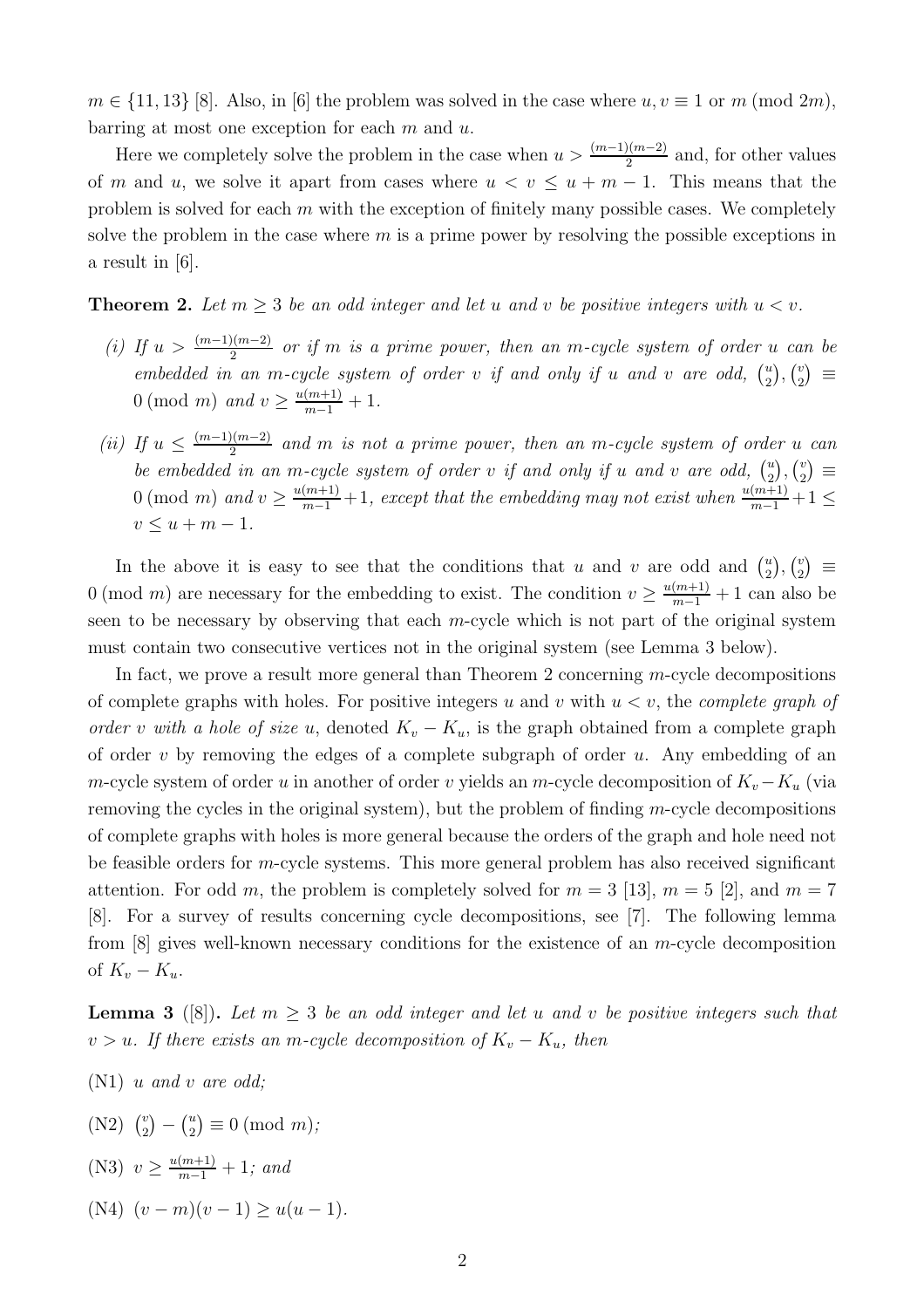The necessity of  $(N3)$  follows from the fact that each m-cycle must contain two consecutive vertices outside the hole. The necessity of (N4) follows from the fact that  $\frac{v-1}{2}$  cycles of the decomposition contain some vertex outside the hole, and hence  $K_v - K_u$  must have at least  $m(v-1)$  $\frac{2^{v-1}}{2}$  edges. Condition (N4) implies that  $v \geq u + \frac{m}{2}$  $\frac{m}{2}$ . It will be important for our purposes that (N4) is always satisfied if  $v \ge u + m - 1$ . For an odd integer  $m \ge 3$ , we say that a pair  $(u, v)$ of positive integers is m-admissible if u and v satisfy conditions  $(N1)$ – $(N4)$ . Our main result shows that these necessary conditions are sufficient whenever  $u \ge m - 2$  and  $v - u \ge m + 1$ .

<span id="page-2-0"></span>**Theorem 4.** Let  $m \geq 3$  be an odd integer and let u and v be integers such that  $u \geq m-2$  and  $v - u \ge m + 1$ . There exists an m-cycle decomposition of  $K_v - K_u$  if and only if

- $(i)$  u and v are odd:
- $(ii)$   $\binom{v}{2}$  $\binom{v}{2} - \binom{u}{2}$  $\binom{u}{2} \equiv 0 \pmod{m}$ ; and
- (iii)  $v \geq \frac{u(m+1)}{m-1} + 1$ .

Theorem [4](#page-2-0) complements a similar result for cycles of fixed even length; see Theorem 1.2 of [\[12\]](#page-27-8). As a consequence of Theorem [4](#page-2-0) we find the following.

<span id="page-2-1"></span>Corollary 5. Let m and u be odd integers and let  $\nu_m(u)$  be the smallest integer  $x > u$  such that  $(u, x)$  is m-admissible.

- (i) If  $3 < u < m-2$  and there exists an m-cycle decomposition of  $K_{v'} K_u$  for each integer v' such that  $(u, v')$  is m-admissible and  $\nu_m(u) \le v' \le \nu_m(u) + m - 1$ , then there exists an m-cycle decomposition of  $K_v - K_u$  if and only if  $(u, v)$  is m-admissible.
- (ii) If  $m-2 \leq u \leq \frac{(m-1)(m-2)}{2}$  $\frac{2(n-2)}{2}$ , then there exists an m-cycle decomposition of  $K_v - K_u$  if and only if  $(u, v)$  is m-admissible, except that this decomposition may not exist when  $\nu_m(u) \leq v \leq u + m - 1.$
- (iii) If  $u > \frac{(m-1)(m-2)}{2}$  or  $u \in \{1,3\}$ , then there exists an m-cycle decomposition of  $K_v K_u$  if and only if  $(u, v)$  is m-admissible.

Note that  $\nu_m(u)$  in the above corollary is at most the smallest integer  $y \equiv u \pmod{2m}$  such that  $y \geq \frac{u(m+1)}{m-1} + 1$ , because  $(u, y)$  is m-admissible for any such integer. Corollary [5](#page-2-1) makes it clear that for a given odd  $m$ , we can establish the existence of an  $m$ -cycle decomposition of  $K_v - K_u$  for all m-admissible  $(u, v)$  provided we can construct a number of "small" decompositions. We have been able to do this for  $m \in \{9, 11, 13, 15\}$  and thus have resolved the problem for each odd  $m \leq 15$ .

<span id="page-2-2"></span>**Theorem 6.** Let m be an odd integer such that  $3 \le m \le 15$  and let u and v be positive integers such that  $v > u$ . Then there exists an m-cycle decomposition of  $K_v - K_u$  if and only if  $(u, v)$ is m-admissible.

Theorem [4](#page-2-0) is proved by beginning with a cycle decomposition of  $K_v - K_u$  that involves many short cycles and iteratively altering our decomposition of  $K_v - K_u$  so as to "merge" a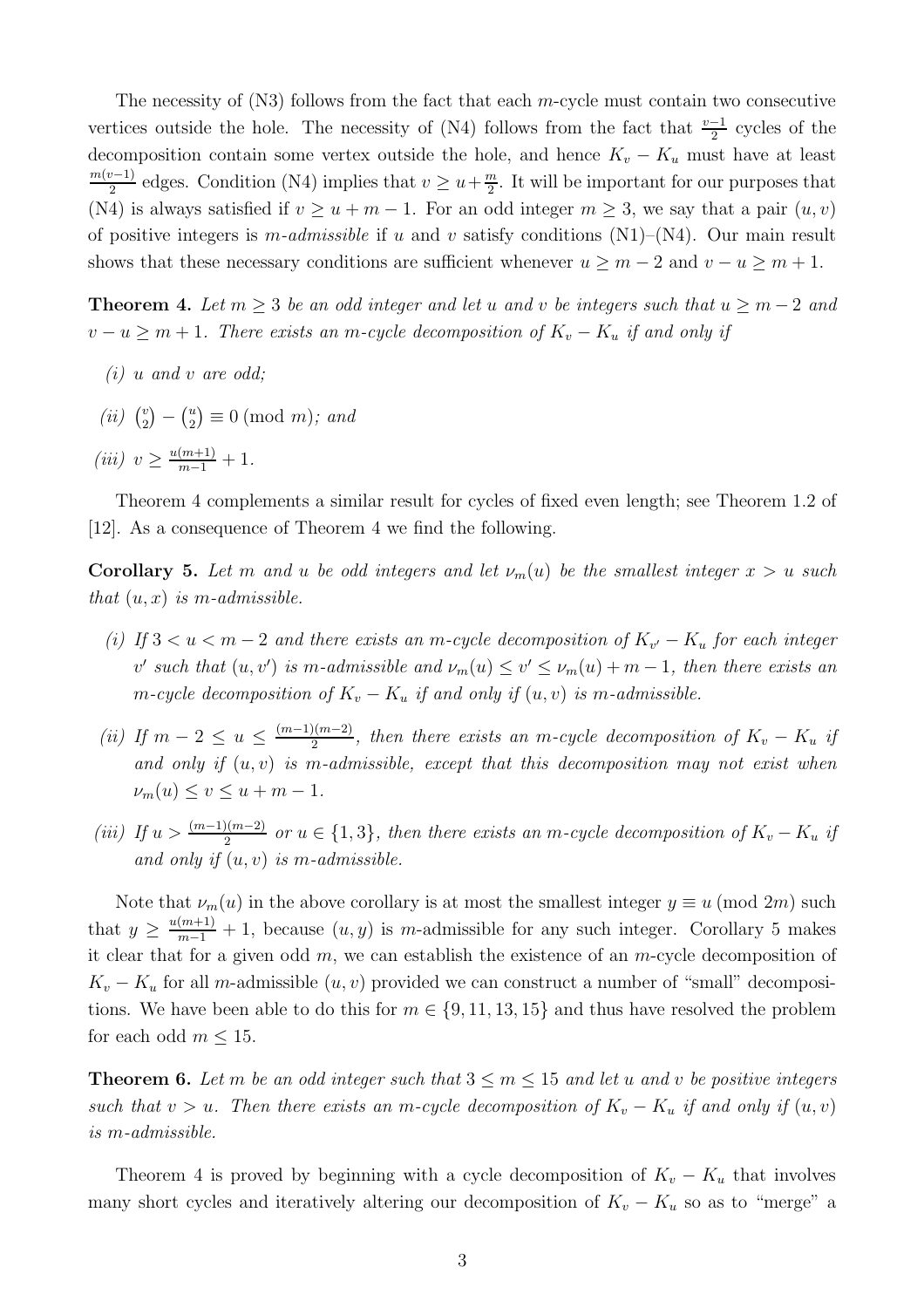number of short cycle lengths until we eventually obtain an m-cycle decomposition of  $K_v - K_u$ . We alter the decompositions using "cycle switching" techniques first developed in [\[3\]](#page-26-2). Section [2](#page-3-0) is devoted to introducing the notation and definitions that we will require, as well as the fundamental lemma encapsulating our cycle switching techniques. Sections [3–](#page-5-0)[5](#page-13-0) are devoted to proving Lemma [22](#page-15-0) which shows that we can alter a cycle decomposition of  $K_v - K_u$  in the required manner. In Section [6](#page-16-0) we construct the decompositions of  $K_v - K_u$  involving short cycles that are required as a "base" for our construction. Finally in Section [7](#page-24-0) we combine these results in order to prove Theorem [4](#page-2-0) and its consequences.

### <span id="page-3-0"></span>2 Notation and Preliminary Results

A decomposition of a graph G is a collection of subgraphs of G whose edges form a partition of the edge set of G. A packing of a graph G is a decomposition of some subgraph H of G and the *leave* of the packing is the graph obtained by removing the edges of  $H$  from  $G$ . We define the reduced leave of a packing of a graph  $G$  as the graph obtained from its leave by deleting any isolated vertices. For a list of positive integers  $M = m_1, \ldots, m_t$ , an  $(M)$ -decomposition of a graph G is a decomposition of G into t cycles of lengths  $m_1, m_2, \ldots, m_t$  and an  $(M)$ -packing of G is a packing of G with t cycles of lengths  $m_1, m_2, \ldots, m_t$ . All lists in this paper will be lists of positive integers.

The m-cycle with vertices  $x_0, x_1, \ldots, x_{m-1}$  and edges  $x_i x_{i+1}$  for  $i \in \{0, \ldots, m-1\}$  (with subscripts modulo m) is denoted by  $(x_0, x_1, \ldots, x_{m-1})$  and the n-path with vertices  $y_0, y_1, \ldots, y_n$ and edges  $y_jy_{j+1}$  for  $j \in \{0,1,\ldots,n-1\}$  is denoted by  $[y_0, y_1, \ldots, y_n]$ . We will say that  $y_0$  and  $y_n$  are the end vertices of this path.

For a positive integer v, let  $K_v$  denote the complete graph of order v, and for a set V, let  $K_V$  denote the complete graph with vertex set V. For positive integers u and w, let  $K_{u,w}$ denote the complete bipartite graph with parts of size  $u$  and  $w$ , and for disjoint sets  $U$  and W, let  $K_{U,W}$  denote the complete bipartite graph with parts U and W. For graphs G and H, we denote by  $G \cup H$  the graph with vertex set  $V(G) \cup V(H)$  and edge set  $E(G) \cup E(H)$ , we denote by  $G - H$  the graph with vertex set  $V(G)$  and edge set  $E(G) \setminus E(H)$ , and, if  $V(G)$  and  $V(H)$  are disjoint, we denote by  $G \vee H$  the graph with vertex set  $V(G) \cup V(H)$  and edge set  $E(G) \cup E(H) \cup E(K_{V(G), V(H)})$  (our use of this last notation will imply that  $V(G)$  and  $V(H)$ are disjoint).

The neighbourhood  $Nbd_G(x)$  of a vertex x in a graph G is the set of vertices in G that are adjacent to x (not including x itself). We say vertices x and y of a graph G are twin in G if  $Nbd_G(x) \setminus \{y\} = Nbd_G(y) \setminus \{x\}.$  Let U and V be sets with  $U \subseteq V$ , and let G be the graph  $K_V - K_U$ . Note that the vertices in U are pairwise twin and the vertices in  $V \setminus U$  are pairwise twin. We say an edge xy of G is a pure edge if  $x, y \in V \setminus U$ , and we say that it is a cross edge if x or  $y \in U$ .

Given a permutation  $\pi$  of a set V, a subset S of V and a graph G with  $V(G) \subseteq V$ ,  $\pi(S)$ is defined to be the set  $\{\pi(x): x \in S\}$  and  $\pi(G)$  is defined to be the graph with vertex set  $\{\pi(x): x \in V(G)\}\$ and edge set  $\{\pi(x)\pi(y): xy \in E(G)\}.$ 

The following lemma encapsulates the switching technique that is fundamental to the results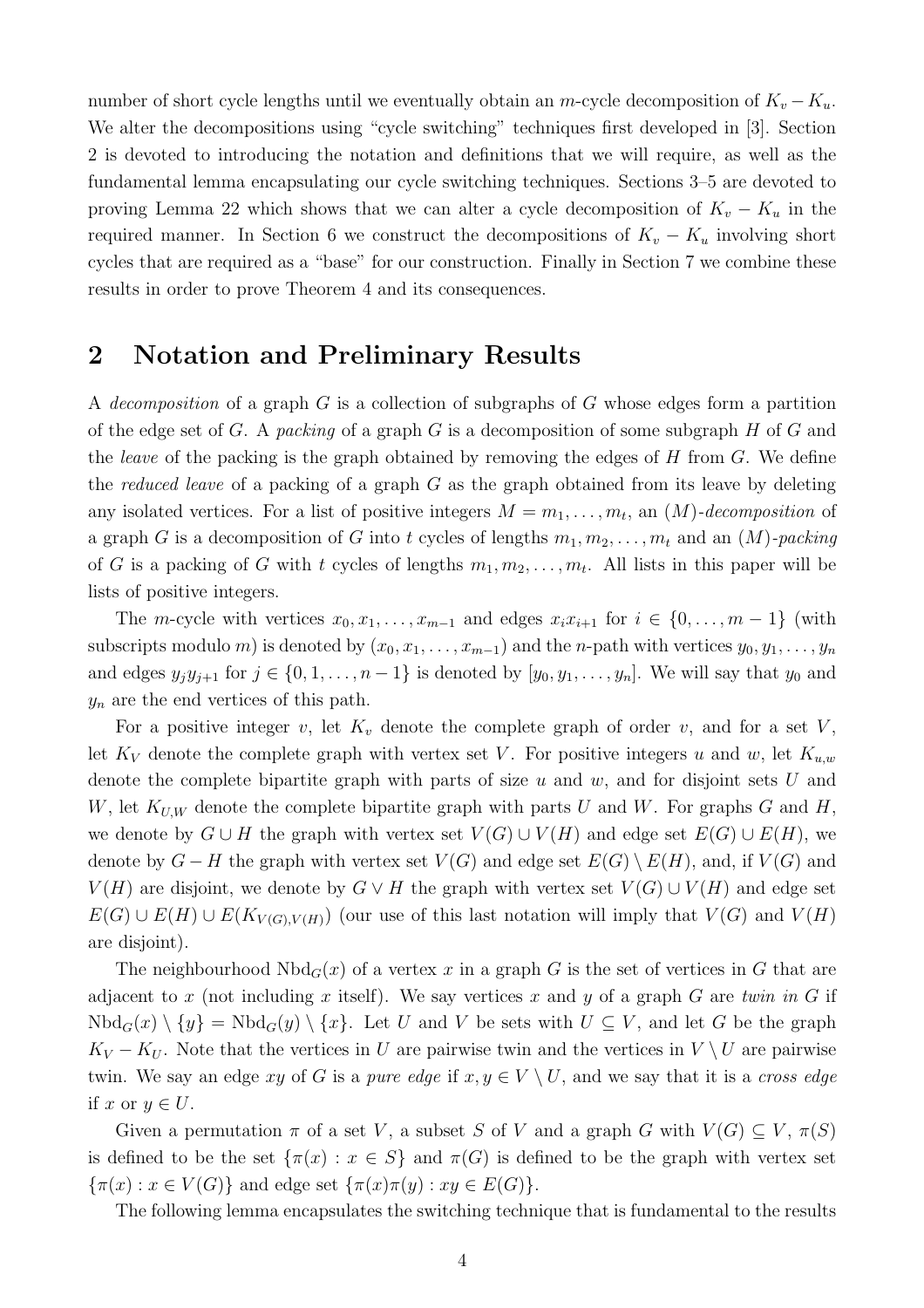in Sections [3](#page-5-0)[–5.](#page-13-0) It is almost identical to Lemma 2.1 of [\[12\]](#page-27-8) and the proof given in that paper suffices to prove this result as well.

<span id="page-4-0"></span>**Lemma 7.** Let u and v be positive odd integers with  $u \leq v$ , and let M be a list of integers. Let P be an  $(M)$ -packing of  $K_v - K_u$  with leave L, let  $\alpha$  and  $\beta$  be twin vertices in  $K_v - K_u$ , and let  $\pi$  be the transposition  $(\alpha\beta)$ . Then there exists a partition of the set  $(Nbd_L(\alpha) \cup Nbd_L(\beta)) \setminus$  $((Nbd<sub>L</sub>(\alpha) \cap Nbd<sub>L</sub>(\beta)) \cup {\alpha, \beta})$  into pairs such that for each pair  $\{x, y\}$  of the partition, there exists an  $(M)$ -packing  $\mathcal{P}'$  of  $K_v - K_u$  whose leave L' differs from L only in that each of  $\alpha x$ ,  $\alpha y$ ,  $\beta x$  and  $\beta y$  is an edge in L' if and only if it is not an edge in L. Furthermore, if  $\mathcal{P} = \{C_1, C_2, \ldots, C_t\}$ , then  $\mathcal{P}' = \{C'_1, C'_2, \ldots, C'_t\}$ , where, for each  $i \in \{1, \ldots, t\}$ ,  $C'_i$  is a cycle of the same length as  $C_i$  such that

- (i) if neither  $\alpha$  nor  $\beta$  is in  $V(C_i)$ , then  $C'_i = C_i$ ;
- (ii) if exactly one of  $\alpha$  and  $\beta$  is in  $V(C_i)$ , then either  $C'_i = C_i$  or  $C'_i = \pi(C_i)$ ; and
- (iii) if both  $\alpha$  and  $\beta$  are in  $V(C_i)$ , then  $C'_i \in \{C_i, \pi(C_i), \pi(P_i) \cup P_i^{\dagger}\}$  $P_i^{\dagger}, P_i \cup \pi(P_i^{\dagger})$  $\{p_i^{\dagger}\}\}$ , where  $P_i$  and  $P_i^\dagger$  $a_i^{\dagger}$  are the two paths in  $C_i$  which have end vertices  $\alpha$  and  $\beta$ .

If we are applying Lemma [7](#page-4-0) we say that we are performing the  $(\alpha, \beta)$ -switch with origin x and terminus y (equivalently, with origin y and terminus x). Note that if U and V are sets with  $U \subseteq V$ , then two vertices  $\alpha, \beta \in V$  are twin in  $K_V - K_U$  if and only if  $\{\alpha, \beta\} \subseteq U$  or  $\{\alpha,\beta\}\subseteq V\setminus U.$ 

**Definition.** Let G be a graph, and let  $\mathcal{P} = \{G_1, \ldots, G_t\}$  be a packing of G. We say that another packing  $\mathcal{P}'$  of G is a repacking of  $\mathcal{P}$  if  $\mathcal{P}' = \{G'_1, \ldots, G'_t\}$  where for each  $i \in \{1, \ldots, t\}$ there is a permutation  $\pi_i$  of  $V(G)$  such that  $\pi_i(G_i) = G'_i$  and  $x$  and  $\pi_i(x)$  are twin in G for each  $x \in V(G)$ .

Obviously, for any list of integers  $M$ , any repacking of an  $(M)$ -packing of a graph  $G$  is also an  $(M)$ -packing of G. If G is a complete graph with a hole, then the above definition implies that  $G_i$  and  $G'_i$  have the same number of pure and cross edges for each  $i \in \{1, \ldots, t\}$  and hence also that the leaves of  $P$  and  $P'$  have the same number of pure and cross edges. If  $P$  is a packing of a graph G,  $\mathcal{P}'$  is a repacking of  $\mathcal P$  and  $\mathcal P''$  is a repacking of  $\mathcal P'$ , then  $\mathcal P''$  is obviously also a repacking of  $P$ . If  $P$  is a packing of a graph G and  $P'$  is another packing of G obtained from  $P$  by applying Lemma [7,](#page-4-0) then  $P'$  is necessarily a repacking of  $P$ .

The following definitions for two types of graphs, rings and chains, are the same as in [\[12\]](#page-27-8).

**Definition.** An  $(a_1, a_2, \ldots, a_s)$ -chain (or s-chain if we do not wish to specify the lengths of the cycles) is the edge-disjoint union of  $s \geq 2$  cycles  $A_1, A_2, \ldots, A_s$  such that

- $A_i$  is a cycle of length  $a_i$  for  $1 \leq i \leq s$ ; and
- for  $1 \leq i < j \leq s$ ,  $|V(A_i) \cap V(A_j)| = 1$  if  $j = i + 1$  and  $|V(A_i) \cap V(A_j)| = 0$  otherwise.

We call  $A_1$  and  $A_s$  the end cycles of the chain, and for  $1 < i < s$  we call  $A_i$  an internal cycle of the chain. A vertex which is in two cycles of the chain is said to be the link vertex of those cycles. We denote a 2-chain with cycles  $P$  and  $Q$  by  $P \cdot Q$ .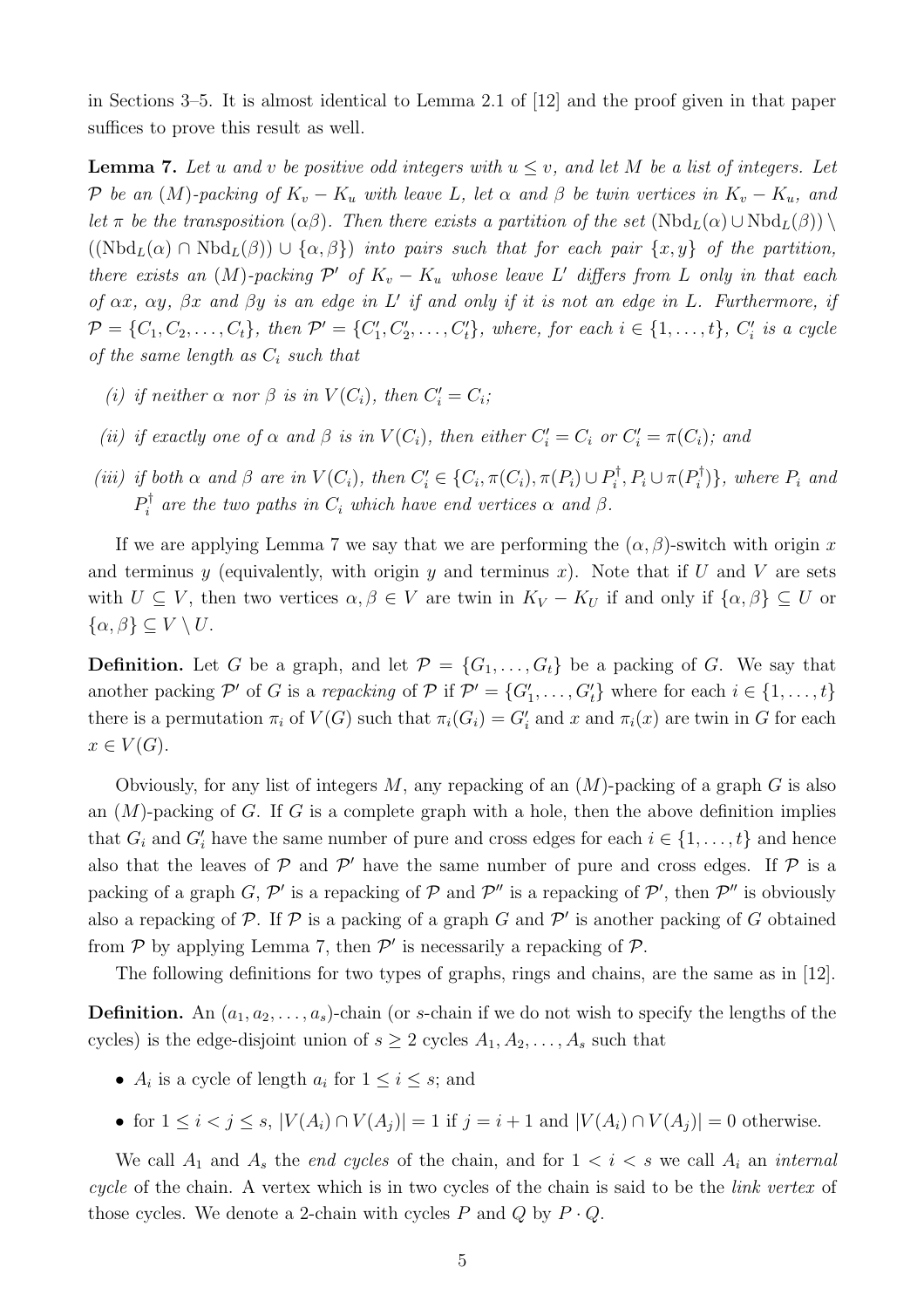**Definition.** An  $(a_1, a_2, \ldots, a_s)$ -ring (or s-ring if we do not wish to specify the lengths of the cycles) is the edge-disjoint union of  $s \geq 2$  cycles  $A_1, A_2, \ldots, A_s$  such that

- $A_i$  is a cycle of length  $a_i$  for  $1 \leq i \leq s$ ;
- for  $s \ge 3$  and  $1 \le i < j \le s$ ,  $|V(A_i) \cap V(A_j)| = 1$  if  $j = i + 1$  or if  $(i, j) = (1, s)$ , and  $|V(A_i) \cap V(A_i)| = 0$  otherwise; and
- if  $s = 2$  then  $|V(A_1) \cap V(A_2)| = 2$ .

We refer to the cycles  $A_1, A_2, \ldots, A_s$  as the *ring cycles* of the ring in order to distinguish them from the other cycles that can be found within the graph. A vertex which is in two ring cycles of the ring is said to be a link vertex of those cycles.

#### <span id="page-5-0"></span>3 Packings whose leaves are 2-chains

Our aim in Sections [3](#page-5-0)[–5](#page-13-0) is to prove Lemma [22.](#page-15-0) This lemma allows us to begin with a packing of  $K_v - K_u$  satisfying various conditions and find a repacking whose leave can be decomposed into two m-cycles, each with exactly one pure edge. Finding m-cycles of this form is important because, in an m-cycle decomposition of  $K_v - K_u$  with m odd and  $v = \frac{u(m+1)}{m-1} + 1$  (that is, with equality in necessary condition (N3)), every cycle must contain exactly one pure edge. Thus in Lemmas [12–](#page-7-0)[22](#page-15-0) we focus on packings of  $K_v - K_u$  whose leaves have exactly two pure edges (recall that repacking preserves the number of pure and cross edges in the leave).

In this section we focus on starting with a packing whose reduced leave is a 2-chain and finding a repacking whose reduced leave is the edge-disjoint union of two cycles of specified lengths. Our main goal here is to prove Lemma [14.](#page-9-0) The other lemmas in this section are used only in order to prove it. Lemmas [8](#page-5-1)[–11](#page-7-1) apply to packings of arbitrary graphs, while in Lemmas [12](#page-7-0)[–14](#page-9-0) we concentrate on packings of complete graphs with holes whose leaves have exactly two pure edges.

<span id="page-5-1"></span>**Lemma 8.** Let G be a graph and let M be a list of integers. Let m, p and q be positive integers with  $m \geq p$  and  $p + q - m \geq 3$ . Suppose there exists an  $(M)$ -packing P of G whose reduced leave is a  $(p, q)$ -chain  $(x_1, x_2, \ldots, x_{p-1}, c) \cdot (c, y_1, y_2, \ldots, y_{q-1})$  such that  $x_1$  and  $y_{m-p+1}$  are twin in G. Then there exists a repacking of  $P$  whose reduced leave is either

- the edge-disjoint union of an m-cycle and a  $(p+q-m)$ -cycle; or
- the  $(m p + 2, 2p + q m 2)$ -chain given by  $(x_1, y_{m-p}, y_{m-p-1}, \ldots, y_1, c)$ .  $(c, x_{p-1}, x_{p-2}, \ldots, x_2, y_{m-p+1}, y_{m-p+2}, \ldots, y_{q-1}).$

**Proof.** Note that  $p + q - m \geq 3$  implies that  $m - p + 1 \leq q - 2$ . If  $p = m$  then we are finished, so assume  $p < m$ . Since  $x_1$  and  $y_{m-p+1}$  are twin in G, we can perform the  $(x_1, y_{m-p+1})$ switch with origin  $x_2$ . If the switch has terminus  $y_{m-p}$ , then we obtain a repacking of  $\mathcal P$ whose reduced leave is the  $(m - p + 2, 2p + q - m - 2)$ -chain  $(x_1, y_{m-p}, y_{m-p-1}, \ldots, y_1, c)$ .  $(c, x_{p-1}, x_{p-2}, \ldots, x_2, y_{m-p+1}, y_{m-p+2}, \ldots, y_{q-1})$ . Otherwise the switch has terminus c or  $y_{m-p+2}$ and in either case we obtain a repacking of  $P$  whose reduced leave is the edge-disjoint union of the m-cycle  $(y_1, y_2, \ldots, y_{m-p+1}, x_2, x_3, \ldots, x_{p-1}, c)$  and some  $(p+q-m)$ -cycle.  $\Box$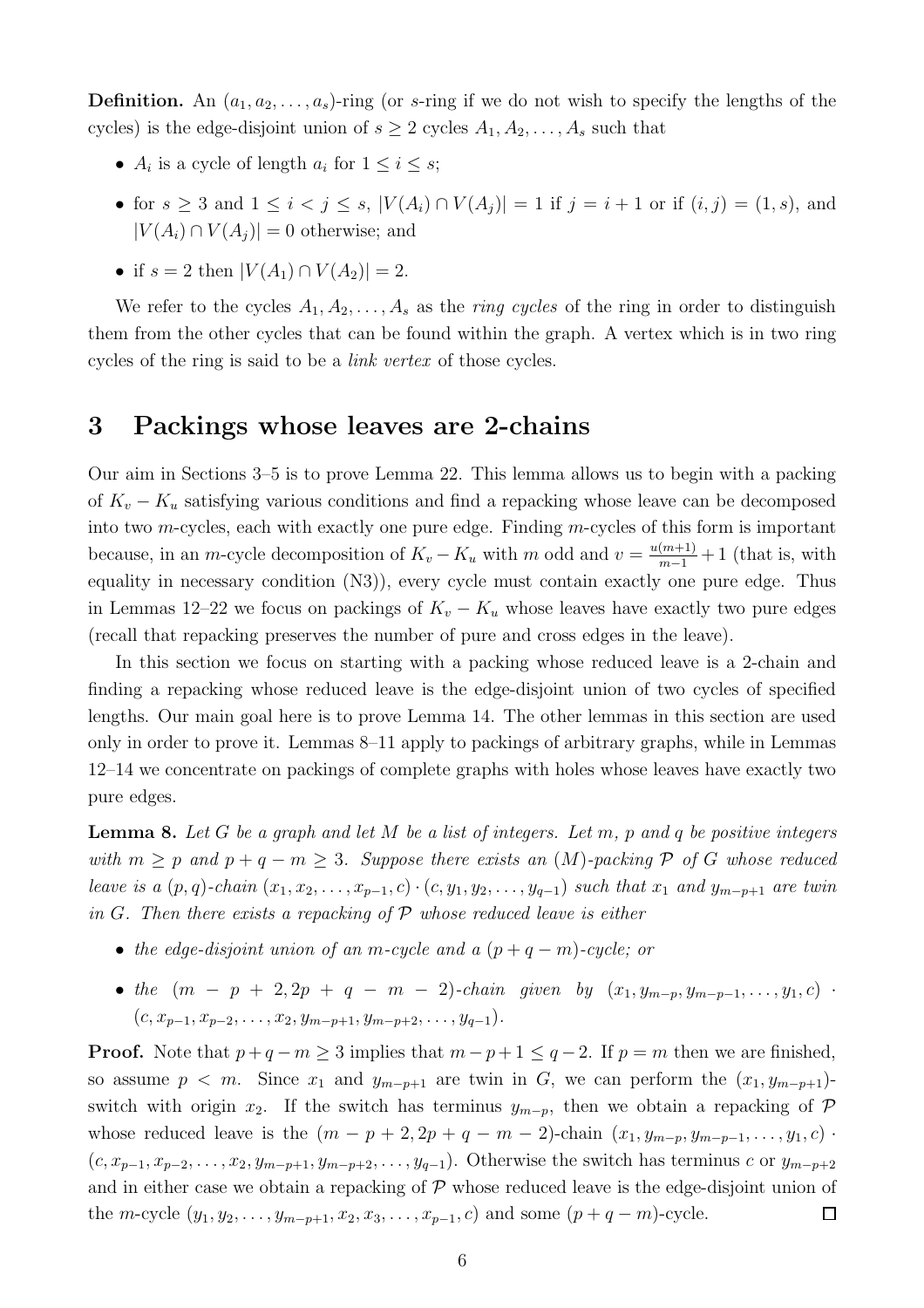<span id="page-6-0"></span>**Lemma 9.** Let G be a graph and let M be a list of integers. Let m, p and q be positive integers with  $m > p$  and  $p + q - m > 3$ . Suppose there exists an  $(M)$ -packing P of G whose reduced leave is a  $(p, q)$ -chain  $(x_1, x_2, \ldots, x_{p-1}, c) \cdot (c, y_1, y_2, \ldots, y_{q-1})$  such that  $x_2$  and  $y_{m-p+2}$  are twin in G. Then there exists a repacking of  $P$  whose reduced leave is either

- the edge-disjoint union of an m-cycle and a  $(p+q-m)$ -cycle; or
- the  $(m p + 4, 2p + q m 4)$ -chain given by  $(x_1, x_2, y_{m-p+1}, y_{m-p}, \ldots, y_1, c)$ .  $(c, x_{p-1}, x_{p-2}, \ldots, x_3, y_{m-p+2}, y_{m-p+3}, \ldots, y_{q-1}).$

**Proof.** Note that  $p + q - m \geq 3$  implies that  $m - p + 2 \leq q - 1$ . If  $p = m$  then we are finished, so assume  $p < m$ . Since  $x_2$  and  $y_{m-p+2}$  are twin in G, we can perform the  $(x_2, y_{m-p+2})$ switch with origin x<sub>3</sub>. If the switch has terminus  $y_{m-p+1}$ , then we obtain a repacking of P whose reduced leave is the  $(m - p + 4, 2p + q - m - 4)$ -chain  $(x_1, x_2, y_{m-p+1}, y_{m-p}, \ldots, y_1, c)$ .  $(c, x_{p-1}, x_{p-2}, \ldots, x_3, y_{m-p+2}, y_{m-p+3}, \ldots, y_{q-1})$ . Otherwise the switch has terminus  $y_{m-p+3}$  or  $x_1$  and in either case we obtain a repacking of  $P$  whose reduced leave is the edge-disjoint union of the m-cycle  $(y_1, y_2, \ldots, y_{m-p+2}, x_3, x_4, \ldots, x_{p-1}, c)$  and some  $(p+q-m)$ -cycle.  $\Box$ 

<span id="page-6-1"></span>**Lemma 10.** Let G be a graph and let M be a list of integers. Let m, p and q be positive integers with m odd,  $m \geq p$  and  $p + q - m \geq 3$ . Suppose there exists an  $(M)$ -packing P of G whose reduced leave is a  $(p, q)$ -chain  $(x_1, x_2, \ldots, x_{p-1}, c) \cdot (c, y_1, y_2, \ldots, y_{q-1})$  such that either

- (i) p is odd,  $x_1, y_3, y_5, \ldots, y_{m-p+1}$  are pairwise twin in G and  $y_2, y_4, \ldots, y_{m-p+2}$  are pairwise twin in G; or
- (ii) p is even,  $x_1, x_3, \ldots, x_{p-3}$  are pairwise twin in G and  $y_{m-p+2}, x_2, x_4, \ldots, x_{p-2}$  are pairwise twin in G.

Then there exists a repacking of  $P$  whose reduced leave is the edge-disjoint union of an m-cycle and a  $(p+q-m)$ -cycle.

**Proof.** If  $p = m$ , then we are finished. If  $p = 4$ , then  $x_2$  and  $y_{m-2}$  are twin in G and we can apply Lemma [9](#page-6-0) to obtain the required packing. So we may assume  $p \notin \{4, m\}$ . Let  $p_0, p_1, \ldots, p_\ell$ be the sequence  $m, 4, m-2, 6, ..., 7, m-3, 5, m-1, 3$ . For some  $k \in \{2, ..., \ell\}$  assume that the lemma holds for  $p = p_{k-1}$ . We will now show that it holds for  $p = p_k$ .

**Case 1.** Suppose  $p = p_k$  is odd. Since  $x_1$  and  $y_{m-p+1}$  are twin in G, Lemma [8](#page-5-1) can be applied to obtain a repacking P' of P. Either we are finished, or the reduced leave of P' is a  $(p', q')$ -chain where  $p' = m - p + 2$  and  $q' = 2p + q - m - 2$ . We give this chain and, below it, a relabelling of its vertices.

$$
(x_1, y_{m-p}, y_{m-p-1}, \ldots, y_1, c) \cdot (c, x_{p-1}, x_{p-2}, \ldots, x_2, y_{m-p+1}, y_{m-p+2}, \ldots, y_{q-1})
$$
  
\n $(x'_1, x'_2, x'_3, \ldots, x'_{p'-1}, c) \cdot (c, y'_1, y'_2, \ldots, y'_{p-2}, y'_{p-1}, y'_p, \ldots, y'_{q'-1})$ 

Note that  $p' = p_{k-1}$  and  $p'$  is even. Since  $x'_1 = x_1$  and  $\{x'_3, x'_5, \ldots, x'_{p'-3}\} = \{y_3, y_5, \ldots, y_{m-p-1}\},$ the vertices  $x'_1, x'_3, \ldots, x'_{p'-3}$  are pairwise twin in G. Similarly, since  $y'_{m-p'+2} = y'_p = y_{m-p+2}$  and  ${x'_2, x'_4, \ldots, x'_{p'-2}} = {y_2, y_4, \ldots, y_{m-p}}$ , the vertices  $y'_{m-p'+2}, x'_2, x'_4, \ldots, x'_{p'-2}$  are pairwise twin in G. Thus  $\mathcal{P}'$  satisfies (ii) and we are finished by our inductive hypothesis.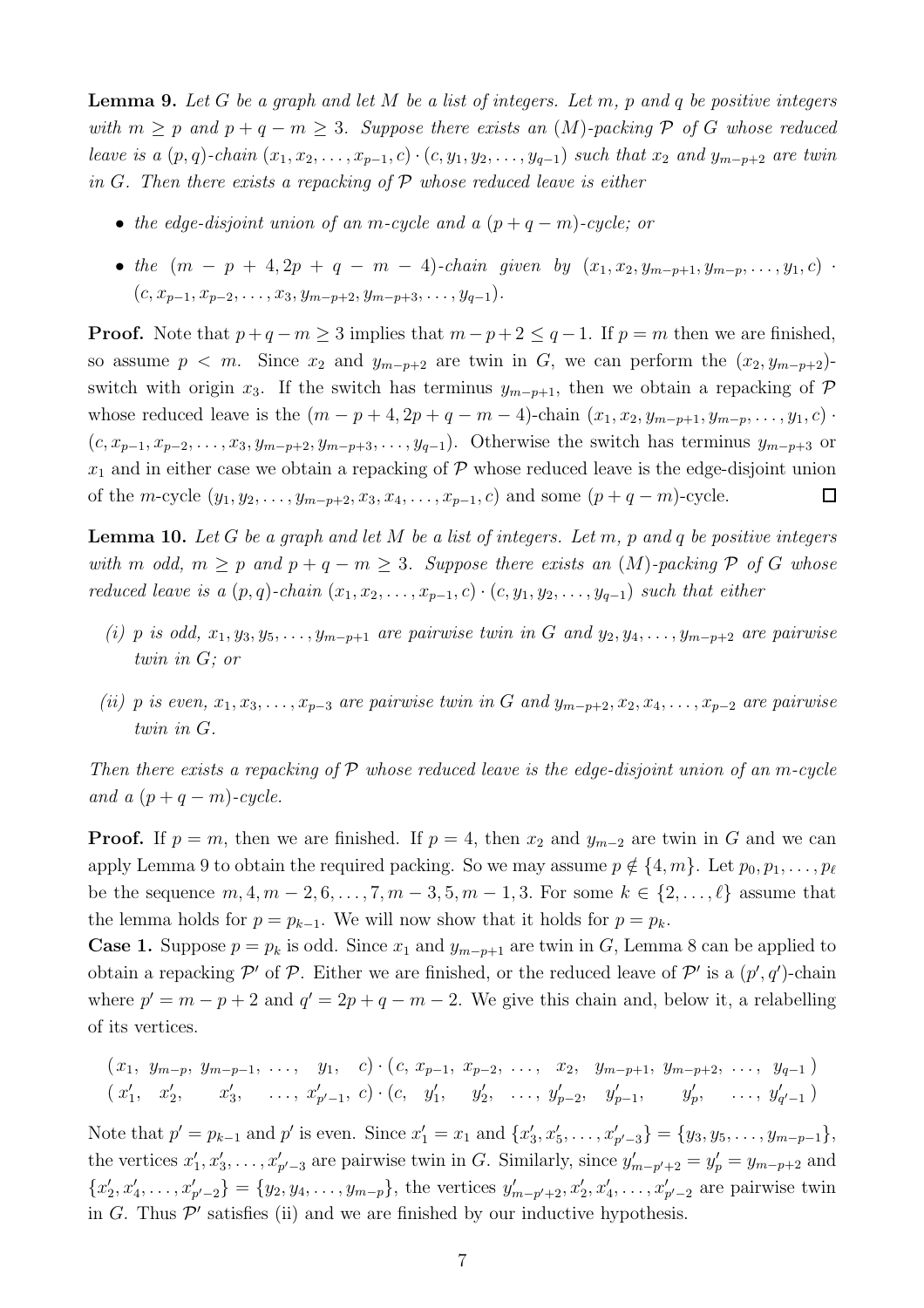**Case 2.** Suppose  $p = p_k$  is even. Then, since  $x_2$  and  $y_{m-p+2}$  are twin in G, Lemma [9](#page-6-0) can be applied to obtain a repacking  $\mathcal{P}'$  of  $\mathcal{P}$ . Either we are finished, or the reduced leave of  $\mathcal{P}'$  is a  $(p', q')$ -chain where  $p' = m - p + 4$  and  $q' = 2p + q - m - 4$ . We give this chain and, below it, a relabelling of its vertices.

 $(x_1, x_2, y_{m-p+1}, y_{m-p}, \ldots, y_1, c) \cdot (c, x_{p-1}, x_{p-2}, \ldots, x_3, y_{m-p+2}, y_{m-p+3}, \ldots, y_{q-1})$  $(x'_1, x'_2, x'_3, x'_4, \ldots, x'_{p'-1}, c) \cdot (c, y'_1, y'_2, \ldots, y'_{p-3}, y'_{p-2}, y'_{p-1}, \ldots, y'_{q'-1})$ 

Note that  $p' = p_{k-1}$  and  $p'$  is odd. Since  $x'_1 = x_1$  and  $\{y'_3, y'_5, \ldots, y'_{m-p'+1}\} = \{x_3, x_5, \ldots, x_{p-3}\},$ the vertices  $x'_1, y'_3, y'_5, \ldots, y'_{m-p'+1}$  are pairwise twin in G. Similarly, since  $\{y'_2, y'_4, \ldots, y'_{m-p'+2}\}$  $\{x_4, x_6, \ldots, x_{p-2}\} \cup \{y_{m-p+2}\}\$ , the vertices  $y'_2, y'_4, \ldots, y'_{m-p'+2}$  are pairwise twin in G. Thus  $\mathcal{P}'$ satisfies (i) and we are finished by our inductive hypothesis.  $\Box$ 

<span id="page-7-1"></span>**Lemma 11.** Let G be a graph and let M be a list of integers. Let  $m$ ,  $p$  and  $q$  be positive integers with m odd,  $m \geq p$ ,  $p + q - m \geq 3$  and  $q \geq 5$ . Suppose there exists an  $(M)$ -packing P of G whose reduced leave is a  $(p, q)$ -chain  $(x_1, x_2, \ldots, x_{p-1}, y_0) \cdot (y_0, y_1, \ldots, y_{q-1})$  such that  $y_0$ and  $y_{q-2}$  are twin in G. Then there exists a repacking of P whose reduced leave is either

- a  $(p+2, q-2)$ -chain containing the  $(q-2)$ -cycle  $(y_0, y_1, \ldots, y_{q-3})$ ; or
- the  $(p, q)$ -chain  $(x_1, x_2, \ldots, x_{p-1}, y_0) \cdot (y_0, y_{q-1}, y_{q-2}, y_1, y_2, \ldots, y_{q-3}).$

**Proof.** Perform the  $(y_0, y_{q-2})$ -switch with origin  $y_{q-3}$  (note that  $y_0$  and  $y_{q-2}$  are twin in G and that  $q \geq 5$ ). If the terminus of the switch is  $y_1$ , then the reduced leave of the resulting packing is the  $(p, q)$ -chain  $(x_1, x_2, \ldots, x_{p-1}, y_0) \cdot (y_0, y_{q-1}, y_{q-2}, y_1, y_2, \ldots, y_{q-3})$ . Otherwise the terminus of the switch is  $x_1$  or  $x_{p-1}$  and in either case the leave of the resulting packing is a  $(p+2, q-2)$ -chain containing the  $(q-2)$ -cycle  $(y_0, y_1, \ldots, y_{q-3})$ .  $\Box$ 

<span id="page-7-0"></span>**Lemma 12.** Let U and V be sets with  $U \subseteq V$  and  $|U|, |V|$  odd, and let M be a list of integers. Let m, p and q be positive integers with m odd and  $m, p + q - m \geq 3$ . Suppose there exists an (M)-packing P of  $K_V - K_U$  whose reduced leave L is a  $(p, q)$ -chain such that each cycle of L contains exactly one pure edge and the link vertex of L is in  $V \setminus U$  if  $3 \in \{m, p+q-m\}$ . Then there exists a repacking of  $\mathcal P$  whose reduced leave is the edge-disjoint union of an m-cycle and  $a (p + q - m)$ -cycle.

**Proof.** We can assume without loss of generality that  $m \geq p+q-m$  and that  $p \leq q$ . Note that this implies  $p \leq m$ . Since each cycle of L must contain an even number of cross edges, p and q are odd. If  $p = m$ , then we are finished immediately, so we can assume that  $p \leq m-2$ . We will show that we can obtain a repacking of P whose reduced leave is either a  $(p+2, q-2)$ -chain or the edge-disjoint union of an m-cycle and a  $(p+q-m)$ -cycle. This will suffice to complete the proof, because by iteratively applying this procedure we will eventually obtain a repacking of P whose reduced leave is the edge-disjoint union of an m-cycle and a  $(p+q-m)$ -cycle.

**Case 1.** Suppose that L can be labelled as  $(x_1, x_2, \ldots, x_{p-1}, y_0) \cdot (y_0, y_1, \ldots, y_{q-1})$  so that  $y_0x_1$ is not a pure edge and  $y_r y_{r+1}$  is a pure edge (subscripts modulo q) for an integer r such that  $m - p + 2 \le r \le q - 1$ . Then the hypotheses of Lemma [10\(](#page-6-1)i) are satisfied and we can apply it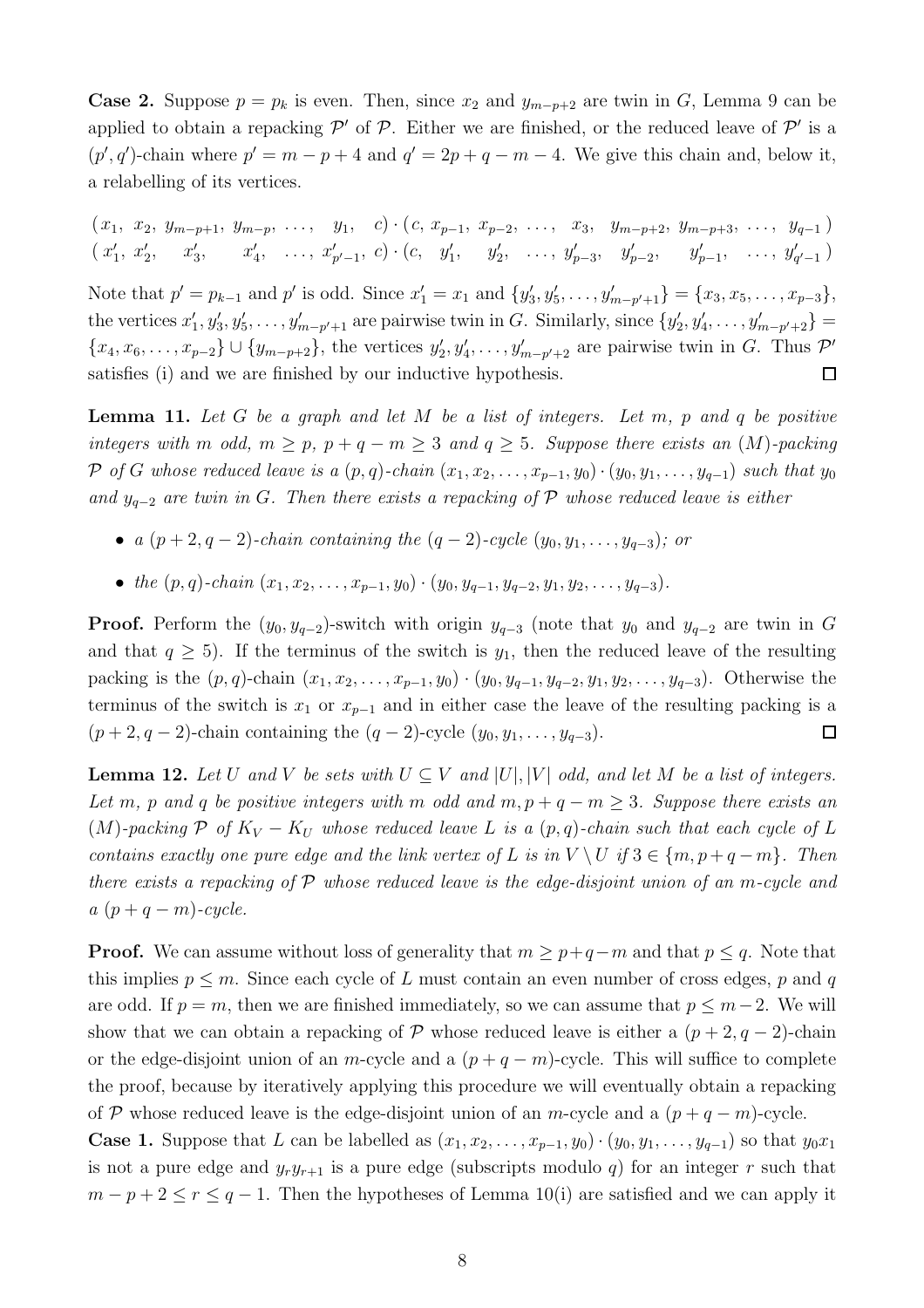to obtain a repacking of  $\mathcal P$  whose reduced leave is the edge-disjoint union of an m-cycle and a  $(p+q-m)$ -cycle.

Case 2. Suppose that L cannot be labelled as in Case 1. Without loss of generality we can label L as  $(x_1, x_2, \ldots, x_{p-1}, y_0) \cdot (y_0, y_1, \ldots, y_{q-1})$  so that  $y_0x_1$  is not a pure edge and  $y_ry_{r+1}$  is a pure edge (subscripts modulo q) for an integer r such that  $\frac{q-1}{2} \le r \le q-1$ , r is even if  $y_0 \in V \setminus U$ , and r is odd if  $y_0 \in U$ . It must be that  $r \leq m-p+1$ , for otherwise we would be in Case 1. Then we can iteratively apply Lemma [11](#page-7-1) to obtain a repacking of  $P$  whose reduced leave L' is either a  $(p+2, q-2)$ -chain or a  $(p, q)$ -chain which can be labelled  $(x'_1, x'_2, \ldots, x'_{p-1}, y'_0) \cdot (y'_0, y'_1, \ldots, y'_{q-1})$ so that  $y'_0x'_1$  is not a pure edge, and  $y'_{r'}y'_{r'+1}$  is a pure edge (subscripts modulo q), where r' is the element of  $\{m-p+2, m-p+3\}$  such that  $r' \equiv r \pmod{2}$ . Note that  $r' \leq q-1$  because if  $p + q - m \ge 4$  then  $m - p + 3 \le q - 1$ , and if  $p + q - m = 3$  then  $y_0 \in V \setminus U$ , r is even and  $r' = m - p + 2 = q - 1$ . If L' is a  $(p + 2, q - 2)$ -chain then we are finished, and if L' is a  $(p, q)$ -chain then we can proceed as we did in Case 1.  $\Box$ 

<span id="page-8-0"></span>**Lemma 13.** Let U and V be sets with  $U \subseteq V$  and  $|U|$ ,  $|V|$  odd, and let M be a list of integers. Let m, p and q be positive integers with m odd and  $m, p + q - m \geq 3$ . Suppose there exists an (M)-packing P of  $K_V - K_U$  whose reduced leave L is a  $(p, q)$ -chain such that one cycle in L contains no pure edges, the other contains exactly two pure edges, and the link vertex of L is in  $V \setminus U$  if  $3 \in \{m, p+q-m\}$ . Then there exists a repacking of P whose reduced leave is the edge-disjoint union of an m-cycle and a  $(p+q-m)$ -cycle.

**Proof.** We can assume without loss of generality that  $m \geq p + q - m$  and that a p-cycle in L contains no pure edges. Since each cycle of  $L$  must contain an even number of cross edges,  $p$ and  $q$  are even.

**Case 1.** Suppose that L can be labelled as  $(x_1, x_2, \ldots, x_{p-1}, y_0) \cdot (y_0, y_1, \ldots, y_{q-1})$  so that  $y_r y_{r+1}$ and  $y_s y_{s+1}$  are pure edges (subscripts modulo q) for integers r and s such that  $0 \le r < s \le q-1$ ,  $r \leq m-2$  and  $s \geq m-p+1$ . Observe that, in particular, such a labelling is always possible when  $q = 4$  (any labelling with  $r < s$  and  $s \in \{2, 3\}$  will suffice, because then  $r \leq 2 < m - 2$ since  $m \ge p + 4 - m$  and  $m - p + 1 \le 2 \le s$  since  $p + 4 - m \ge 3$ . Let  $x_0 = y_0$  and  $t = \max(r + 1, m - p + 1)$ . Consider the vertices  $x_{m-t}$  and  $y_t$ . Note that  $1 \leq m - t \leq p - 1$ because  $r \leq m-2$ ,  $p \geq 3$  and  $t \geq m-p+1$ , and that  $r < t \leq s$  because  $t \geq r+1$ ,  $r < s$  and  $s \geq m - p + 1$ . Since  $r + 1 \leq t \leq s$ , there is exactly one pure edge in the m-path  $[x_{m-t}, x_{m-t-1}, \ldots, x_1, y_0, y_1, \ldots, y_t]$  and hence  $x_{m-t}$  and  $y_t$  are twin in  $K_V - K_U$ . Let L' be the reduced leave of the repacking of P obtained by performing the  $(x_{m-t}, y_t)$ -switch with origin  $x_{m-t-1}$ . If the terminus of the switch is not  $y_{t-1}$ , L' is the edge-disjoint union of an m-cycle and a  $(p+q-m)$ -cycle and we are finished. If the terminus of the switch is  $y_{t-1}$ , then L' is a  $(p+2t-m, q+m-2t)$ -chain with one pure edge in each cycle and whose link vertex is in  $V \setminus U$  if  $3 \in \{m, p+q-m\}$ , and we can apply Lemma [12](#page-7-0) to complete the proof.

Case 2. Suppose that L cannot be labelled as in Case 1. From our comments in Case 1 we may assume  $q \geq 6$ . We will show that we can obtain a repacking of P whose reduced leave either satisfies the conditions of Case 1 or is a  $(p+2, q-2)$ -chain in which a  $(p+2)$ -cycle contains no pure edges. Since any reduced leave which is a  $(p+q-4, 4)$ -chain with exactly two pure edges in which a  $(p+q-4)$ -cycle contains no pure edges must fall into Case 1, repeating this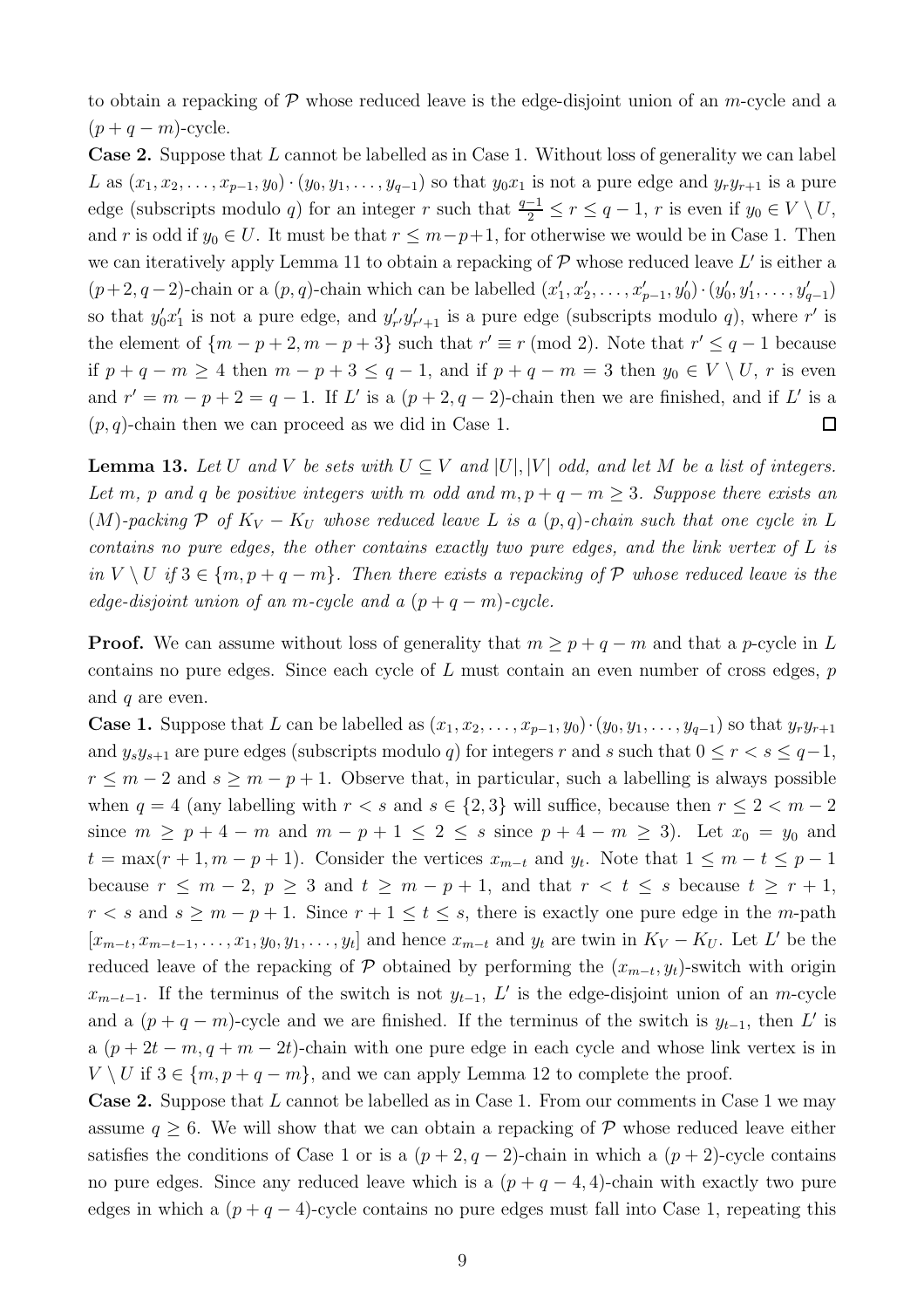procedure will eventually result in a repacking of  $\mathcal P$  whose reduced leave satisfies the conditions of Case 1. We can then proceed as we did in Case 1 to complete the proof.

Without loss of generality we can label L as  $(x_1, x_2, \ldots, x_{p-1}, y_0) \cdot (y_0, y_1, \ldots, y_{q-1})$  so that  $y_ry_{r+1}$  and  $y_sy_{s+1}$  are pure edges (subscripts modulo q) for integers such that  $0 \le r < s \le q-1$ and  $r \leq \frac{q}{2}$  $\frac{q}{2}$ . Because  $r \leq \frac{q}{2}$  $\frac{q}{2}$  and  $\frac{q}{2} \leq m-2$  (note that  $m \geq \frac{p+q}{2} \geq \frac{q+4}{2}$  $\frac{+4}{2}$ , it must be that  $s < m-p+1$ , for otherwise we would be in Case 1. So we can repeatedly apply Lemma [11](#page-7-1) to obtain a repacking of  $P$  whose reduced leave L' is either a  $(p+2, q-2)$ -chain in which a  $(p+2)$ -cycle contains no pure edges or a  $(p, q)$ -chain which can be labelled  $(x'_1, x'_2, \ldots, x'_{p-1}, y'_0)$ .  $(y'_0, y'_1, \ldots, y'_{q-1})$  so that  $y'_r y'_{r+1}$  and  $y'_{s'} y'_{s'+1}$  are pure edges for integers r' and s' such that  $0 \leq r' < s' \leq q - 1$  and  $s' \in \{m - p + 1, m - p + 2\}$  (note that  $m - p + 2 \leq q - 1$  since  $p + q - m \geq 3$ . Observe that in the latter case L' satisfies the conditions of Case 1.  $\Box$ 

<span id="page-9-0"></span>**Lemma 14.** Let U and V be sets with  $U \subseteq V$  and  $|U|$ ,  $|V|$  odd, and let M be a list of integers. Let m, p and q be positive integers with m odd, and  $m, p + q - m \geq 3$ . Suppose there exists an (M)-packing of  $K_V - K_U$  whose reduced leave L is a  $(p, q)$ -chain such that L contains exactly two pure edges and the link vertex of L is in  $V \setminus U$  if  $3 \in \{m, p + q - m\}$ . Then there exists a repacking of P whose reduced leave is the edge-disjoint union of an m-cycle and a  $(p+q-m)$ cycle.

Proof. If each cycle of L contains exactly one pure edge, then we can apply Lemma [12](#page-7-0) to complete the proof. If one cycle in L contains no pure edges and the other contains exactly two pure edges, then we can apply Lemma [13](#page-8-0) to complete the proof.  $\Box$ 

#### 4 Packings whose leaves are t-chains

In this section we use Lemma [14](#page-9-0) to prove an analogous result for chains with more than two cycles, namely Lemma [18.](#page-12-0) Given a packing whose reduced leave is an s-chain that contains two pure edges and satisfies certain other properties, Lemma [18](#page-12-0) allows us to find a repacking whose reduced leave is the edge-disjoint union of two cycles of specified lengths. Lemmas [16](#page-10-0) and [17](#page-11-0) are used only in order to prove Lemma [18,](#page-12-0) while Lemma [15](#page-10-1) will also be used in Section [5.](#page-13-0) We will need the following additional definitions for chains and rings.

**Definition.** For sets U and V with  $U \subseteq V$ , an s-chain that is a subgraph of  $K_V - K_U$  is good if  $s = 2$  or if  $s \geq 3$  and

- one end cycle of the chain contains at least one pure edge and has its link vertex in  $V \setminus U$ ; and
- each internal cycle of the chain has one link vertex in  $V \setminus U$  and one link vertex in U.

**Definition.** For sets U and V with  $U \subseteq V$ , an s-ring that is a subgraph of  $K_V - K_U$  is good if either

• s is even, and each of the ring cycles has one link vertex in U and one link vertex in  $V \setminus U$ ; or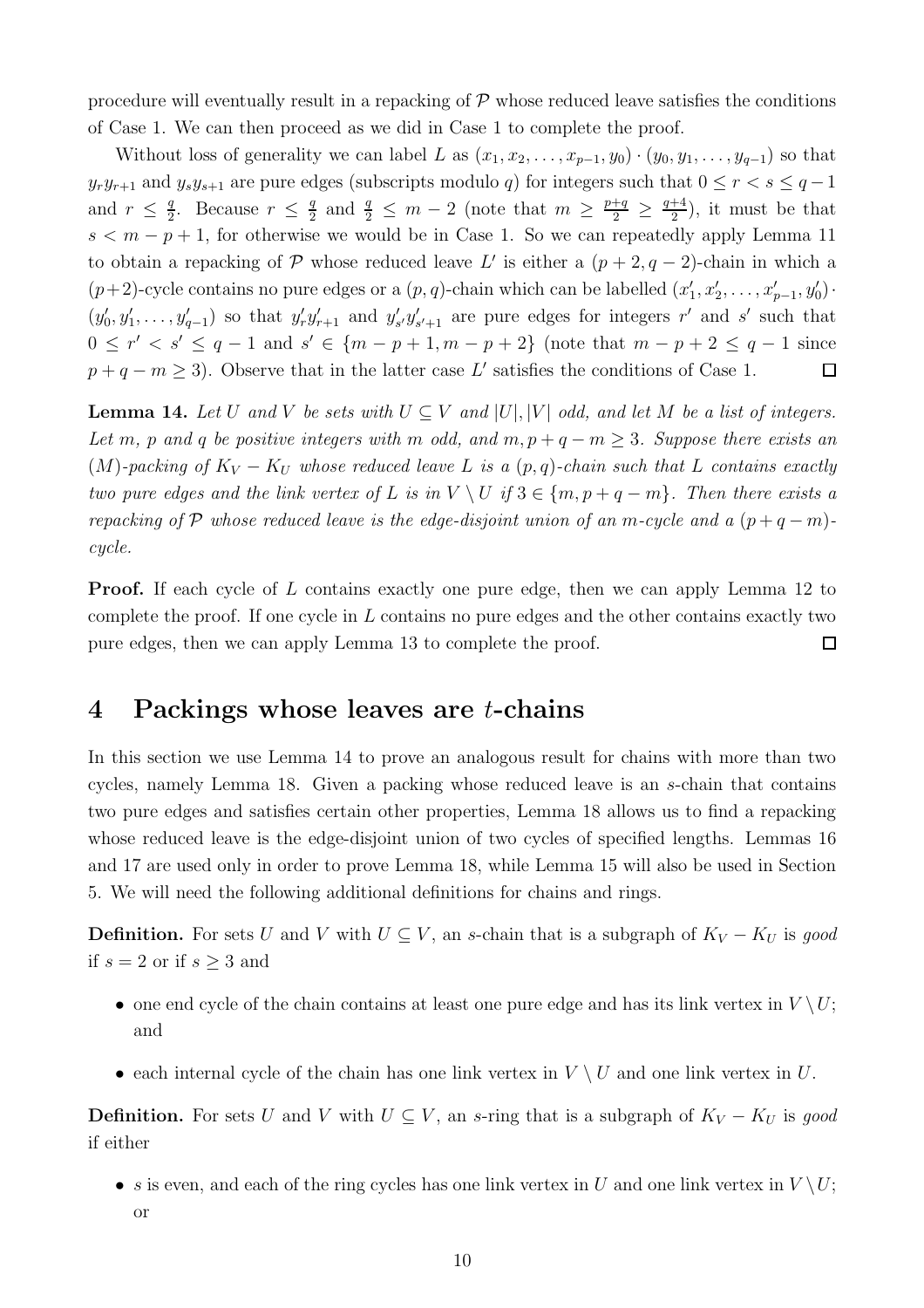• s is odd, one ring cycle has both link vertices in  $V \setminus U$  and contains at least one pure edge, and each other ring cycle has one link vertex in U and one link vertex in  $V \setminus U$ .

<span id="page-10-1"></span>**Lemma 15.** Let U and V be sets with  $U \subseteq V$  and  $|U|, |V|$  odd, and suppose that L is a subgraph of  $K_V - K_U$  such that L contains exactly two pure edges and each vertex of L has positive even degree.

- (i) If  $|E(L)| \leq 2(|U| + 1)$  and U contains a vertex of degree at least 4 in L, then there is a vertex y in U such that  $y \notin V(L)$ .
- (ii) If  $|E(L)| \leq 2 \min(|U| + 2, |V| |U|)$  and S is an element of  $\{U, V \setminus U\}$  such that S contains either at least two vertices of degree 4 in L or at least one vertex of degree at least 6 in L, then there is a vertex y in S such that  $y \notin V(L)$ .
- (iii) If  $|E(L)| \leq 2 \min(|U|+2, |V| |U|)$  and L contains either at least two vertices of degree 4 or at least one vertex of degree at least 6, then there are twin vertices x and y in  $K_V - K_U$ such that  $\deg_L(x) \geq 4$  and  $y \notin V(L)$ .

**Proof.** Let  $l = |E(L)|$ . Because L contains exactly two pure edges, we have

$$
\sum_{x \in V(L) \cap U} \deg_L(x) = l - 2 \quad \text{and} \quad \sum_{x \in V(L) \setminus U} \deg_L(x) = l + 2.
$$

**Proof of (i).** Suppose that  $l \leq 2(|U|+1)$  and U contains a vertex of degree at least 4 in L. Suppose for a contradiction that  $U \subseteq V(L)$ . Then we have  $l-2 = \sum_{x \in V(L) \cap U} \deg_L(x) \ge 2|U|+2$ since every vertex of L in U has degree at least 2. This contradicts  $l \leq 2(|U|+1)$ .

**Proof of (ii).** Suppose that  $l \leq 2 \min(|U|+2, |V| - |U|)$  and S is an element of  $\{U, V \setminus U\}$  such that  $S$  contains either at least two vertices of degree 4 in  $L$  or at least one vertex of degree at least 6 in L. Suppose for a contradiction that  $S \subseteq V(L)$ . Then we have  $\sum_{x \in V(L) \cap S} \deg_L(x) \geq 2|S|+4$ since every vertex of L in S has degree at least 2. So, if  $S = U$ , then  $l-2 \geq 2|U|+4$ , contradicting  $l \leq 2(|U| + 2)$ . If  $S = V \setminus U$ , then  $l + 2 \geq 2(|V| - |U|) + 4$ , contradicting  $l \leq 2(|V| - |U|)$ .

**Proof of (iii).** Because we have proved (ii), it only remains to show that if  $L$  contains two vertices of degree 4, one in U and one in  $V \setminus U$ , and every other vertex of L has degree 2, then there are twin vertices x and y in  $K_V - K_U$  such that  $deg_L(x) \geq 4$  and  $y \notin V(L)$ . Suppose otherwise. Then it must be the case that  $V(L) = V$ ,  $l-2 = 2|U|+2$  and  $l+2 = 2(|V| - |U|)+2$ . But then  $l = 2|U| + 4$  and  $l = 2(|V| - |U|)$ , so  $|V| = 2|U| + 2$  which contradicts the fact that  $|V|$  is odd.  $\Box$ 

<span id="page-10-0"></span>**Lemma 16.** Let U and V be sets with  $U \subseteq V$  and  $|U|$ ,  $|V|$  odd, and let M be a list of integers. Let p and s be positive integers such that  $p \geq 5$  is odd and  $s \geq 2$ . Suppose there exists an (M)-packing P of  $K_V - K_U$  whose reduced leave L is a good s-chain that has a decomposition  ${P, L - P}$  into two paths such that P has length p and each path contains exactly one pure edge and has both end vertices in  $V \setminus U$ . Suppose further that P has a subpath  $P_0 = [x_0, \ldots, x_r]$ such that  $2 \le r \le p-1$ ,  $x_0$  is an end vertex of P,  $P_0$  contains no pure edge, and  $\deg_L(x_{r-1}) =$  $\deg_L(x_r) = 2$ . Then there is a repacking of  $P$  whose reduced leave L' is a good s-chain that has a decomposition  $\{P', L' - P'\}$  into two paths such that P' has length  $p-2$ , each path contains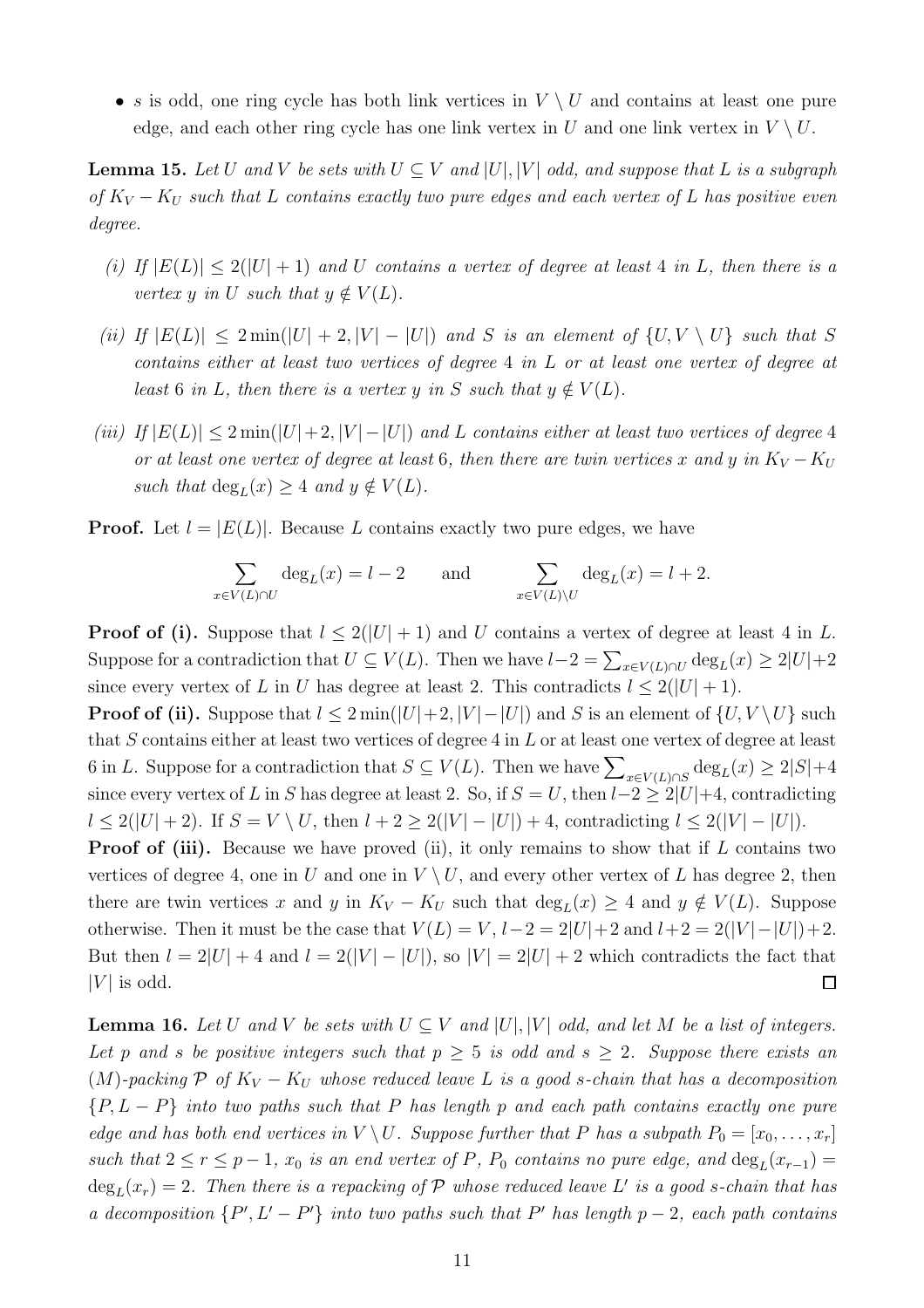exactly one pure edge and has both end vertices in  $V \setminus U$ , and P' contains a pure edge in an end cycle of L' with link vertex in  $V \setminus U$  if P contains a pure edge in an end cycle of L with link vertex in  $V \setminus U$ .

**Proof.** We prove the result by induction on the length of  $P_0$ . If  $|E(P_0)| = 2$ , then  $\{P', L - P'\}$ where  $P' = [x_2, \ldots, x_p]$  is a decomposition of L with the required properties. So we can assume that  $|E(P_0)| \geq 3$ . By induction we can assume that  $P_0$  is the shortest subpath of P satisfying the required conditions. Because  $r \geq 3$  this implies  $\deg_L(x_{r-2}) = 4$ . Label the vertices in  $V(P) \setminus V(P_0)$  so that  $P = [x_0, \ldots, x_p].$ 

The vertices  $x_r$  and  $x_{r-2}$  are twin in  $K_V - K_U$  because they are joined by a path of length 2 containing no pure edge. Let  $L'$  be the reduced leave of the repacking of  $P$  obtained by performing the  $(x_r, x_{r-2})$ -switch with origin  $x_{r-3}$ . Note that L' is a good s-chain irrespective of the terminus of the switch. If the terminus of the switch is not  $x_{r+1}$ , then  $\{P', L' - P'\}$  where  $P' = [x_0, x_1, \ldots, x_{r-3}, x_r, x_{r+1}, \ldots, x_p]$  is a decomposition of L' with the required properties. If the terminus of the switch is  $x_{r+1}$ , then  $\{P', L' - P'\}$  where  $P' = [x_0, x_1, \ldots, x_{r-3}, x_r, x_{r-1}, x_{r-2}, x_{r+1}, x_{r+2}, \ldots, x_p]$  is a decomposition of L' into two paths such that  $P'$  has length  $p$  and each path contains exactly one pure edge and has both end vertices in  $V \setminus U$ . Further P' has the subpath  $P'_0 = [x_0, \ldots, x_{r-3}, x_r, x_{r-1}]$  and we know that  $x_0$  is an end vertex of P',  $P'_0$  contains no pure edge, and  $\deg_{L'}(x_r) = \deg_{L'}(x_{r-1}) = 2$ . Thus, because  $|E(P'_0)| = r - 1$ , we are finished by our inductive hypothesis.  $\Box$ 

<span id="page-11-0"></span>**Lemma 17.** Let U and V be sets with  $U \subseteq V$  and  $|U|, |V|$  odd, and let M be a list of integers. Let  $m_1$ ,  $m_2$  and s be positive integers such that  $m_1$  and  $m_2$  are odd,  $m_1, m_2 \geq s$  and  $s \geq 3$ . Suppose there exists an  $(M)$ -packing  $\mathcal P$  of  $K_V - K_U$  whose reduced leave is a good s-chain of size  $m_1 + m_2$  that contains exactly two pure edges. Then there exists a repacking of P whose reduced leave is a good s-chain that has a decomposition into an  $m_1$ -path and an  $m_2$ -path such that each path contains exactly one pure edge.

**Proof.** Suppose without loss of generality that  $m_1 \leq m_2$ , and let L be the reduced leave of P. Note that  $|E(L)| = m_1 + m_2$ . Because L is good and contains exactly two pure edges, we can find some decomposition  $\{P, L - P\}$  of L into two odd length paths each of which has both end vertices in  $V \setminus U$  and contains exactly one pure edge. Without loss of generality we can assume that P is at least as long as  $L - P$  if  $m_1 \geq s + 1$  and that P contains a pure edge in an end cycle of L with link vertex in  $V \setminus U$  if  $m_1 = s$ . Let p be the length of P and note that in each case  $p \ge m_1$  because  $p \ge \frac{m_1 + m_2}{2} \ge m_1$  if  $m_1 \ge s + 1$  and  $p \ge s = m_1$  if  $m_1 = s$ . We are finished if  $p = m_1$ , so we may assume  $p \geq m_1 + 2$ .

**Case 1.** Suppose each cycle of L contains at most two edges of P. Then exactly  $p - s$  cycles of  $L$  contain two edges of  $P$  and the rest contain one edge of  $P$ . Because  $L$  is good and both end vertices of P are in  $V \setminus U$ , if C is a cycle of L that contains two edges of P, then either

- C is an internal cycle of L and C contains the pure edge of  $P$ ; or
- C is an end cycle of L with link vertex in U and C contains the pure edge of  $P$ ; or
- C is an end cycle of L with link vertex in  $V \setminus U$  and C does not contain the pure edge of P.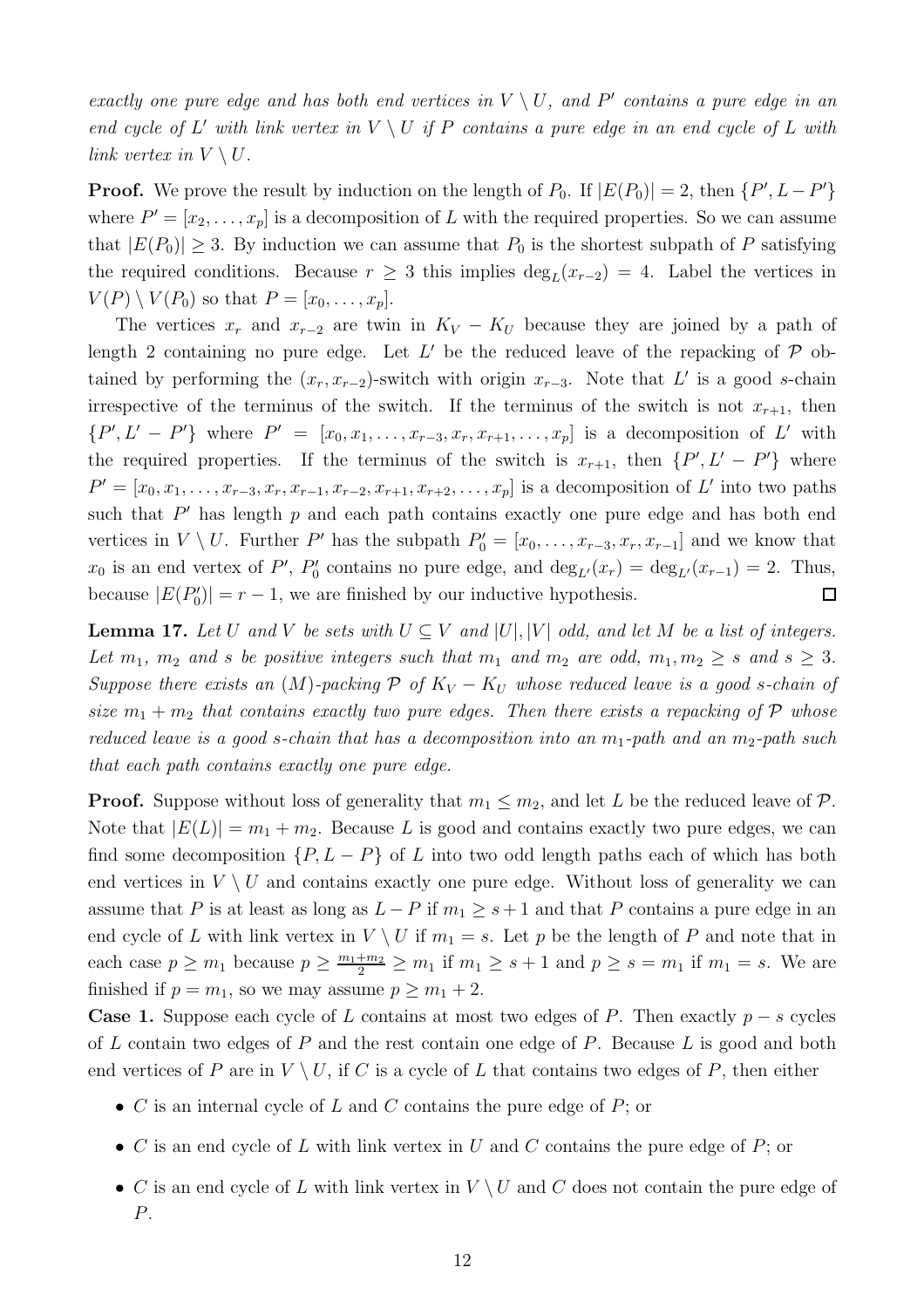From this it follows that  $p-s \leq 3$ . Note that  $p \geq m_1+2 \geq s+2$  and hence that  $p \in \{s+2, s+3\}$ . If  $p = s + 2$ , then  $m_1 = s$ . But then P contains a pure edge in an end cycle of L with link vertex in  $V \setminus U$  by its definition and it can be seen that no cycle of L contains two edges of P, contradicting  $p = s + 2$ . So it must be that  $p = s + 3$  and thus  $m_1 = s + 1 = p - 2$  because  $m_1$ and p are odd. Because  $p = s + 3$ , P contains two edges of each end cycle of L and two edges, including a pure edge, of some internal cycle of  $L$ . Let  $P'$  be the path obtained from  $P$  by deleting both end vertices of P and their incident edges. Then  $\{P', L - P'\}$  is a decomposition of L into an  $m_1$ -path and an  $m_2$ -path such that each path contains exactly one pure edge.

**Case 2.** Suppose there is a cycle C in L such that  $C \cap P$  is a path of length at least 3. Let  $P_0 = [x_0, \ldots, x_r]$  be a subpath of P such that  $x_0$  is an end vertex of P,  $P_0$  contains no pure edge, and  $P_0$  contains exactly two edges in  $C \cap P$ . If  $C \cap P$  contains no pure edge or if  $C \cap P$ has length at least 4, then it is easy to see such a subpath exists. If  $C \cap P$  has length 3 and contains a pure edge, then the facts that L is good and that the end vertices of P are in  $V \setminus U$ imply that C is an end cycle of L with link vertex in  $V \setminus U$  and hence that such a subpath exists. So we can apply Lemma [16](#page-10-0) to obtain a repacking of  $P$  whose reduced leave  $L'$  is a good s-chain that has a decomposition  $\{P', L' - P'\}$  into two paths such that P' has length  $p-2$ , each path contains exactly one pure edge and has both end vertices in  $V \setminus U$ , and P' contains a pure edge in an end cycle of L' with link vertex in  $V \setminus U$  if  $m_1 = s$ . It is clear that by repeating this procedure we will eventually obtain a repacking of  $P$  whose reduced leave either has a decomposition into an  $m_1$ -path and an  $m_2$ -path such that each path contains exactly one pure edge or has a decomposition into odd length paths which satisfies the hypotheses for Case 1. In the former case we are finished and in the latter we can proceed as we did in Case 1.  $\Box$ 

<span id="page-12-0"></span>**Lemma 18.** Let U and V be sets with  $U \subseteq V$  and  $|U|, |V|$  odd, and let M be a list of integers. Let  $m_1$ ,  $m_2$  and s be positive integers such that  $s \geq 2$ ,  $m_1$  and  $m_2$  are odd,  $m_1, m_2 \geq s$ ,  $m_1 + m_2 \leq 2 \min(|U| + 2, |V| - |U|)$ , and  $m_1 + m_2 \leq 2(|U| + 1)$  if  $3 \in \{m_1, m_2\}$ . Suppose there exists an (M)-packing  $P$  of  $K_V - K_U$  whose reduced leave has size  $m_1 + m_2$ , contains exactly two pure edges, is either a good s-ring or a good s-chain that, if  $3 \in \{m_1, m_2\}$ , is not a 2-chain with link vertex in U. Then there exists a repacking of  $P$  whose reduced leave is the edge-disjoint union of an  $m_1$ -cycle and an  $m_2$ -cycle.

**Proof.** Let L be the reduced leave of P. We first show that the result holds for  $s = 2$ . If L is a 2-chain, then the result follows by Lemma [14.](#page-9-0) If L is a 2-ring, then it follows from our hypotheses and Lemma [15](#page-10-1) that there are twin vertices x and y in  $K_V - K_U$  such that  $\deg_L(x) \geq 4$  and  $y \notin V(L)$ , and such that if  $3 \in \{m_1, m_2\}$  then  $x \in U$  (if  $3 \in \{m_1, m_2\}$ , then apply Lemma [15\(](#page-10-1)i) and otherwise apply Lemma 15(iii)). Performing an  $(x, y)$ -switch results in a repacking of P whose reduced leave is a 2-chain whose link vertex is in  $V \setminus U$  if  $3 \in \{m_1, m_2\}$ and the result follows by Lemma [14.](#page-9-0) So it is sufficient to show, for each integer  $s' \geq 3$ , that if the result holds for  $s = s' - 1$  then it holds for  $s = s'$ .

**Case 1.** Suppose that L is a good s'-chain. By Lemma [17](#page-11-0) we can obtain a repacking of  $\mathcal{P}$ whose reduced leave is a good  $s'$ -chain with a decomposition into paths of length  $m_1$  and  $m_2$ each containing exactly one pure edge. Let  $[x_0, x_1, \ldots, x_{m_1}]$  be the path of length  $m_1$ . Observe that  $x_0$  and  $x_{m_1}$  are twin in  $K_V - K_U$  because they are joined by an odd length path containing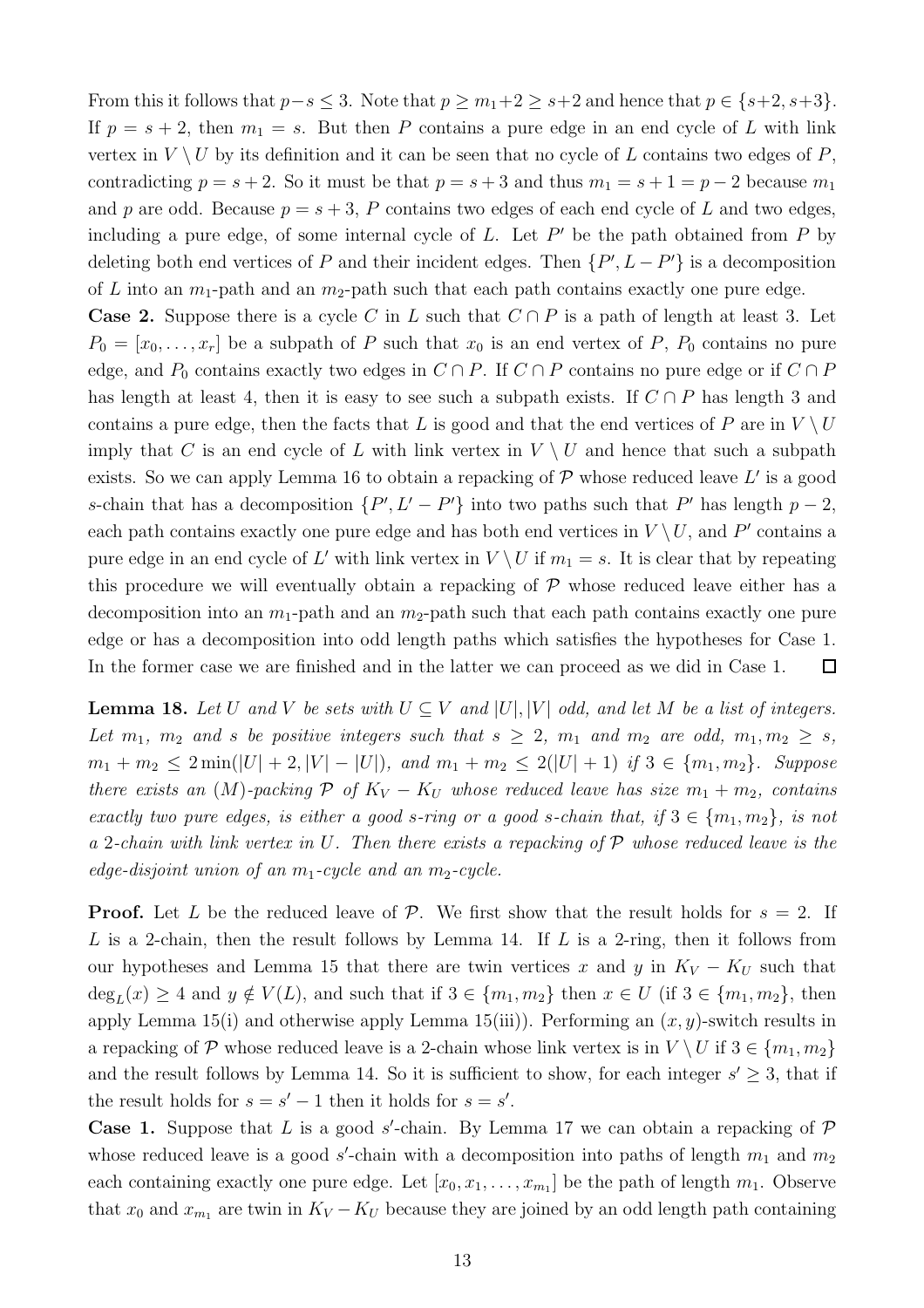exactly one pure edge, and perform the  $(x_0, x_{m_1})$ -switch with origin  $x_1$ .

If the terminus of the switch is not  $x_{m_1-1}$ , then we obtain a repacking of P whose reduced leave is the edge-disjoint union of an  $m_1$ -cycle and an  $m_2$ -cycle and we are finished. If the terminus of the switch is  $x_{m_1-1}$ , then we obtain a repacking of P whose reduced leave is a good  $(s'-1)$ -ring that contains exactly two pure edges and the result follows by our inductive hypothesis.

**Case 2.** Suppose that L is a good s'-ring. Let A be a ring cycle of L such that A contains a pure edge and if s' is odd then A has both link vertices in  $V \setminus U$ . Let x and y be twin vertices in  $K_V - K_U$  such that x is a link vertex in  $A, x \in U$  if s' is even, and  $y \notin V(L)$ . Such a vertex y exists by Lemma [15\(](#page-10-1)ii) because  $|E(L)| \leq 2 \min(|U| + 2, |V| - |U|)$ ,  $V \setminus U$  contains two vertices of degree 4 in L if  $s'$  is odd, and U contains two vertices of degree 4 in L if  $s'$  is even (for then  $s' \geq 4$ ). By performing an  $(x, y)$ -switch with origin in  $V(A)$  we obtain a repacking of P whose reduced leave contains exactly two pure edges, is a good s'-chain if the terminus of the switch is also in  $V(A)$ , and is a good  $(s'-1)$ -ring otherwise. In the former case we can proceed as in Case 1 and in the latter case the result follows by our inductive hypothesis.  $\Box$ 

# <span id="page-13-0"></span>5 Merging cycle lengths

In this section we use Lemma [18](#page-12-0) to prove Lemma [22,](#page-15-0) which is the key result in proving Theorem [4.](#page-2-0) Given a cycle decomposition of  $K_v - K_u$  that satisfies certain conditions, Lemma [22](#page-15-0) allows us to find a new cycle decomposition of  $K_v - K_u$  in which some of the shorter cycle lengths have been merged into cycles of length m.

<span id="page-13-1"></span>**Lemma 19.** Let U and V be sets with  $U \subseteq V$  and  $|U|$ ,  $|V|$  odd, and let M be a list of integers. Let  $m_1$ ,  $m_2$ , t and k be positive integers such that  $m_1$  and  $m_2$  are odd,  $m_1, m_2 \geq k+t-1$ ,  $m_1 + m_2 \leq 2 \min(|U| + 2, |V| - |U|)$ , and  $m_1 + m_2 \leq 2(|U| + 1)$  if  $3 \in \{m_1, m_2\}$ . Suppose there exists an (M)-packing  $P$  of  $K_V - K_U$  with a reduced leave L of size  $m_1 + m_2$  such that L contains exactly two pure edges and L has exactly k components,  $k-1$  of which are cycles and one of which is a good t-chain that, if  $3 \in \{m_1, m_2\}$ , is not a 2-chain with link vertex in U. Then there exists a repacking of P whose reduced leave is the edge-disjoint union of an  $m_1$ -cycle and an  $m_2$ -cycle.

**Proof.** By Lemma [18](#page-12-0) it is sufficient to show that we can construct a repacking of  $\mathcal{P}$  whose reduced leave is a good s-chain, for some  $s \in \{2, \ldots, k+t-1\}$ , that is not a 2-chain with link vertex in U if  $3 \in \{m_1, m_2\}$ . If  $k = 1$ , then we are finished, so we can assume  $k \geq 2$ . By induction on k, it suffices to show that there is a repacking of  $P$  with a reduced leave L' such that L' has exactly  $k-1$  components, one component of L' is a good t'-chain for  $t' \in \{t, t+1\}$ , each other component of L' is a cycle, and a degree 4 vertex of L' is in  $V \setminus U$  if  $3 \in \{m_1, m_2\}$ .

Let H be the component of L which is a good t-chain, and let C be a component of L such that  $C$  is a cycle and  $C$  contains at least one pure edge if  $H$  contains at most one pure edge. Let  $H_1$  and  $H_t$  be the end cycles of H where  $H_1$  contains a pure edge if H does and the link vertex of  $H_1$  is in  $V \setminus U$  if  $t \geq 3$ .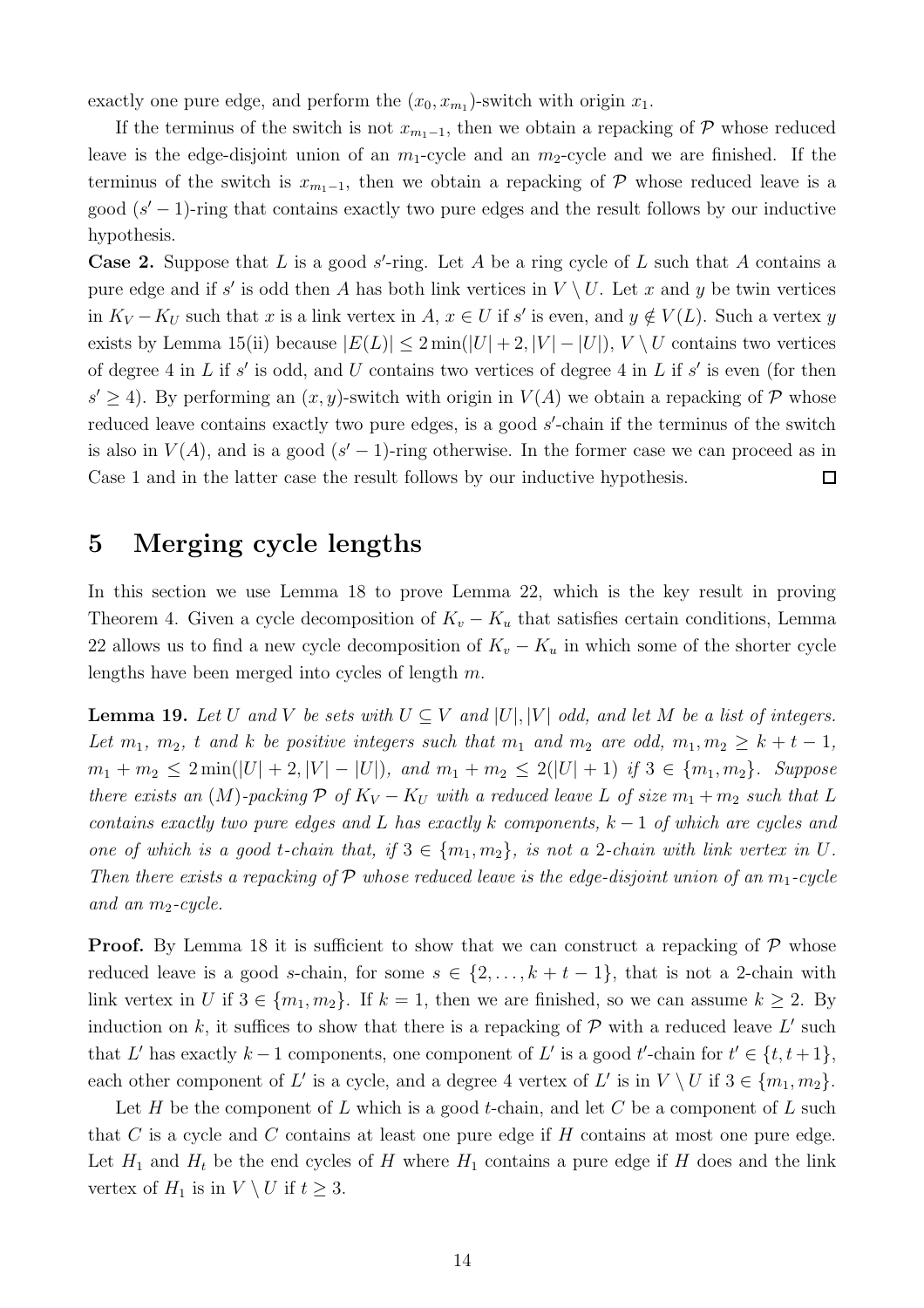**Case 1.** Suppose that either  $t \geq 3$  or it is the case that  $t = 2$ ,  $H_1$  contains a pure edge, and the link vertex of H is in  $V \setminus U$ . Let x and y be vertices such that  $x \in V(H_t)$ , x is not a link vertex of  $H, y \in V(C), x, y \in V \setminus U$  if t is odd, and  $x, y \in U$  if t is even. Let  $\mathcal{P}'$  be a repacking of P obtained by performing an  $(x, y)$ -switch with origin in  $V(H_t)$ . The reduced leave L' of P' has exactly  $k-1$  components,  $k-2$  of which are cycles and one of which is a good t'-chain, where  $t' = t + 1$  if the terminus of the switch is also in  $V(H_t)$  and  $t' = t$  otherwise. Further, a degree 4 vertex of L' is in  $V \setminus U$  if  $3 \in \{m_1, m_2\}$ . So we are finished by induction.

**Case 2.** Suppose that  $t = 2$  and either H contains exactly one pure edge and has its link vertex in U or H contains no pure edges. Then C contains a pure edge. Let w and x be vertices such that  $w \in V(C) \setminus U$ ,  $x \in V(H_1) \setminus U$ , and x is not the link vertex of H. Let  $\mathcal{P}'$  be a repacking of P obtained by performing a  $(w, x)$ -switch with origin in  $V(H_1)$  and let L' be the reduced leave of  $\mathcal{P}'$ . If the terminus of this switch is in C, then L' has exactly  $k-1$  components,  $k-2$  of which are cycles and one of which is a 2-chain, and the link vertex of this chain is in  $V \setminus U$  if  $3 \in \{m_1, m_2\}$ . In this case we are finished by induction. Otherwise the terminus of this switch is in  $V(H_1)$  and L' has exactly  $k-1$  components,  $k-2$  of which are cycles and one of which is a 3-chain H' one of whose end cycles contains a pure edge and has its link vertex in  $V \setminus U$ . If H' is good, then we are done. Otherwise, it must be that both link vertices of H' are in  $V \setminus U$ . In this latter case we proceed as follows.

Let  $H'_1$  and  $H'_3$  be the end cycles of  $H'$  such that  $H'_1$  has a pure edge. Let  $y, z \in V \setminus U$  be vertices such that y is the link vertex in  $V(H_3')$  and  $z \notin V(L')$  (note that z exists by Lemma [15\(](#page-10-1)ii) because  $m_1 + m_2 \leq 2 \min(|U| + 2, |V| - |U|)$  and both link vertices of H' are in  $V \setminus U$ . Let  $\mathcal{P}''$  be a repacking of  $\mathcal P$  obtained from  $\mathcal P'$  by performing a  $(y, z)$ -switch with origin in  $V(H_3')$ and let  $L''$  be the reduced leave of  $\mathcal{P}''$ . If the terminus of this switch is not in  $V(H'_3)$ , then  $L''$ has exactly  $k-1$  components,  $k-2$  of which are cycles and one of which is a 2-chain whose link vertex is in  $V \setminus U$ . In this case we are finished by induction. Otherwise, the terminus of this switch is in  $V(H_3')$  and  $L''$  has exactly k components,  $k-1$  of which are cycles and one of which is a 2-chain that contains a pure edge and has its link vertex in  $V \setminus U$ . In this case we can proceed as we did in Case 1.

**Case 3.** Suppose that  $t = 2$ , H contains two pure edges and the link vertex of H is in U. Note that, from our hypotheses,  $m_1, m_2 \geq 4$ . Let x be the link vertex of H and let y be a vertex in  $V(C) \cap U$ . Let P' be a repacking of P obtained by performing an  $(x, y)$ -switch with origin in  $V(H_2)$  and let L' be the reduced leave of P'. If the terminus of this switch is in  $V(C)$ , then L' has exactly  $k - 1$  components,  $k - 2$  of which are cycles and one of which is a 2-chain. In this case we are finished by induction. Otherwise the terminus of this switch is in  $V(H_2)$  and L' has exactly k components,  $k - 1$  of which are cycles and one of which is a 2-chain that contains at most one pure edge and has its link vertex in  $U$ . In this case we can proceed as we did in Case 2.  $\Box$ 

<span id="page-14-0"></span>**Lemma 20.** Let U and V be sets with  $U \subseteq V$  and  $|U|, |V|$  odd. If L is a subgraph of  $K_V - K_U$ such that L contains at most two pure edges, L has one vertex of degree 4, and each other vertex of L has degree 2, then L has at most  $\frac{|E(L)|-6}{4}$  $\frac{L|1-6}{4}$  + 1 components.

**Proof.** Because each vertex of L has even degree, L has a decomposition  $\mathcal{D}$  into cycles. Since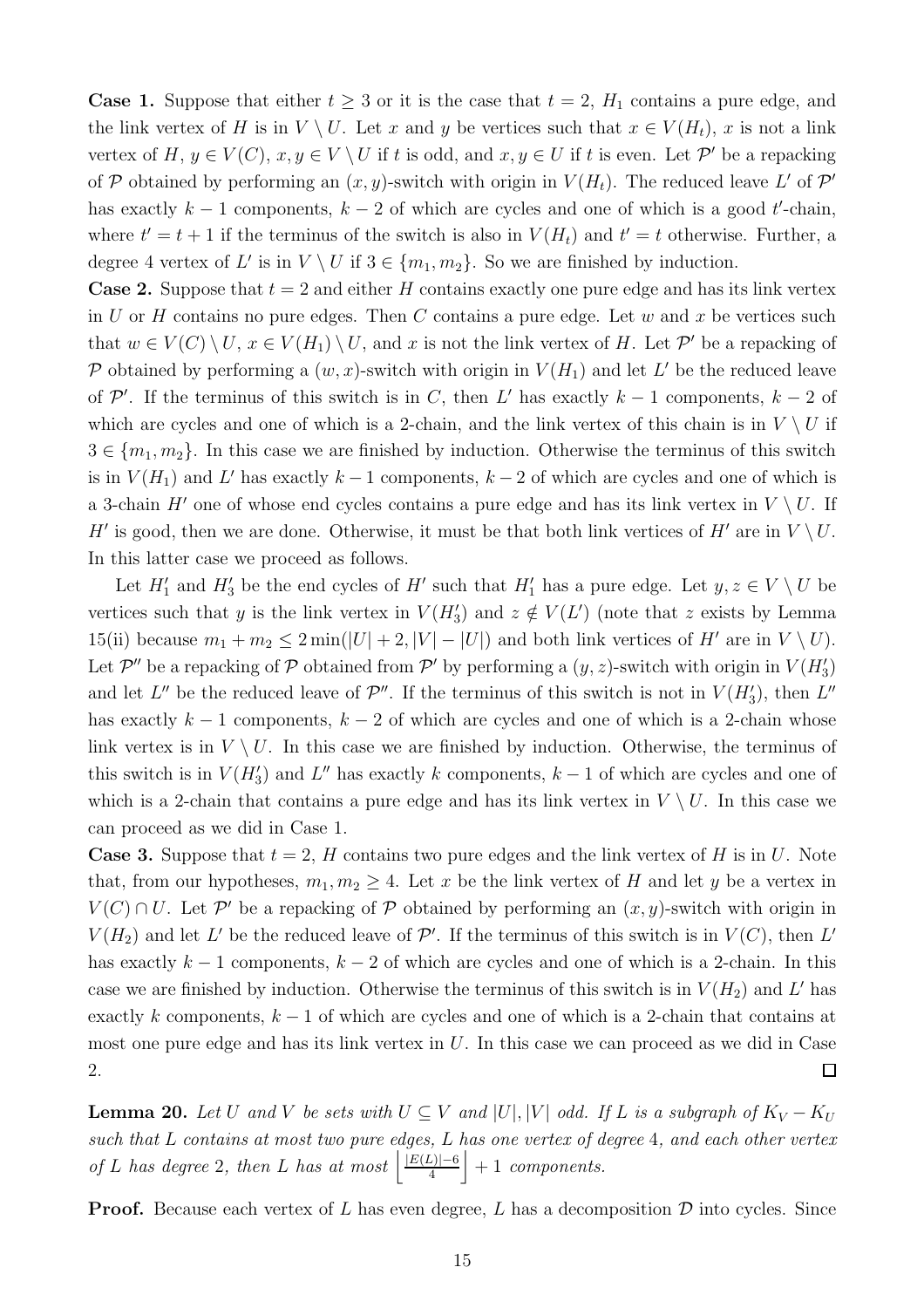there are at most two pure edges in  $L$ , at most two cycles in  $D$  have length 3 and each other cycle in D has length at least 4. Thus  $|E(L)| \geq 4(|\mathcal{D}|-2)+6$  which implies  $|\mathcal{D}| \leq \left|\frac{|E(L)|-6}{4}\right|$  $\frac{L|1-6}{4}$  + 2. At least one component of L contains a vertex of degree 4 and hence contains at least two cycles and each other component of L contains at least one cycle. The result follows.  $\Box$ 

<span id="page-15-1"></span>**Lemma 21.** Let U and V be sets with  $U \subseteq V$  and  $|U|, |V|$  odd, and let M be a list of integers. Suppose there exists an  $(M)$ -packing  $\mathcal{P}_0$  of  $K_V - K_U$  with a reduced leave  $L_0$  such that  $|E(L_0)| \leq$  $2 \min(|U|+2, |V| - |U|)$ ,  $L_0$  has exactly two pure edges, and  $L_0$  has at least one vertex of degree at least 4. Then there exists a repacking  $\mathcal{P}^*$  of  $\mathcal{P}_0$  with a reduced leave  $L^*$  such that exactly one vertex of  $L^*$  has degree 4 and every other vertex of  $L^*$  has degree 2.

**Proof.** Let  $d = \frac{1}{2}$  $\frac{1}{2}\sum_{x\in V(L_0)} (\deg_{L_0}(x)-2)$ , and construct a sequence  $\mathcal{P}_0, \mathcal{P}_1, \ldots, \mathcal{P}_{d-1}$ , where for  $i \in \{0, \ldots, d-2\}$   $\mathcal{P}_{i+1}$  is a repacking of  $\mathcal{P}_i$  obtained from  $\mathcal{P}_i$  by performing an  $(x_i, y_i)$ -switch where  $x_i$  and  $y_i$  are twin vertices in  $K_V - K_U$  such that the degree of  $x_i$  in the reduced leave of  $P_i$  is at least 4 and  $y_i$  is not in the reduced leave of  $P_i$ . Such vertices exist by Lemma [15\(](#page-10-1)iii) since  $|E(L_0)| \leq 2 \min(|U| + 2, |V| - |U|)$  and  $i \leq d-2$ . Exactly one vertex of the reduced leave of  $\mathcal{P}_{d-1}$  has degree 4 and all its other vertices have degree 2.  $\Box$ 

<span id="page-15-0"></span>**Lemma 22.** Let U and V be sets with  $U \subseteq V$  and  $|U|$ ,  $|V|$  odd, and let M be a list of integers. Let m be a positive odd integer such that  $7 \le m \le \min(|U| + 2, |V| - |U| - 1)$ . Let  $a_1, \ldots, a_s$ and  $b_1, \ldots, b_t$  be lists of integers such that  $a_1 + \cdots + a_s = m$  and  $b_1 + \cdots + b_t = m$ . Suppose there exists an  $(M)$ -packing  $\mathcal P$  of  $K_V - K_U$  with a reduced leave that contains exactly two pure edges and is the edge-disjoint union of cycles of lengths  $a_1, \ldots, a_s, b_1, \ldots, b_t$ . Then there exists an  $(M, m, m)$ -decomposition  $\mathcal{D}$  of  $K_V - K_U$  containing two m-cycles  $C'$  and  $C''$  such that  $\mathcal{D}\setminus\{C',C''\}$  is a repacking of  $\mathcal{P}.$ 

**Proof.** Let L be the reduced leave of P. It obviously suffices to find a repacking of P whose reduced leave is the edge-disjoint union of two m-cycles.

We prove the result by induction on  $s + t$ . If  $s = 1$  and  $t = 1$ , then the result is trivial. So suppose that  $s + t \geq 3$ . Assume without loss of generality that  $s \geq t$  and note that  $s \geq 2$ .

Case 1. Suppose that some vertex of L has degree at least 4. Then by Lemma [21,](#page-15-1) there is a repacking  $\mathcal{P}'$  of  $\mathcal P$  with a reduced leave L' such that exactly one vertex of L' has degree 4 and every other vertex of  $L'$  has degree 2. So one component of  $L'$  is a 2-chain, and any other component of L' is a cycle. Furthermore L' contains at most  $\lfloor \frac{2m-6}{4} \rfloor$  $\frac{a-6}{4}$  + 1 components by Lemma [20](#page-14-0) and obviously  $m \geq \lfloor \frac{2m-6}{4} \rfloor + 2$ . Thus, applying Lemma [19](#page-13-1) with  $m_1 = m_2 = m$  to  $\mathcal{P}'$ , there is a repacking of  $\mathcal P$  whose reduced leave is the edge-disjoint union of two *m*-cycles.

**Case 2.** Suppose that every vertex of L has degree 2. Then the components of L are cycles of lengths  $a_1, \ldots, a_s, b_1, \ldots, b_t$ . Let x and y be vertices in  $V \setminus U$  such that x and y are in two distinct cycles of L which have lengths  $a_1$  and  $a_2$  respectively. Let  $\mathcal{P}'$  be a repacking of  $\mathcal{P}$ obtained by performing an  $(x, y)$ -switch and let L' be the reduced leave of  $\mathcal{P}'$ . If the origin and terminus of this switch are in the same cycle, then one vertex of  $L'$  has degree 4 and every other vertex of  $L'$  has degree 2, and we can proceed as we did in Case 1. If the origin and terminus of this switch are in different cycles, then  $L'$  is the edge-disjoint union of cycles of lengths  $a_1 + a_2, a_3, \ldots, a_s, b_1, \ldots, b_t$  (lengths  $a_1 + a_2, b_1, \ldots, b_t$  if  $s = 2$ ) and we can complete the proof by applying our inductive hypothesis.  $\Box$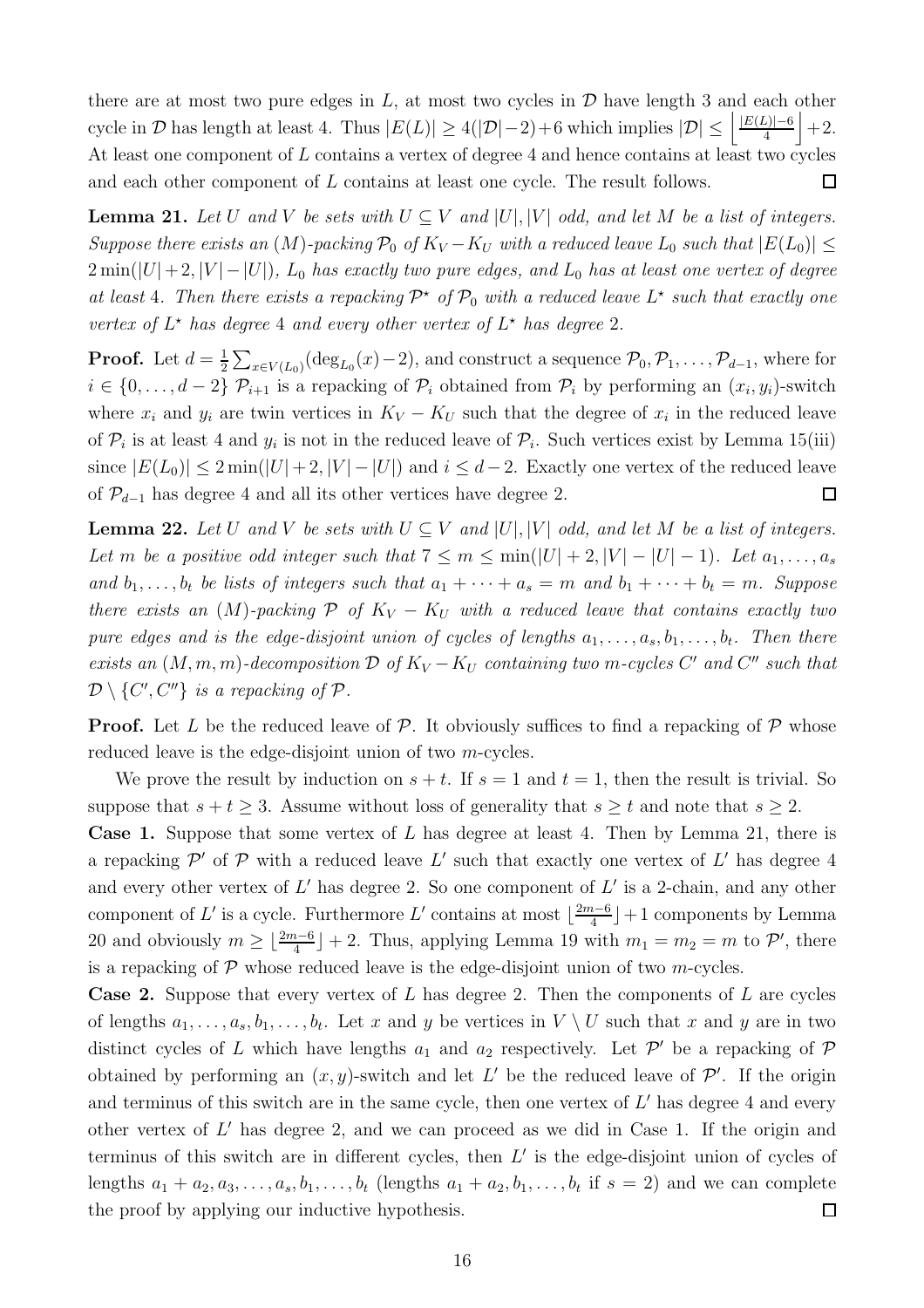### <span id="page-16-0"></span>6 Base decompositions

Our goal in this section is to prove Lemmas [28](#page-17-0) and [29](#page-21-0) which provide the "base" decompositions of  $K_v - K_u$  into short cycles and m-cycles to which we apply Lemma [22](#page-15-0) in order to prove Theorem [4.](#page-2-0) Lemma [28](#page-17-0) is used in the case where  $m \ge 11$  and Lemma [29](#page-21-0) is used when  $m = 9$ . We first require several preliminary results. Lemma [23](#page-16-1) is a method for decomposing certain graphs into 3-cycles and 5-cycles. Theorems [24,](#page-16-2) [25](#page-16-3) and [27](#page-16-4) are existing results on decomposing the complete graph and the complete bipartite graph into cycles.

We require some additional notation in the remainder of the paper. For a positive integer v, let  $K_v^c$  denote a graph of order v with no edges and, for a set V, let  $K_V^c$  denote the graph with vertex set V and no edges. For a non-negative integer i, let  $x^i$  denote a list containing i entries all equal to x. For technical reasons we ignore any  $0$ 's in a list M when discussing (M)-decompositions.

<span id="page-16-1"></span>**Lemma 23.** Let a and k be non-negative integers such that  $k \geq 3$ ,  $a \leq k$  and a is even. Let C be a cycle of length k, and let N be a vertex set of size k–a such that  $V(C) \cap N = \emptyset$ . Then there exists a  $(3^a, 5^{k-a})$ -decomposition of  $K_2^c \vee (C \cup K_N^c)$  such that each cycle in the decomposition contains exactly one edge of C.

**Proof.** Let y and z be the vertices in  $K_2^c$ , let  $C = (c_1, c_2, \ldots, c_k)$ , and let  $N = \{x_1, x_2, \ldots, x_{k-a}\}.$ Let

$$
\mathcal{D}_1 = \{ (y, c_k, c_1), (z, c_1, c_2), (y, c_2, c_3), (z, c_3, c_4), \dots, (y, c_{a-2}, c_{a-1}), (z, c_{a-1}, c_a) \}; \text{ and}
$$
  
\n
$$
\mathcal{D}_2 = \{ (y, c_a, c_{a+1}, z, x_1), (y, c_{a+1}, c_{a+2}, z, x_2), \dots, (y, c_{k-2}, c_{k-1}, z, x_{k-a-1}), (y, c_{k-1}, c_k, z, x_{k-a}) \};
$$

where  $\mathcal{D}_1$  is understood to be empty and  $c_0 = c_k$  if  $a = 0$ , and  $\mathcal{D}_2$  is understood to be empty if  $a = k$ . Then  $\mathcal{D}_1 \cup \mathcal{D}_2$  is a decomposition with the required properties.  $\Box$ 

<span id="page-16-2"></span>**Theorem 24** ([\[4\]](#page-27-9)). Let n be a positive even integer and let  $m_1, \ldots, m_t$  be integers such that  $3 \leq m_i \leq n$  for  $i \in \{1, ..., t\}$  and  $m_1 + m_2 + \cdots + m_t = \binom{n}{2}$  $\binom{n}{2} - \frac{n}{2}$  $\frac{n}{2}$ . Then there exists an  $(m_1, \ldots, m_t)$ -decomposition of  $K_n - I$ , where I is a 1-factor with vertex set  $V(K_n)$ .

<span id="page-16-3"></span>**Theorem 25** ([\[9\]](#page-27-10)). Let a, b, p, q and r be positive integers such that  $a \geq 4$  and  $b \geq 6$  are even. Then there exists a  $(4^p, 6^q, 8^r)$ -decomposition of  $K_{a,b}$  if and only if  $4p + 6q + 8r = ab$ .

Theorem [27](#page-16-4) below is slightly stronger than Theorem 1.1 of [\[12\]](#page-27-8) but is easily proved using the following lemma which is Lemma 3.6 of that paper.

<span id="page-16-5"></span>**Lemma 26** ([\[12\]](#page-27-8)). Let M be a list of integers and let a, b, h, n and n' be positive integers such that  $a \leq b$ ,  $n + n' \leq 3h$ ,  $n + n' + h \leq 2a + 2$  if  $a < b$ , and  $n + n' + h \leq 2a$  if  $a = b$ . If there exists an  $(M, h, n, n')$ -decomposition of  $K_{a,b}$ , then there exists an  $(M, h, n + n')$ -decomposition of  $K_{a,b}$ .

<span id="page-16-4"></span>**Theorem 27.** Let a and b be positive integers such that a and b are even and  $a \leq b$ , and let  $m_1, m_2, \ldots, m_\tau$  be even integers such that  $4 \leq m_1 \leq m_2 \leq \cdots \leq m_\tau$ . If

(B1)  $m_{\tau} \leq 3m_{\tau-1}$ ;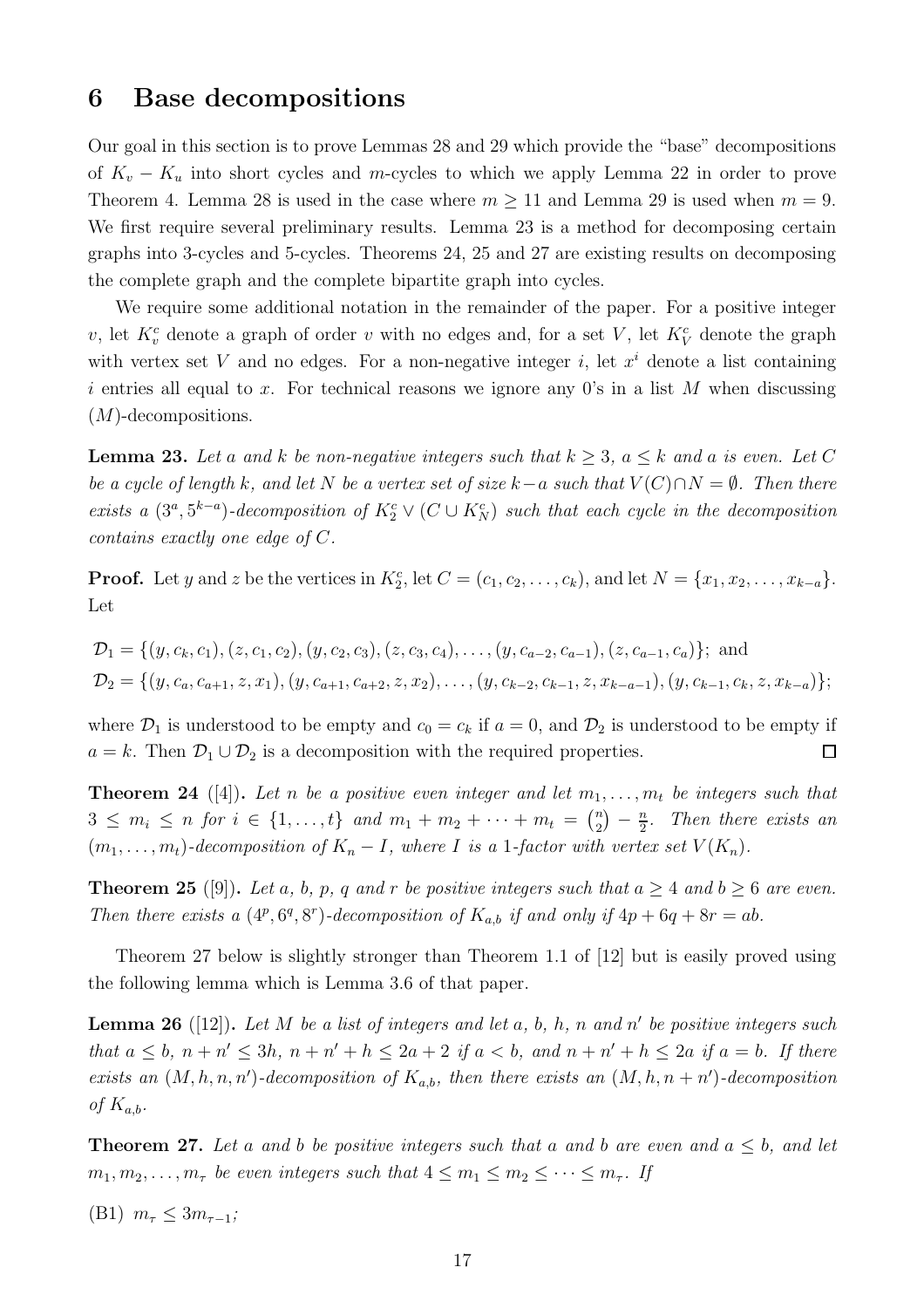- (B2)  $m_{\tau-1} + m_{\tau} \leq 2a + 2$  if  $a < b$  and  $m_{\tau-1} + m_{\tau} \leq 2a$  if  $a = b$ ; and
- (B3)  $m_1 + m_2 + \cdots + m_\tau = ab;$

then there exists an  $(m_1, m_2, \ldots, m_\tau)$ -decomposition of  $K_{a,b}$ .

Proof. Suppose for a contradiction that there exists a non-decreasing list of integers that satisfies the hypotheses of the theorem but for which there is no corresponding decomposition of  $K_{a,b}$ , and amongst all such lists let  $Z = z_1, \ldots, z_\tau$  be one with a maximum number of entries.

It follows from Theorem [25](#page-16-3) that  $z_{\tau} > 8$ . Let  $Z^*$  be the list  $z_1, z_2, \ldots, z_{\tau-1}, 4, z_{\tau} - 4$  reordered so as to be non-decreasing. Since Z satisfies the conditions of the claim, so must  $Z^*$ , and since  $Z^*$  has more entries than Z, there exists a  $(Z^*)$ -decomposition of  $K_{a,b}$ . However, by applying Lemma [26](#page-16-5) with  $n = 4$ ,  $n' = z<sub>\tau</sub> - 4$  and  $h = z<sub>\tau-1</sub>$  we obtain a  $(Z)$ -decomposition of  $K_{a,b}$  which is a contradiction.  $\Box$ 

For each even integer  $\ell \geq 4$  we define a list  $R_{\ell}$  as follows

$$
R_{\ell} = \begin{cases} 4^{\ell/4} & \text{if } \ell \equiv 0 \text{ (mod 4)}; \\ 4^{(\ell-6)/4}, 6 & \text{if } \ell \equiv 2 \text{ (mod 4)}. \end{cases}
$$

We also define  $R_0$  to be the empty list. Given a list  $R_\ell$  and a positive integer i we define  $R_\ell^i$  to be the list obtained by concatenating i copies of  $R_{\ell}$ .

<span id="page-17-0"></span>**Lemma 28.** Let u, v and m be odd integers such that  $m \ge 11$ ,  $(u, v)$  is m-admissible,  $v - u \ge$  $m+1, u \ge m$  if  $m \in \{11, 13, 15\}$ , and  $u \ge m-2$  if  $m \ge 17$ . Let k, t and x be the non-negative integers such that  $u(v - u) = (m - 1)k + t$ ,  $t < m - 1$  and  $m(k + x) = \binom{v}{2}$  $\binom{v}{2} - \binom{u}{2}$  $\binom{u}{2}$ . Then, for some  $h \in \{4, 6, \ldots, m-7\} \cup \{m-3\}$ , there exists an  $(m^x, 3^k, h, R_{m-3}^{k-1}, R_{m-h-3}^1)$ -decomposition of  $K_v - K_u$  in which each cycle of length less than m contains at most one pure edge.

**Proof.** Observe that k is the maximum number of pairwise edge-disjoint m-cycles in  $K_v - K_u$ that each contain exactly one pure edge. Also note that t is even and so  $t \leq m-3$ . Let  $w = v-u$ , note that w is even, and let p and q be the non-negative integers such that  $k = w(p + \frac{1}{2})$  $(\frac{1}{2})+q$ and  $q \leq w$ . We will make use of the following facts throughout this proof.

<span id="page-17-1"></span>
$$
uw = (w(p + \frac{1}{2}) + q)(m - 1) + t
$$
\n(6.1)

<span id="page-17-2"></span>
$$
2(u - 2p) \ge \begin{cases} \frac{4}{3}m + \frac{22}{3} & \text{if } p = 0\\ \frac{4}{3}m + \frac{34}{3} & \text{if } p \ge 1 \end{cases}
$$
 (6.2)

Note that  $(6.1)$  follows directly from the definitions of k, t, p and q. To see that  $(6.2)$  holds, observe that when  $p = 0$  and  $m \in \{11, 13, 15\}$  we have  $2(u - 2p) = 2u \ge 2m$ , which implies  $2(u-2p) \geq \frac{4}{3}m + \frac{22}{3}$  $\frac{22}{3}$  since  $m \ge 11$ . When  $p = 0$  and  $m \ge 17$  we have  $2(u - 2p) = 2u \ge 2m - 4$ , which implies  $2(u - 2p) \ge \frac{4}{3}m + \frac{22}{3}$  $\frac{22}{3}$  since  $m \ge 17$ . Also, [\(6.1\)](#page-17-1) implies  $uw \ge w(p + \frac{1}{2})$  $\frac{1}{2}(m-1)$ and so  $u \geq (p + \frac{1}{2})$  $\frac{1}{2}(m-1)$ . Thus  $2(u-2p) \ge 2p(m-3) + m - 1$ . So when  $p \ge 1$  we have  $2(u - 2p) \ge 3m - 7$ , which implies  $2(u - 2p) \ge \frac{4}{3}m + \frac{34}{3}$  $\frac{34}{3}$  since  $m \ge 11$ .

Let  $U = \{y_1, y_2, \ldots, y_u\}$  and  $W = \{z_1, z_2, \ldots, z_w\}$  be disjoint sets of vertices. We will construct a decomposition of  $K_{U\cup W} - K_U$  with the desired properties. Let I be a 1-factor with vertex set W. The proof divides into two cases depending on whether  $t = 0$  or  $t > 0$ .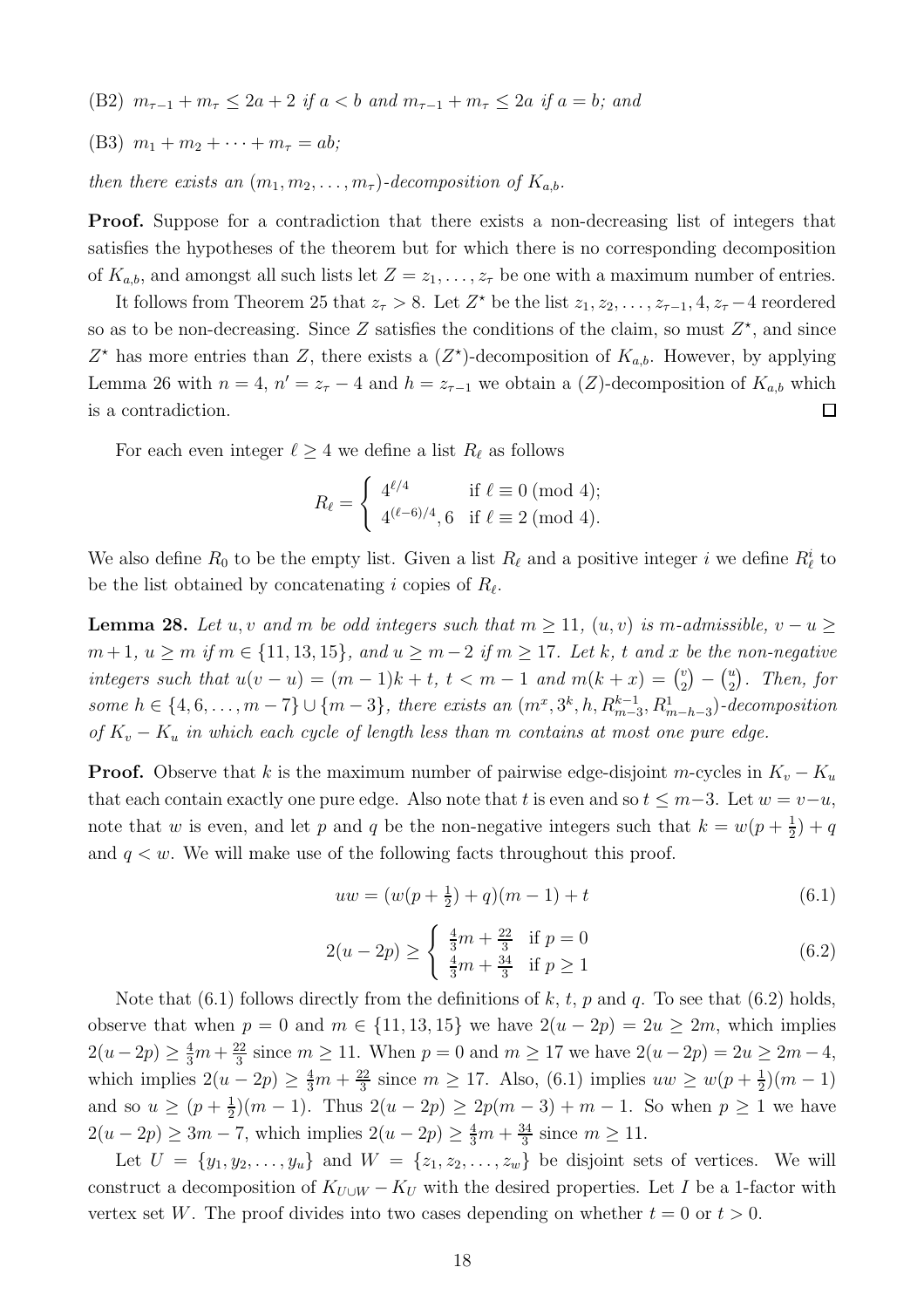**Case 1.** Suppose that  $t > 0$ . Then  $q > 0$ , for otherwise [\(6.1\)](#page-17-1) implies  $w(u - (p + \frac{1}{2}))$  $(\frac{1}{2})(m-1)) =$  $t > 0$  which contradicts the facts that  $w > m > t$  and  $u - (p + \frac{1}{2})$  $\frac{1}{2}(m-1)$  is an integer.

Depending on the value of q, we define integers  $p'$ , q' and q'' so that  $w(p'+\frac{1}{2})$  $(\frac{1}{2}) + q' + q'' = k$ according to the following table.

| $q \in \{1, 2, 3, 4\}$        |                     | w        |  |
|-------------------------------|---------------------|----------|--|
| $q \in \{5, 7, \ldots, w-1\}$ | $\boldsymbol{\eta}$ | $\alpha$ |  |
| $q \in \{6, 8, \ldots, w-2\}$ |                     |          |  |

We show that  $p' \geq 0$  by establishing that it cannot be the case that both  $p = 0$  and  $q \in$  $\{1, 2, 3, 4\}$ . If  $p = 0$  and  $q \in \{1, 2, 3, 4\}$ , then  $(6.1)$  implies  $uw \leq (m-1)(\frac{w}{2} + 4) + (m-3)$  and hence  $w(u - \frac{m-1}{2})$  $\frac{2}{2}$  ≤ 5m – 7. Because  $u \ge m$  if  $m \in \{11, 13, 15\}$  and  $u \ge m - 2$  if  $m \ge 17$ , we have that  $u - \frac{m-1}{2} \ge 6$  and we obtain a contradiction by noting that  $w > m$ .

We define h to be the smallest integer in  $\{4, 6, \ldots, m-7\} \cup \{m-3\}$  such that  $h \geq \frac{2q''+t}{3}$  $\frac{r+t}{3}$ . Using the facts that  $q'' \in \{1, 2, 3, 4\}$  and  $t \leq m-3$  it is routine to check that if  $\frac{2q''+t}{3} > m-7$ , then  $m = 11$ ,  $q'' \in \{3, 4\}$  and  $h = 8$ . Thus h is well-defined and, if it is not the case that  $\frac{2q''+t}{3} \leq h \leq \frac{2q''+t+5}{3}$  $\frac{3+t+5}{3}$ , then either  $2q'' + t \le 6$  and  $h = 4$  or  $m = 11$ ,  $q'' \in \{3, 4\}$  and  $h = 8$ . We claim that

<span id="page-18-0"></span>
$$
2q'' + t + h \le \begin{cases} \frac{4}{3}m + \frac{28}{3} & \text{if } p' = p - 1; \\ \frac{4}{3}m + 3 & \text{if } p' = p. \end{cases}
$$
 (6.3)

To see that this is the case note that if  $2q''+t \leq 6$  and  $h = 4$  or if  $m = 11$ ,  $q'' \in \{3, 4\}$  and  $h = 8$ , then [\(6.3\)](#page-18-0) holds (recall that  $t \leq m-3$  and  $m \geq 11$ ). Otherwise,  $2q'' + t + h \leq \frac{4}{3}$  $rac{4}{3}(2q'' + t) + \frac{5}{3}$ and hence  $2q'' + t + h \leq \frac{4}{3}m + \frac{1}{3}$  $\frac{1}{3}(8q''-7)$  using  $t \leq m-3$ . Because  $q'' \leq 2$  if  $p' = p$  and  $q'' \leq 4$ if  $p' = p - 1$ , [\(6.3\)](#page-18-0) holds.

We will complete the proof by constructing an  $(m^x, 3^k, h, R_{m-3}^{k-1}, R_{m-h-3}^1)$ -decomposition of  $K_{U\cup W} - K_U$  in which each cycle of length less than m contains at most one pure edge. We will construct this decomposition in such a way that the pure edges in the 3-cycles of the decomposition form  $p'$  w-cycles, a 1-factor with w vertices, a  $q'$ -cycle, and a  $q''$ -path (recall that  $p'w + w/2 + q' + q'' = k$ . Our required decomposition can be obtained as

$$
(\mathcal{D}_1 \setminus \{H_1, \ldots, H_p, C', C''\}) \cup (\mathcal{D}_2 \setminus \{C^{\dagger}\}) \cup \mathcal{D}_3 \cup \mathcal{D}_4 \cup \mathcal{D}_5
$$

where  $\mathcal{D}_1, \mathcal{D}_2, \mathcal{D}_3, \mathcal{D}_4, \mathcal{D}_5$  are given as follows.

•  $\mathcal{D}_1$  is a  $(w^{p'}, m^{x-1}, q', m + q'' - t)$ -decomposition of  $K_W - I$ , that includes p' w-cycles  $H_1, \ldots, H_{p'}$ , a q'-cycle  $C'$ , and an  $(m+q''-t)$ -cycle  $C''$  containing the path  $[z_1, z_2, \ldots, z_{q''+1}]$ and not containing the  $\frac{t}{2} - 1$  vertices  $z_{q''+2}, z_{q''+3}, \ldots, z_{q''+\frac{t}{2}}$ . A  $(w^{p'}, m^{x-1}, q', m+q''-t)$ decomposition of  $K_W - I$  exists by Theorem [24](#page-16-2) because  $mx + p'w + q' + q'' - t = mx +$  $k - t - \frac{w}{2} = {w \choose 2} - \frac{w}{2}$  $\frac{w}{2}$  (note that the definitions of k, t and x imply that  $\binom{w}{2} = mx + k - t$ ). We can relabel the vertices of this decomposition to ensure that  $C''$  has the specified properties because  $(m+q''-t)+(\frac{t}{2}-1) = m-\frac{t}{2}+q''-1 \leq w$ . (If  $m-\frac{t}{2}+q''-1 \geq w+1$ , then  $t \ge 2$ ,  $q'' \le 4$  and  $w \ge m+1$  imply  $(t, q'', w) = (2, 4, m+1)$  and hence  $q = 4$ . However, in this case [\(6.1\)](#page-17-1) implies that  $u(m+1) = (m+1)(m-1)(p+\frac{1}{2})$  $(\frac{1}{2}) + 4m - 2$  and hence that  $(m + 1)$  divides  $4m - 2$ . This contradicts  $m \ge 11$ .)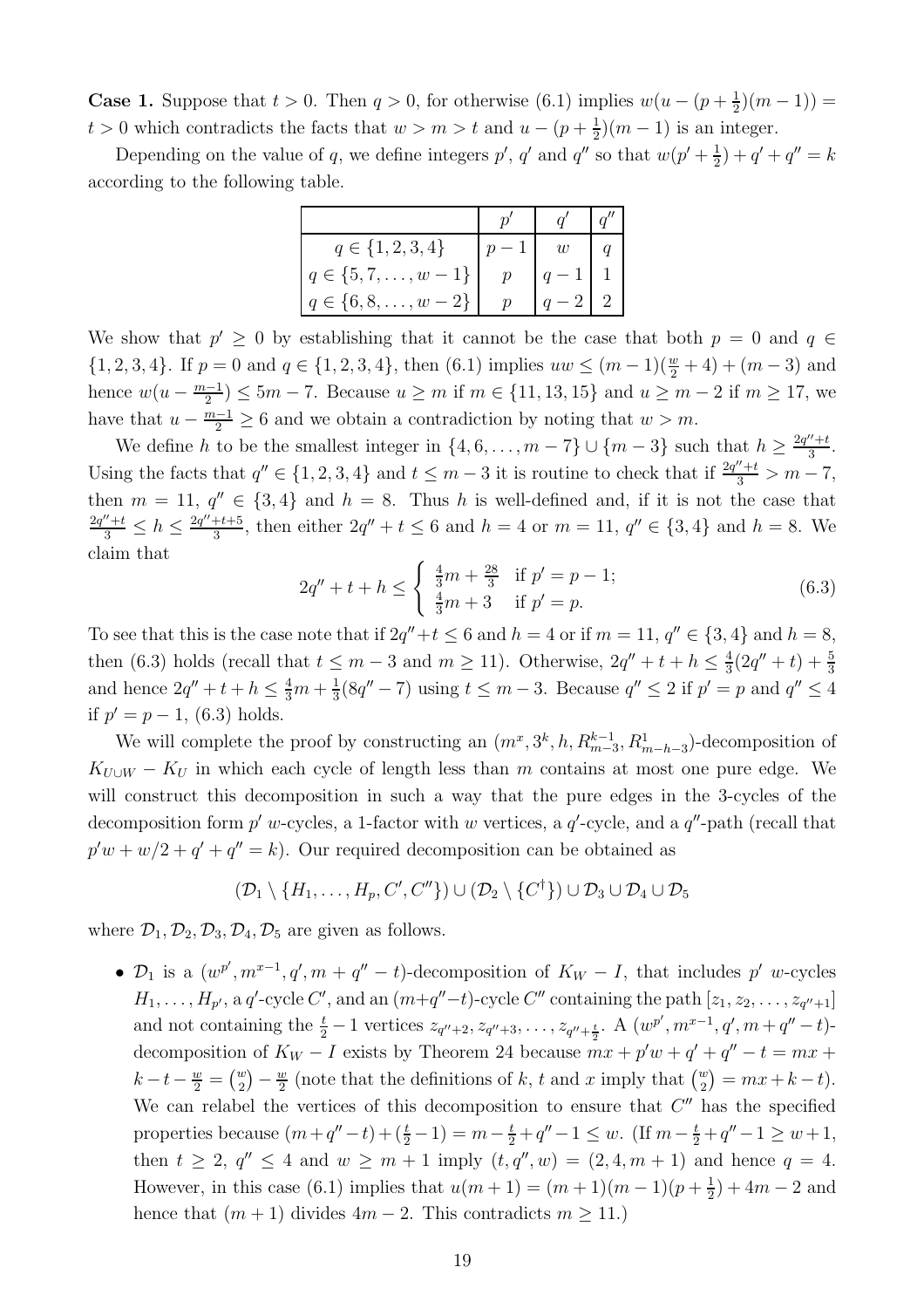•  $\mathcal{D}_2$  is a  $(2q'' + t, h, R_{m-3}^{k-1}, R_{m-h-3}^1)$ -decomposition of  $K_{\{y_1,...,y_{u-2p'-1}\},W}$  –  $K_{\{y_{u-2p'-2}, y_{u-2p'-1}\}, V(C')}$  that includes the  $(2q)$  $(2q'' + t)$ -cycle  $=$  $(y_1, z_1, y_2, z_2, \ldots, y_{q''+\frac{t}{2}}, z_{q''+\frac{t}{2}})$  $(\frac{t}{2}, z_{q''+\frac{t}{2}})$ . We form  $\mathcal{D}_2$  by first decomposing  $K_{\{y_{u-2p'-2}, y_{u-2p'-1}\}, W \setminus V(C')}$  into  $\frac{w-q'}{2}$  $\frac{-q'}{2}$  4-cycles (if  $q' < w$ ) and then decomposing  $K_{\{y_1,y_2,\dots,y_{u-2p'-3}\}\,W}$  into cycles of the remaining lengths. Note that  $R_{m-3}^{k-1}$  contains at least  $k-1$  4's since  $m \ge 11$ , and also that  $k-1 = w(p+\frac{1}{2})$  $(\frac{1}{2}) + q - 1 \ge \frac{w}{2} + q - 1 \ge \frac{w - q'}{2}$  $\frac{-q}{2}$ .

A decomposition of  $K_{\{y_1,y_2,\dots,y_{u-2p'-3}\}\,}$  into cycles of the remaining lengths exists by Theorem [27.](#page-16-4) Let  $m_{\tau}$  and  $m_{\tau-1}$  be respectively the greatest and second greatest of the remaining cycle lengths. To see that (B1), (B2) and (B3) hold, we first suppose that  $(m_{\tau}, m_{\tau-1}) = (2q'' + t, h)$ . It follows from the definition of h that  $2q'' + t \leq 3h$  and hence that (B1) holds. If  $u - 2p' - 3 \ge w$ , then (B2) holds because, using  $m \ge 11$  and [\(6.3\)](#page-18-0), we have

$$
2w \ge 2(m+1) \ge \frac{4}{3}m + \frac{28}{3} \ge 2q'' + t + h.
$$

If  $u - 2p' - 3 < w$  and  $p' = p$ , then (B2) holds because, using [\(6.2\)](#page-17-2) and [\(6.3\)](#page-18-0), we have

$$
2(u - 2p' - 3) + 2 = 2(u - 2p) - 4 \ge \left(\frac{4}{3}m + \frac{22}{3}\right) - 4 > \frac{4}{3}m + 3 \ge 2q'' + t + h.
$$

If  $u - 2p' - 3 < w$  and  $p' = p - 1$ , then  $p \ge 1$  and (B2) holds because, using [\(6.2\)](#page-17-2) and  $(6.3)$ , we have

$$
2(u - 2p' - 3) + 2 = 2(u - 2p) \ge \frac{4}{3}m + \frac{34}{3} > \frac{4}{3}m + \frac{28}{3} \ge 2q'' + t + h.
$$

Finally,  $(B3)$  holds because, using the definitions of t, k, p and q, and the fact that  $q' + q'' - q = w(p - p')$ , we have

$$
(k-1)(m-3) + (m-h-3) + h + (2q'' + t) - 4\frac{w-q'}{2} = k(m-3) + t - 2w + 2(q' + q'')
$$
  
=  $(uw - 2k) - 2w + 2(q' + q'')$   
=  $(u - 2p - 3)w + 2(q' + q'' - q)$   
=  $(u - 2p' - 3)w$ .

Now suppose that  $(m_{\tau}, m_{\tau-1}) \neq (2q'' + t, h)$ . Then it must be that  $m_{\tau} \leq 12$  and  $m_{\tau-1} \in$  $\{4, 6\}$ . Clearly (B1) holds. Also,  $m_{\tau} + m_{\tau-1} \leq 18$ . So if  $w \leq u - 2p' - 3$  then (B2) holds because  $2w \ge 2(m+1) \ge 24$ , and if  $w > u - 2p' - 3$  then (B2) holds because [\(6.2\)](#page-17-2) implies  $2(u - 2p' - 3) + 2 \ge 18$  (note that  $p' \le p$  and  $m \ge 11$ ). Finally, (B3) holds by the argument above. We can relabel the vertices of this decomposition to ensure that  $C^{\dagger} = (y_1, z_1, y_2, z_2, \ldots, y_{q'' + \frac{t}{2}}, z_{q'' + \frac{t}{2}}).$ 

- $\mathcal{D}_3$  is a  $(3^{q'})$ -decomposition of  $K^c_{\{y_{u-2p'-2}, y_{u-2p'-1}\}} \vee C'$  which exists by Lemma [23.](#page-16-1)
- $\mathcal{D}_4$  is a  $(3^{p'w+w/2})$ -decomposition of  $K^c_{\{y_{u-2p'},...,y_u\}} \vee (I \cup H_1 \cup \cdots \cup H_{p'})$  which exists by applying Lemma [23](#page-16-1) to  $K_{\{y_{u-2p'-1+i},y_{u-p'-1+i}\}}^c \vee H_i$  for  $i \in \{1,2,\ldots,p'\}$  and taking the obvious decomposition of  $K_{\{y_u\}} \vee I$ .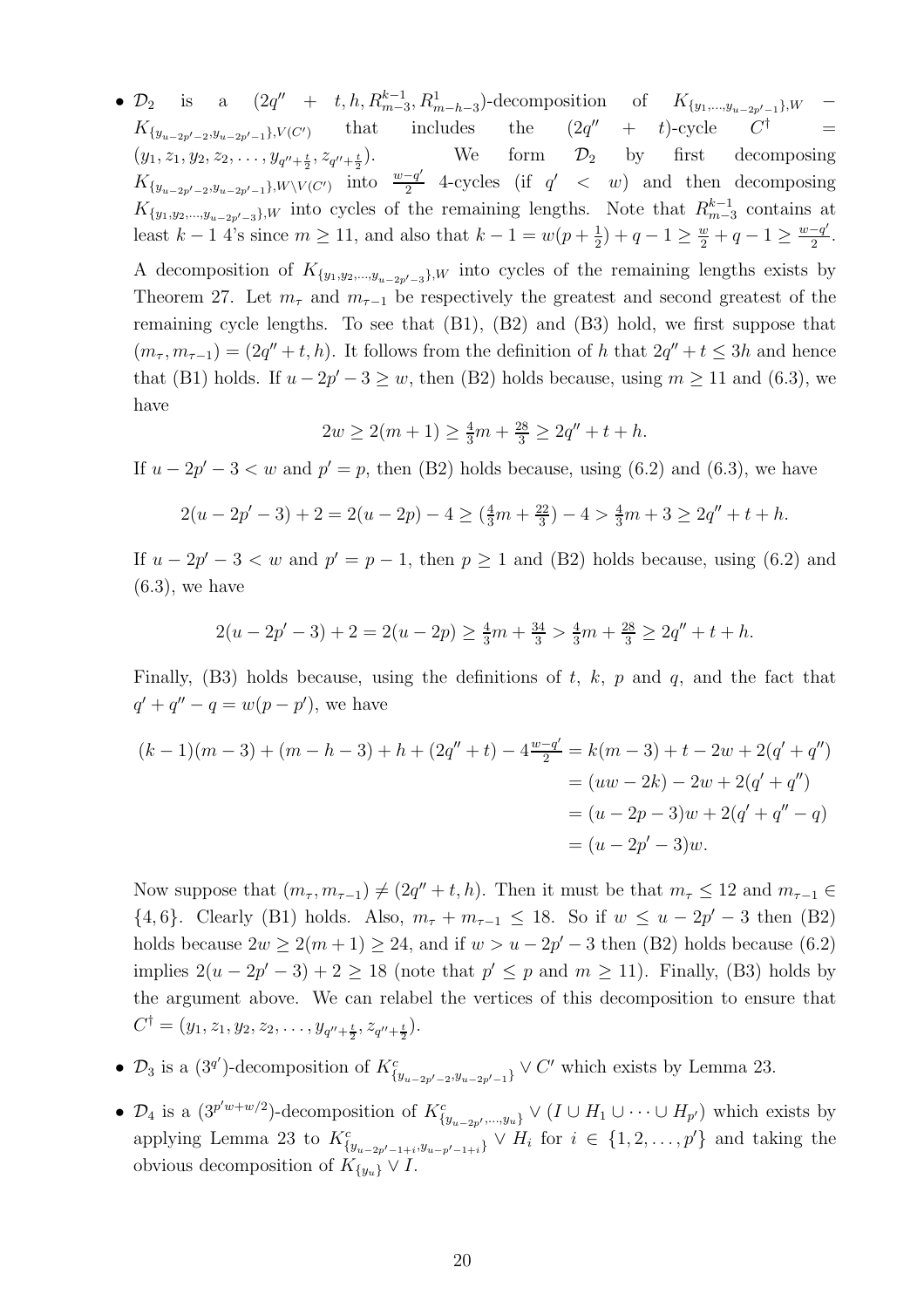•  $\mathcal{D}_5$  is the  $(3^{q''}, m)$ -decomposition of  $C'' \cup C^{\dagger}$  given by

$$
\{(z_1, y_2, z_2), (z_2, y_3, z_3), \dots, (z_{q''}, y_{q''+1}, z_{q''+1})\} \cup \{ (C'' - [z_1, z_2, \dots, z_{q''+1}]) \cup [z_{q''+1}, y_{q''+2}, z_{q''+2}, y_{q''+3}, \dots, y_{q''+\frac{t}{2}}, z_{q''+\frac{t}{2}}, y_1, z_1] \}.
$$

**Case 2.** Suppose that  $t = 0$ . Then [\(6.1\)](#page-17-1) reduces to  $uw = (w(p + \frac{1}{2}))$  $(\frac{1}{2}) + q(m - 1)$ . Note that  $q \neq 1$ , since if  $q = 1$  then  $uw = w(p + \frac{1}{2})$  $\frac{1}{2}(m-1) + m - 1$  and so w divides  $m-1$  which contradicts  $w \geq m+1$ . Depending on the value of q, we define integers p', q' and q'' so that  $w(p' + \frac{1}{2})$  $(\frac{1}{2}) + q' + q'' = k$  according to the following table.

| $q \in \{0, 3, 5\}$           | $\overline{w}$ |  |
|-------------------------------|----------------|--|
| $q=2$                         |                |  |
| $q \in \{4, 6, \ldots, w-2\}$ |                |  |
| $q \in \{7, 9, \ldots, w\}$   |                |  |

We show that  $p' \geq 0$  by establishing that it cannot be the case that both  $p = 0$  and  $q \in$  ${0, 2, 3, 5}$ . If  $p = 0$  and  $q \in \{0, 2, 3, 5\}$ , then  $(6.1)$  implies  $uw \leq (m-1)(\frac{w}{2} + 5)$  and hence  $w(u-\frac{m-1}{2})$  $\frac{n-1}{2}$  ≤ 5m – 5. Because  $u \ge m$  if  $m \in \{11, 13, 15\}$  and  $u \ge m - 2$  if  $m \ge 17$ , we have that  $u - \frac{m-1}{2} \ge 6$  and we obtain a contradiction by noting that  $w > m$ .

We will complete the proof by constructing an  $(m^x, 3^k, R^k_{m-3})$ -decomposition of  $K_{U \cup W} - K_U$ in which each cycle of length less than  $m$  contains at most one pure edge. We will construct this decomposition in such a way that the pure edges in the 3-cycles of the decomposition form p' w-cycles, a 1-factor with w vertices, a q'-cycle, and a  $q''$ -cycle if  $q'' \neq 0$  (recall that  $p'w + w/2 + q' + q'' = k$ . The desired decomposition can be obtained as

$$
(\mathcal{D}_1 \setminus S_1) \cup (\mathcal{D}_2 \setminus S_2) \cup \mathcal{D}_3 \cup \mathcal{D}_4 \cup \mathcal{D}_5
$$

where  $(S_1, S_2)$  =  $(\{H_1, H_2, \ldots, H_{p'}, C', C''\}, \{C^{\dagger}\})$  if  $q'' \neq 0, (S_1, S_2)$  =  $({H_1, H_2, \ldots, H_{p'}, C'}, \emptyset)$  if  $q'' = 0$ , and  $\mathcal{D}_1, \mathcal{D}_2, \mathcal{D}_3, \mathcal{D}_4, \mathcal{D}_5$  are given as follows.

- $\mathcal{D}_1$  is an  $(m^x, w^{p'}, q', q'')$ -decomposition of  $K_W I$  that includes p' w-cycles  $H_1, \ldots, H_{p'}$ , a q'-cycle C' and, if  $q'' \neq 0$ , the q''-cycle C'' =  $(z_1, z_2, ..., z_{q''})$ . An  $(m^x, w^{p'}, q', q'')$ decomposition of  $K_W - I$  exists by Theorem [24](#page-16-2) because  $mx + p'w + q' + q'' = mx + k - \frac{w}{2} =$  $\binom{w}{2} - \frac{w}{2}$  $\frac{w}{2}$  (note that the definitions of k, t and x imply that  $\binom{w}{2} = mx + k - t$ ). We can relabel the vertices of this decomposition to ensure that  $C'' = (z_1, z_2, \ldots, z_{q''}).$
- $\mathcal{D}_2$  is a  $(2q'', 3^k, R^k_{m-3})$ -decomposition of  $K_{\{y_1, y_2, \dots, y_{u-2p'-1}\}, W} K_{\{y_{u-2p'-2}, y_{u-2p'-1}\}, V(C')}$  that includes the  $(2q'')$ -cycle  $C^{\dagger} = (y_1, z_1, y_2, z_2, \dots, y_{q''}, z_{q''})$  if  $q'' \neq 0$ .

We form  $\mathcal{D}_2$  by first decomposing  $K_{\{y_{u-2p'-2}, y_{u-2p'-1}\},W\setminus V(C')}$  into  $\frac{w-q'}{2}$  $\frac{-q'}{2}$  4-cycles (if  $q' < w$ ) and then decomposing  $K_{\{y_1,y_2,\dots,y_{u-2p'-3}\},W}$  into cycles of the remaining lengths. Note that  $R_{m-3}^k$  contains at least k 4's since  $m \ge 11$ , and also that  $k = w(p + \frac{1}{2})$  $(\frac{1}{2})+q \geq \frac{w}{2}+q \geq \frac{w-q}{2}$  $\frac{-q}{2}$ . A decomposition of  $K_{\{y_1,y_2,\dots,y_{u-2p'-3}\}\,}$  into cycles of the remaining lengths exists by Theorem [27.](#page-16-4) Let  $m_{\tau}$  and  $m_{\tau-1}$  be respectively the greatest and second greatest of the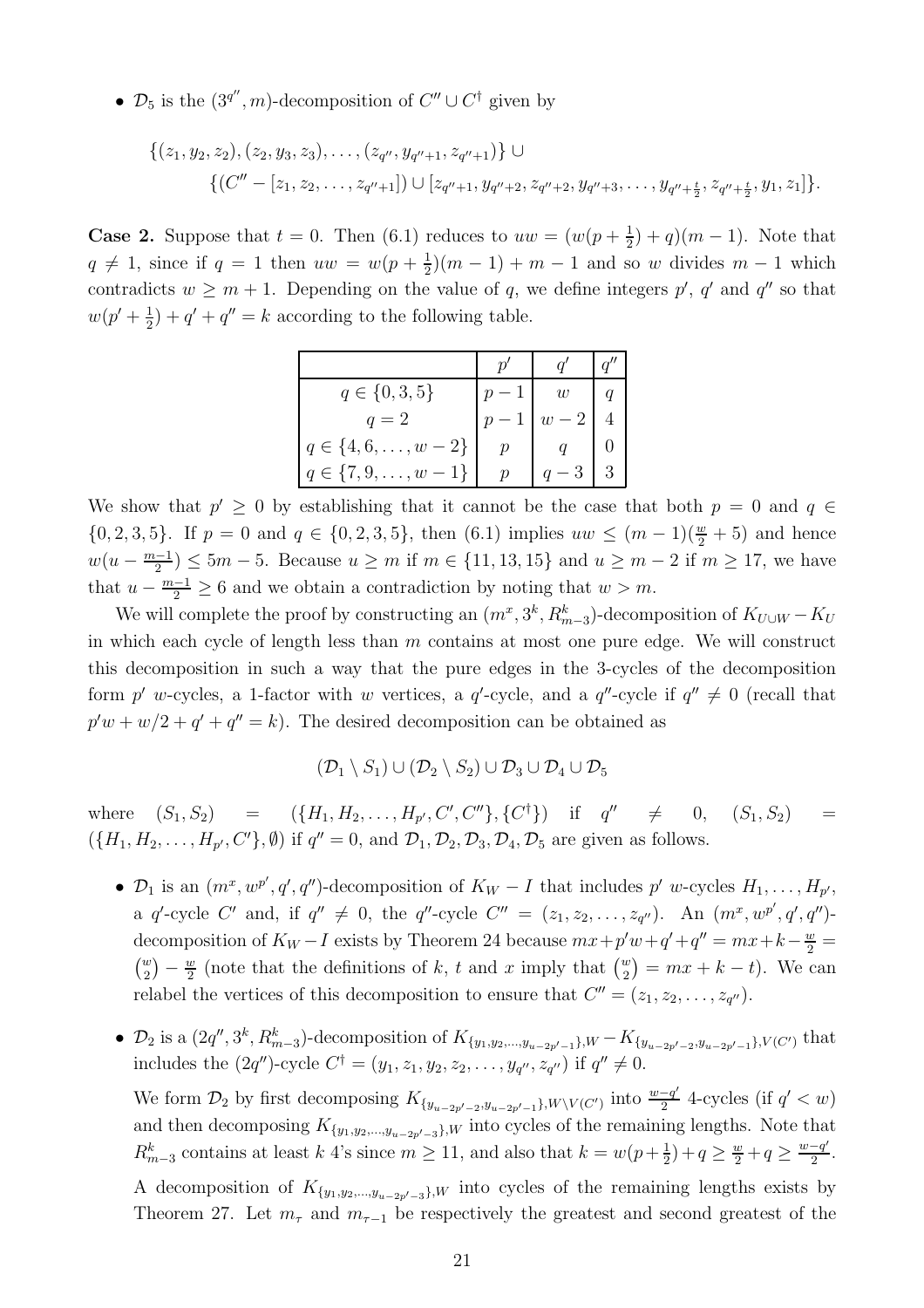remaining cycle lengths. Note that  $m_{\tau} \leq \max(2q'', 6) \leq 10$  and  $m_{\tau-1} \in \{4, 6\}$ . Clearly (B1) holds. If  $w \le u - 2p' - 3$ , then (B2) holds because  $m_{\tau-1} + m_{\tau} \le 16$  and  $2w \ge$  $2(m+1) \ge 24$ . If  $w > u - 2p' - 3$ , then (B2) holds because  $m_{\tau-1} + m_{\tau} \le 16$  and [\(6.2\)](#page-17-2) implies that  $2(u - 2p' - 3) + 2 \ge 18$  (note that  $p' \le p$  and  $m \ge 11$ ). Finally, (B3) holds by a similar argument to that used in Case 1. We can relabel the vertices of this decomposition to ensure that  $C^{\dagger} = (y_1, z_1, y_2, z_2, \dots, y_{q''}, z_{q''})$  if  $q'' \neq 0$ .

- $\mathcal{D}_3$  is a  $(3^{q'})$ -decomposition of  $K_{\{y_{u-2p'-2},y_{u-2p'-1}\}}^c \vee C'$  which exists by Lemma [23.](#page-16-1)
- $\mathcal{D}_4$  is a  $(3^{p'w+w/2})$ -decomposition of  $K^c_{\{y_{u-2p'},...,y_u\}} \vee (I \cup H_1 \cup \cdots \cup H_{p'})$  which exists by applying Lemma [23](#page-16-1) to  $K_{\{y_{u-2p'-1+i},y_{u-p'-1+i}\}}^c \vee H_i$  for  $i \in \{1,2,\ldots,p'\}$  and taking the obvious decomposition of  $K_{\{y_u\}} \vee I$ .
- $(3^{q''})$ -decomposition of •  $\mathcal{D}_5$  is the  $^{\prime\prime}$  ∪  $C^\dagger$ given by  $\{(z_1, y_2, z_2), (z_2, y_3, z_3), \ldots, (z_{q''-1}, y_{q''}, z_{q''}), (z_{q''}, y_1, z_1)\}$  if  $q'' \neq 0$ , and  $\mathcal{D}_5 = \emptyset$  if  $q'' = 0.$  $\Box$

<span id="page-21-0"></span>**Lemma 29.** Let u and v be positive integers such that  $(u, v)$  is 9-admissible,  $v - u \ge 10$ and  $u \geq 9$ . Let k, t and x be the non-negative integers such that  $u(v - u) = 8k + t$ ,  $t <$ 8 and  $9(x + k) = {y \choose 2}$  $\binom{v}{2}$  –  $\binom{u}{2}$  $\binom{u}{2}$ . Then, for some non-negative integer  $k' \leq k$ , there exists a  $(3^{k-k'}, 4^{k'}, 5^{k'}, 6^{k-k'}, 9^x)$ -decomposition of  $K_v - K_u$  in which each cycle of length less than 9 contains at most one pure edge.

**Proof.** Observe that k is the maximum number of pairwise edge-disjoint 9-cycles in  $K_v - K_u$ that each contain exactly one pure edge. Also note that t is even and so  $t \leq 6$ . Let  $w = v - u$ , note that w is even, and let p and q be the non-negative integers such that  $k = (p+1)\frac{w}{2} + q$ and  $q < \frac{w}{2}$ . We will make use of the following fact, which follows directly from the definitions of  $k$ ,  $t$ ,  $p$  and  $q$ , throughout this proof.

<span id="page-21-1"></span>
$$
uw = 8((p+1)\frac{w}{2} + q) + t \tag{6.4}
$$

Note that  $p \ge 1$ , for otherwise  $uw \le 4w + 8q + t \le 4w + 8(\frac{w}{2} - 1) + 6 < 8w$  which contradicts  $u \ge 9$ . Also note that  $u \ge 4p + 5$ , because u is odd and  $(6.4)$  implies  $uw \ge 4(p+1)w$ . From this, we can see that

<span id="page-21-2"></span>
$$
u - 2p - 3 \ge 2p + 2 \ge 4. \tag{6.5}
$$

Let  $U = \{y_1, y_2, \ldots, y_u\}$  and  $W = \{z_1, z_2, \ldots, z_w\}$  be disjoint sets of vertices. We will construct a decomposition of  $K_{U\cup W} - K_U$  with the desired properties. Let I be a 1-factor with vertex set W. The proof divides into two cases depending on whether  $t = 0$  or  $t > 0$ .

**Case 1.** Suppose that  $t > 0$ . Then  $q > 0$ , for otherwise [\(6.4\)](#page-21-1) implies  $w(u - 4p - 4) = t > 0$ which contradicts the facts that  $w \geq 10 > t$  and  $u - 4p - 4$  is an integer. Depending on the value of q, we define integers  $p'$ ,  $q'_3$ ,  $q'_5$  and  $q''$  so that  $(p'+1)\frac{w}{2} + q'_3 + q'_5 + q'' = k$  according to the following table.

| $q \in \{1, 2, 3\}$                    |  | $2q-2\left\lfloor \frac{w}{2}+1-q\right\rfloor$ |  |
|----------------------------------------|--|-------------------------------------------------|--|
| $q \in \{4, \ldots, \frac{w}{2} - 1\}$ |  |                                                 |  |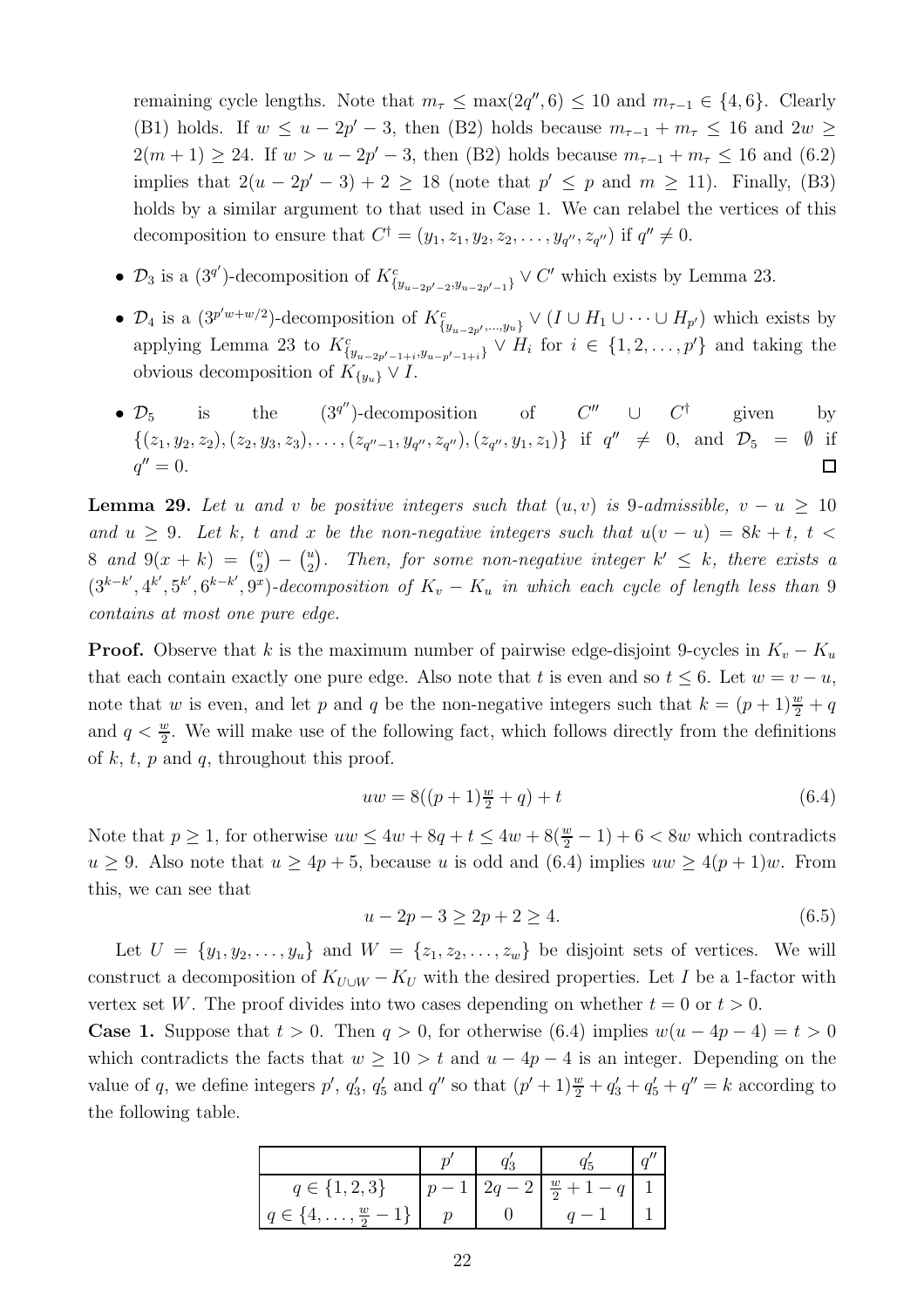We will complete the proof by constructing a  $(3^{w/2+q'_3+q''}, 4^{p'w/2+q'_5}, 5^{p'w/2+q'_5}, 6^{w/2+q'_3+q''}, 9^x)$ decomposition of  $K_{U\cup W} - K_U$  in which each cycle of length less than 9 contains at most one pure edge. We will construct this decomposition in such a way that the pure edges in the 3-cycles and 5-cycles of the decomposition form  $p' \frac{w}{2}$  $\frac{w}{2}$ -cycles, a 1-factor with w vertices, a  $(q'_3 + q'_5)$ -cycle, and a  $q''$ -path (recall that  $(p' + 1)\frac{w}{2} + q'_3 + q'_5 + q'' = k$ ). The desired decomposition can be obtained as

 $(\mathcal{D}_1\setminus\{H_1,H_2,\ldots,H_{p'},C',C''\})\cup(\mathcal{D}_2\setminus\{C^\dagger\})\cup\mathcal{D}_3\cup\mathcal{D}_4\cup\mathcal{D}_5$ 

where  $\mathcal{D}_1$ ,  $\mathcal{D}_2$ ,  $\mathcal{D}_3$ ,  $\mathcal{D}_4$  and  $\mathcal{D}_5$  are given as follows.

- $\mathcal{D}_1$  is a  $(9^{x-1}, (\frac{w}{2})^x)$  $(\frac{w}{2})^{p'}, q'_3 + q'_5, 9 + q'' - t$ -decomposition of  $K_W - I$  that includes  $p'$  ( $\frac{w}{2}$ )  $\frac{w}{2}$ )-cycles  $H_1, H_2, \ldots, H_{p'}$ , a  $(q'_3+q'_5)$ -cycle  $C'$ , and a  $(9+q''-t)$ -cycle  $C''$  containing the edge  $z_1z_2$  and not containing the  $\frac{t}{2} - 1$  vertices  $z_3, z_4, \ldots, z_{\frac{t}{2}+1}$  if  $t > 2$ . A  $(9^{x-1}, (\frac{w}{2})^x)$  $(\frac{w}{2})^{p'}, q'_3+q'_5, 9+q''-t$ decomposition of  $K_W - I$  exists by Theorem [24](#page-16-2) because  $9(x-1) + p' \frac{w}{2} + q'_3 + q'_5 + 9 + q'' - t =$  $9x+k-t-\frac{w}{2} = \binom{w}{2} - \frac{w}{2}$  $\frac{w}{2}$  (note that the definitions of k, t and x imply that  $\binom{w}{2} = 9x+k-t$ ). We can relabel the vertices of this decomposition to ensure that  $C''$  has the specified properties because  $(9+q''-t)+(\frac{t}{2}-1) = 9-\frac{t}{2} < 10 \leq w$ .
- $\mathcal{D}_2$  is a  $(4^{p'w/2+q'_5}, 6^{w/2+q'_3+q''}, t + 2q'')$ -decomposition of  $K_{\{y_1, y_2, ..., y_{u-2p'-1}\},W}$   $K_{\{y_{u-2p'-2},y_{u-2p'-1}\}\,V(C')\cup Q}$ , where Q is a subset of  $W\setminus V(C')$  of size  $q'_{5}$ , that includes the  $(t+2q'')$ -cycle  $C^{\dagger} = (y_1, z_1, y_2, z_2, \ldots, y_{\frac{t}{2}+1}, z_{\frac{t}{2}+1})$ . Note that  $|W \setminus V(C')| = w - q'_3 - q'_5 \ge q'_5$ follows from our choice of  $q'_3$  and  $q'_5$ .

We form  $\mathcal{D}_2$  by first decomposing  $K_{\{y_{u-2p'-2}, y_{u-2p'-1}\},W\setminus (V(C')\cup Q)}$  into  $\frac{w-q'_3-2q'_5}{2}$  4-cycles and then decomposing  $K_{\{y_1,y_2,\dots,y_{u-2p'-3}\},W}$  into cycles of the remaining lengths. Note that we desire  $p'\frac{w}{2} + q'_5$  4-cycles in  $\mathcal{D}_2$  and that  $p'\frac{w}{2} + q'_5 \ge \frac{w-q'_3-2q'_5}{2}$  follows from our choice of  $p'$ ,  $q'_3$  and  $q'_5$  (recall that  $p \ge 1$ ).

A decomposition of  $K_{\{y_1,y_2,\dots,y_{u-2p'-3}\},W}$  into cycles of the remaining lengths exists by Theorem [25](#page-16-3) because  $t + 2q'' \in \{4, 6, 8\}$ . To see that the conditions of Theorem 25 hold, note that  $u - 2p' - 3 \ge u - 2p - 3 \ge 4$  using [\(6.5\)](#page-21-2), that  $w \ge 10$ , and that

$$
4(p'\frac{w}{2} + q'_5 - \frac{w-q'_3 - 2q'_5}{2}) + 6(\frac{w}{2} + q'_3 + q'') + (t + 2q'')
$$
  
= 8((p' + 1)\frac{w}{2} + q'\_3 + q'\_5 + q'') + t - (2p' + 3)w  
= uw - (2p' + 3)w  
= (u - 2p' - 3)w.

We can relabel the vertices of this decomposition to ensure that  $C^{\dagger}$  $=$  $(y_1, z_1, y_2, z_2, \ldots, y_{\frac{t}{2}+1}, z_{\frac{t}{2}+1}).$ 

- $\mathcal{D}_3$  is a  $(3^{q'_3}, 5^{q'_5})$ -decomposition of  $K^c_{\{y_{u-2p'-2}, y_{u-2p'-1}\}} \vee (C' \cup K_Q^c)$  which exists by Lemma [23.](#page-16-1)
- $\mathcal{D}_4$  is a  $(3^{w/2}, 5^{p'w/2})$ -decomposition of  $K_{\{y_{u-2p'},...,y_u\},W} \cup I \cup H_1 \cup \cdots \cup H_{p'}$  which exists by applying Lemma [23](#page-16-1) (with  $a = 0$  and  $n = \frac{w}{2}$  $\frac{w}{2}$ ) to  $K_{\{y_{u-2p'-1+i}, y_{u-p'-1+i}\}}$  ∨  $(H_i \cup K_{W\setminus V(H_i)}^c)$ for  $i \in \{1, 2, \ldots, p'\}$  and taking the obvious decomposition of  $K_{\{y_u\}} \vee I$ .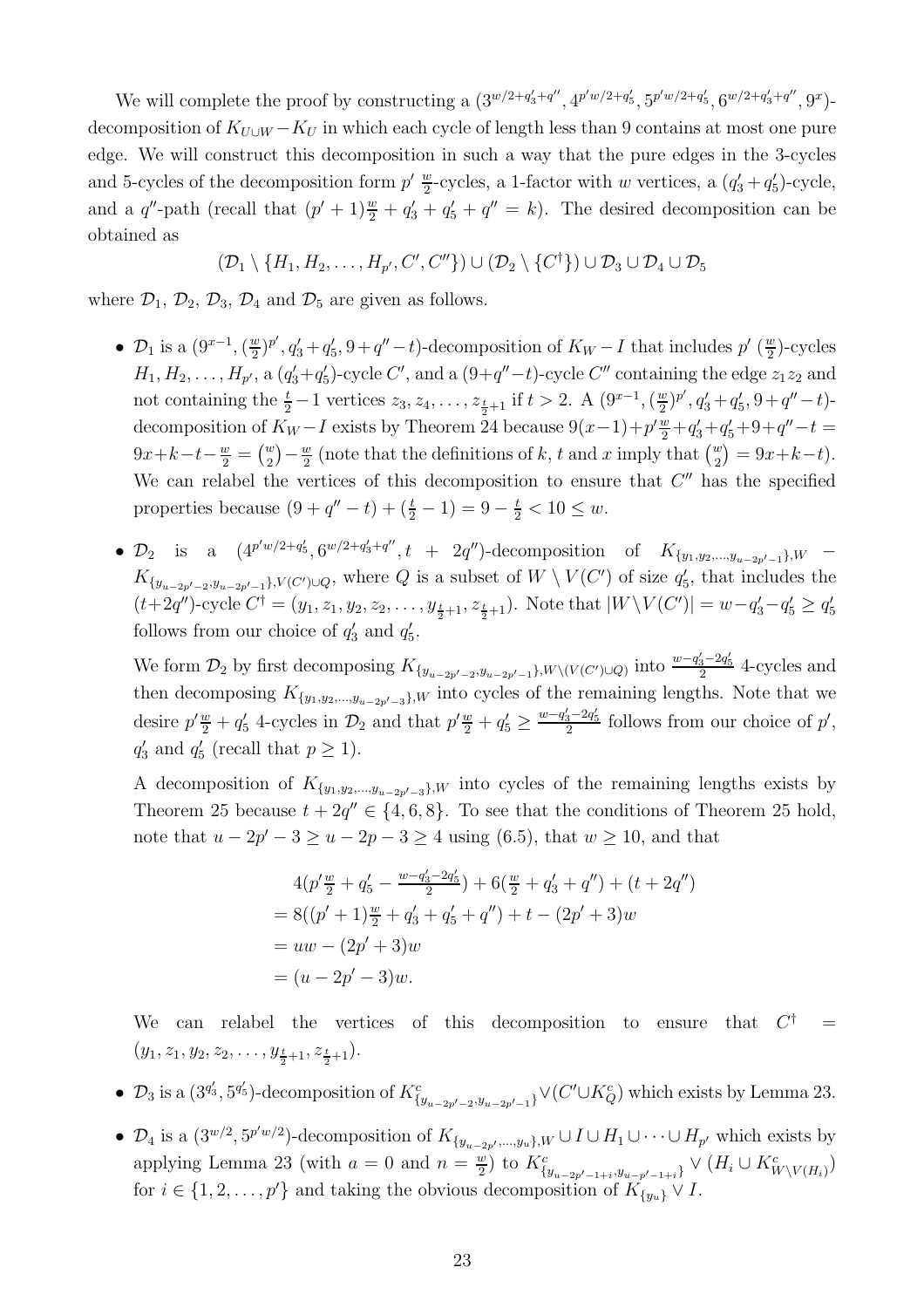•  $\mathcal{D}_5$  is the following  $(3^{q''}, 9^1)$ -decomposition of  $C'' \cup C^{\dagger}$  (recall that  $q'' = 1$ ).

$$
\{(z_1,y_2,z_2)\}\cup\{(C''-[z_1,z_2])\cup [z_2,y_3,z_3,y_4,\ldots,y_{\frac{t}{2}+1},z_{\frac{t}{2}+1},y_1,z_1]\}
$$

**Case 2.** Suppose that  $t = 0$ . Then [\(6.4\)](#page-21-1) reduces to  $uw = 8((p + 1)\frac{w}{2} + q)$ . Depending on the value of q, we define integers  $p'$ , q' and q'' so that  $(p'+1)\frac{w}{2} + q' + q'' = k$  according to the following table.

| $q=0$                                 | $\overline{2}$        |  |
|---------------------------------------|-----------------------|--|
| $q \in \{1,2\}$                       | $\frac{w}{2}$ – 3 + q |  |
| $q \in \{3, 4, \ldots, \frac{w}{2}\}$ |                       |  |

We will complete the proof by constructing a  $(3^{w/2+q''}, 4^{p'w/2+q'}, 5^{p'w/2+q'}, 6^{w/2+q''}, 9^x)$ decomposition of  $K_{U\cup W} - K_U$  in which each cycle of length less than 9 contains at most one pure edge. We will construct this decomposition in such a way that the pure edges in the 3-cycles and 5-cycles of the decomposition form  $p' \frac{w}{2}$  $\frac{w}{2}$ -cycles, a 1-factor with w vertices, a q'-cycle, and a q''-cycle if  $q'' \neq 0$  (recall that  $(p'+1)\frac{w}{2} + q' + q'' = k$ ). The desired decomposition can be obtained as

$$
(\mathcal{D}_1 \setminus S_1) \cup (\mathcal{D}_2 \setminus S_2) \cup \mathcal{D}_3 \cup \mathcal{D}_4 \cup \mathcal{D}_5
$$

where  $(S_1, S_2)$  =  $(\{H_1, H_2, \ldots, H_{p'}, C', C''\}, \{C^{\dagger}\})$  if  $q'' \neq 0, (S_1, S_2)$  =  $({H_1, H_2, \ldots, H_{p'}, C'}, \emptyset)$  if  $q'' = 0$ , and  $\mathcal{D}_1$ ,  $\mathcal{D}_2$ ,  $\mathcal{D}_3$ ,  $\mathcal{D}_4$  and  $\mathcal{D}_5$  are given as follows.

- $\mathcal{D}_1$  is a  $(9^x, (\frac{w}{2})^x)$  $(\frac{w}{2})^{p'}, q', q'')$ -decomposition of  $K_W - I$  that includes  $p'$   $(\frac{w}{2})$  $\frac{w}{2}$ )-cycles  $H_1, H_2, \ldots, H_{p'}$ , a q'-cycle C' and a q''-cycle C'' =  $(z_1, z_2, \ldots, z_{q''})$  if  $q'' \neq 0$ . A  $(9^x, (\frac{w}{2})$  $(\frac{w}{2})^{p'}, q', q'')$ -decomposition of  $K_W - I$  exists by Theorem [24](#page-16-2) because  $9x + p' \frac{w}{2} + q' + q'' =$  $9x + k - \frac{w}{2} = {w \choose 2} - \frac{w}{2}$  $\frac{w}{2}$  (note that the definitions of k, t and x imply that  $\binom{w}{2} = 9x + k - t$ ). We can relabel the vertices of this decomposition to ensure that  $C'' = (z_1, z_2, \ldots, z_{q''})$  if  $q'' \neq 0.$
- $\mathcal{D}_2$  is a  $(4^{p'w/2+q'}, 6^{w/2+q''}, 2q'')$ -decomposition of  $K_{\{y_1, y_2, ..., y_{u-2p'-1}\}}$  $K_{\{y_1,y_2,...,y_{n-2n'-1}\},W}$  $K_{\{y_{u-2p'-2},y_{u-2p'-1}\}\,V(C')\cup Q}$ , where Q is a subset of  $W\setminus V(C')$  of size q', that includes the  $(2q'')$ -cycle  $C^{\dagger} = (y_1, z_1, y_2, z_2, \ldots, y_{q''}, z_{q''})$  if  $q'' \neq 0$ . Note that  $|W \setminus V(C')| = w - q' \geq q'$ follows from our choice of  $q'$ .

We form  $\mathcal{D}_2$  by first decomposing  $K_{\{y_{u-2p'-2}, y_{u-2p'-1}\},W\setminus (V(C')\cup Q)}$  into  $\frac{w}{2}-q'$  4-cycles (if  $q' < \frac{w}{2}$  $\frac{w}{2}$ ) and then decomposing  $K_{\{y_1,y_2,\dots,y_{u-2p'-3}\},W}$  into cycles of the remaining lengths. Note that we desire  $p'\frac{w}{2} + q'$  4-cycles in  $\mathcal{D}_2$  and that  $p'\frac{w}{2} + q' \ge \frac{w}{2} - q'$  follows from our choice of p', q' and q'' (recall that  $p \ge 1$  and  $w \ge 10$ ).

A decomposition of  $K_{\{y_1,y_2,\dots,y_{u-2p'-3}\}\,}$  into cycles of the remaining lengths exists by Theorem [25](#page-16-3) because  $2q'' \in \{0, 6\}$ . The conditions of Theorem 25 can be shown to hold by a similar argument to that used in Case 1. We can relabel the vertices of this decomposition to ensure that  $C^{\dagger} = (y_1, z_1, y_2, z_2, \dots, y_{q''}, z_{q''})$  if  $q'' \neq 0$ .

•  $\mathcal{D}_3$  is a  $(5^{q'})$ -decomposition of  $K_{\{y_{u-2p'-2}, y_{u-2p'-1}\}}^c \vee (C' \cup K_Q^c)$  which exists by Lemma [23.](#page-16-1)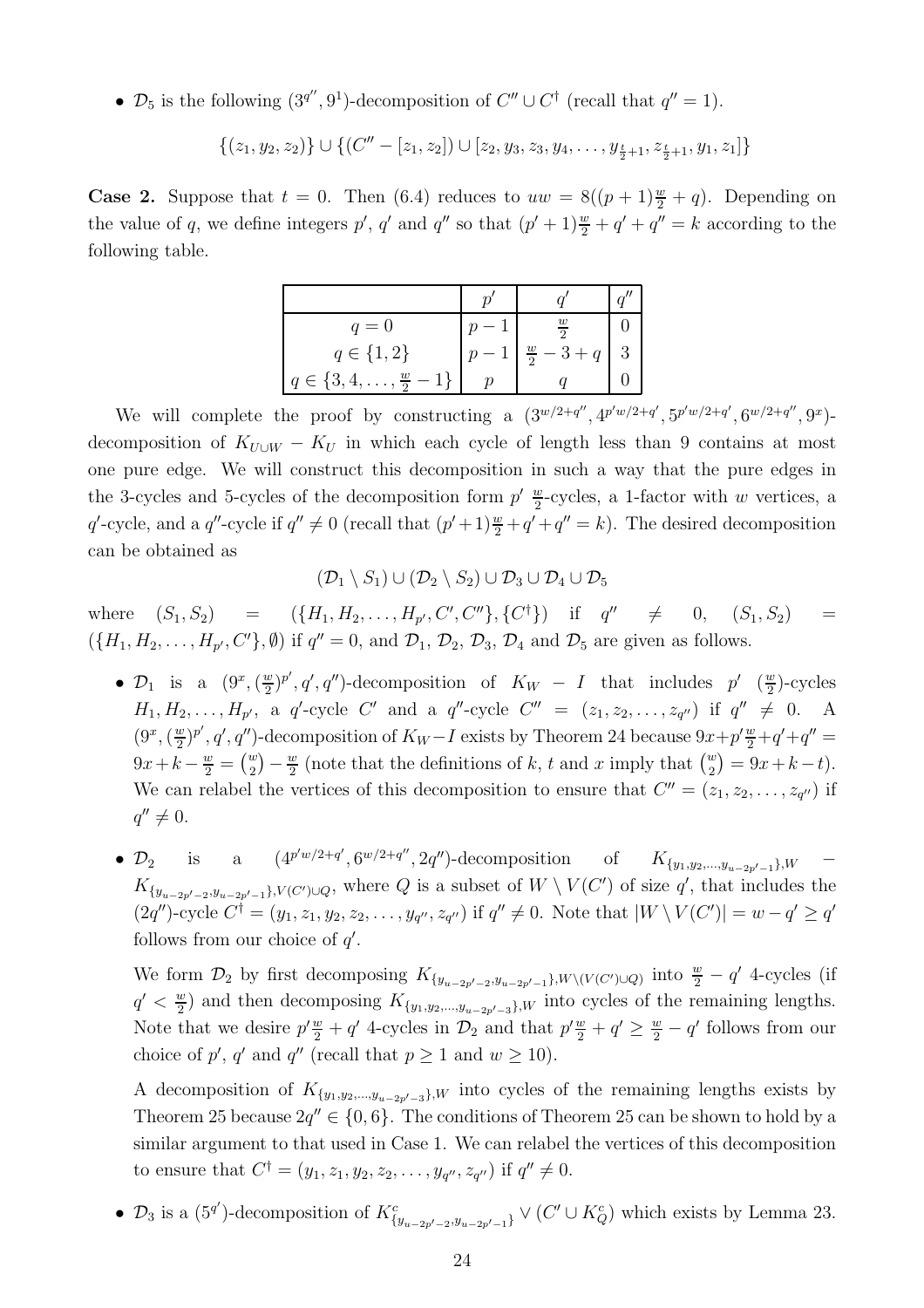- $\mathcal{D}_4$  is a  $(3^{w/2}, 5^{p'w/2})$ -decomposition of  $K_{\{y_{u-2p'},...,y_u\},W} \cup I \cup H_1 \cup \cdots \cup H_{p'}$  which exists by applying Lemma [23](#page-16-1) (with  $a = 0$  and  $n = \frac{w}{2}$ <u>w</u>) to  $K_{\{y_{u-2p'-1+i}, y_{u-p'-1+i}\}}^{c}$  ∨  $(H_i \cup K_{W\setminus V(H_i)}^{c})$ for  $i \in \{1, 2, \ldots, p'\}$  and taking the obvious decomposition of  $K_{\{y_u\}} \vee$
- $\mathcal{D}_5$  is the  $(3^{q''})$ -decomposition of  $C''$   $\cup$   $C^{\dagger}$ given by  $\{(z_1, y_2, z_2), (z_2, y_3, z_3), \ldots, (z_{q''-1}, y_{q''}, z_{q''}), (z_{q''}, y_1, z_1)\}$  if  $q'' \neq 0$ , and  $\mathcal{D}_5 = \emptyset$  if  $q'' = 0.$  $\Box$

# <span id="page-24-0"></span>7 Proof of main results

We first prove the following lemma, which does most of the work toward proving Theorem [4.](#page-2-0)

<span id="page-24-1"></span>**Lemma 30.** Let m, u and v be positive odd integers such that  $m \geq 9$ ,  $v - u \geq m + 1$  and  $(u, v)$ is m-admissible. If either  $m \geq 17$  and  $u \geq m-2$  or  $m \in \{9, 11, 13, 15\}$  and  $u \geq m$ , then there exists an m-cycle decomposition of  $K_v - K_u$ .

**Proof.** Let k and x be the integers such that  $k = \lfloor \frac{u(v-u)}{m-1} \rfloor$  $\frac{(v-u)}{m-1}$  and  $m(x+k) = {v \choose 2}$  $\binom{v}{2} - \binom{u}{2}$  $_{2}^{u}$ ). From Lemmas [28](#page-17-0) and [29,](#page-21-0) it follows that there is an  $(m^x, M_1, \ldots, M_k)$ -decomposition  $\mathcal{D}_0$  of  $K_v - K_u$  in which each cycle of length less than m contains at most one pure edge, where for  $j \in \{1, \ldots, k\}$  $M_j$  is a list of at least two integers with sum m that contains exactly one odd integer.

We will now construct a sequence  $\mathcal{D}_1, \ldots, \mathcal{D}_{k-1}$  such that, for each  $i \in \{1, \ldots, k-1\}, \mathcal{D}_i$ is an  $(m^{x+i+1}, M_1, \ldots, M_{k-i-1})$ -decomposition of  $K_v - K_u$  such that, with the exception of x m-cycles, each cycle in  $\mathcal{D}_i$  contains at most one pure edge. This will suffice to complete the proof because  $\mathcal{D}_{k-1}$  will be an m-cycle decomposition of  $K_v - K_u$ .

Let  $\mathcal{D}_1$  be the decomposition obtained by applying Lemma [22](#page-15-0) to the packing  $\mathcal{P}_0 = \mathcal{D}_0 \setminus \mathcal{C}_0$ , where  $\mathcal{C}_0$  is a set of cycles in  $\mathcal{D}_0$  with lengths given by the list  $M_{k-1}, M_k$ . For each  $i \in$  $\{1,\ldots,k-2\}$ , let  $\mathcal{D}_{i+1}$  be the decomposition obtained by applying Lemma [22](#page-15-0) to the packing  $\mathcal{P}_i = \mathcal{D}_i \setminus (\{C_i\} \cup C_i)$ , where  $C_i$  is an m-cycle in  $\mathcal{D}_i$  that contains exactly one pure edge and  $\mathcal{C}_i$  is a set of cycles in  $\mathcal{D}_i$  with lengths given by the list  $M_{k-i-1}$ . For each  $i \in \{0, \ldots, k-2\}$ , it is easy to verify that  $\mathcal{D}_{i+1}$  has the required properties because  $\mathcal{D}_i$  does and, by Lemma [22,](#page-15-0)  $\mathcal{D}_{i+1} \setminus \{C', C''\}$  is a repacking of  $\mathcal{P}_i$  for some distinct m-cycles  $C', C'' \in \mathcal{D}_{i+1}$ .  $\Box$ 

The following lemma exploits the fact that two  $m$ -cycle decompositions of complete graphs with holes can be "nested" to create another. It will be used to help deal with the remaining cases of Theorem [4](#page-2-0) and in the proof of Corollary [5.](#page-2-1)

<span id="page-24-2"></span>**Lemma 31.** Let  $m \geq 9$  and u be odd integers. If there exists an m-cycle decomposition of  $K_{u^*} - K_u$  for some positive integer  $u^* \geq m$ , then there exists an m-cycle decomposition of  $K_v - K_u$  for each integer v such that  $v \ge u^* + m + 1$  and  $(u, v)$  is m-admissible.

**Proof.** Let v be an integer such that  $v \geq u^* + m + 1$  and  $(u, v)$  is m-admissible. Let U, U<sup>\*</sup> and V be sets such that  $|U| = u$ ,  $|U^*| = u^*$ ,  $|V| = v$ , and  $U \subseteq U^* \subseteq V$ . By our hypotheses, there exists an m-cycle decomposition  $\mathcal{D}_1$  of  $K_{U^*} - K_U$ . Now note that  $v - u^* \ge m + 1$  and  $u^* \geq m$  from our hypotheses, and that  $(u^*, v)$  is m-admissible because  $(u, u^*)$  and  $(u, v)$  are m-admissible. Thus, by Lemma [30,](#page-24-1) there is an m-cycle decomposition  $\mathcal{D}_2$  of  $K_V - K_{U^*}$ . Then  $\mathcal{D}_1 \cup \mathcal{D}_2$  is an m-cycle decomposition of  $K_V - K_U$ .  $\Box$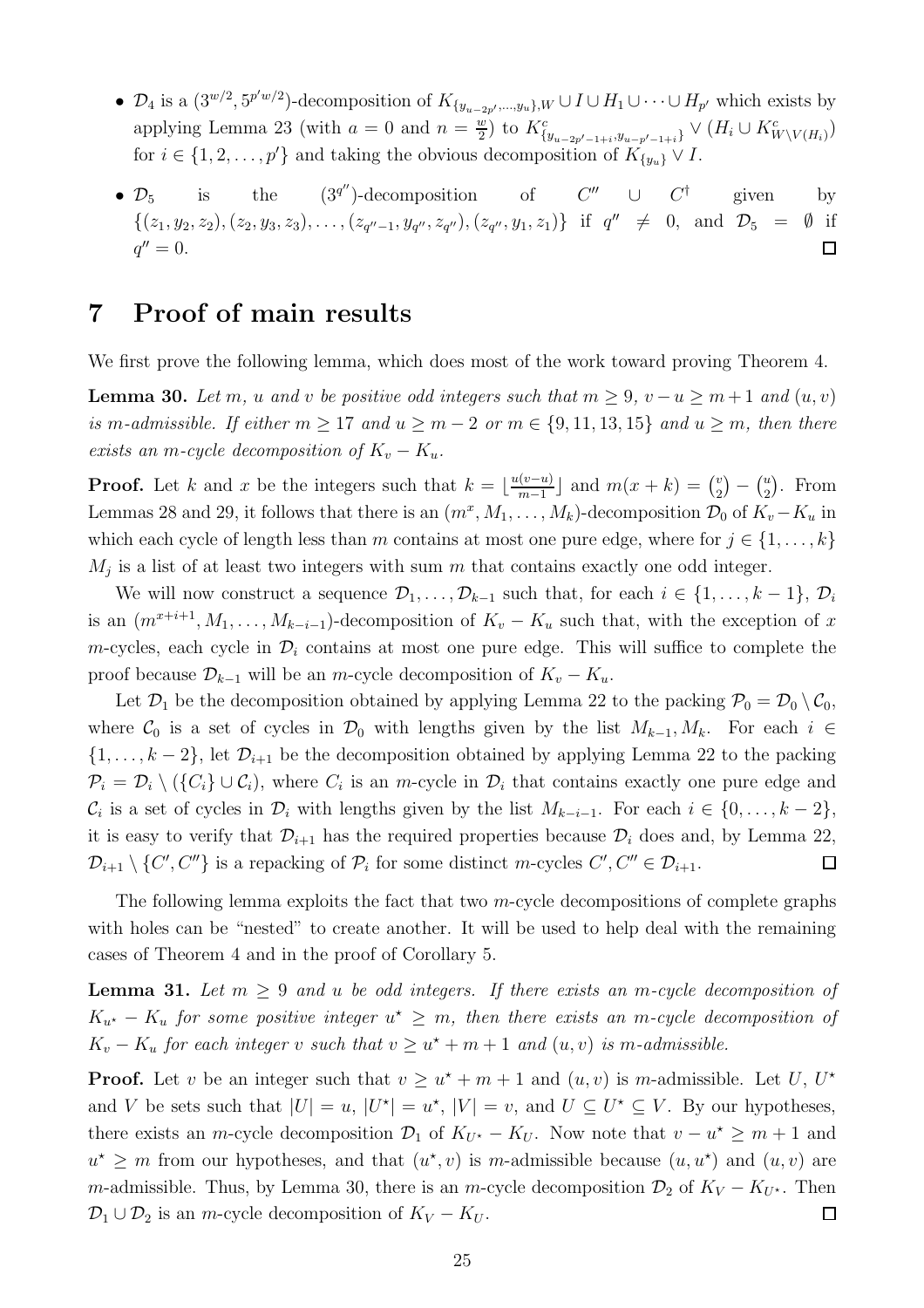**Proof of Theorem [4.](#page-2-0)** We first note that Theorem [4](#page-2-0) is equivalent to showing that for  $u \geq$  $m-2$  and  $v-u \ge m+1$ , there exists an m-cycle decomposition of  $K_v - K_u$  if and only if  $(u, v)$  is m-admissible (note that  $v - u \ge m + 1$  guarantees that  $(v - m)(v - 1) \ge u(u - 1)$ ). By Lemma [3,](#page-1-0) if there exists an m-cycle decomposition of  $K_v - K_u$ , then  $(u, v)$  is m-admissible. So it is sufficient to prove that for any m-admissible pair  $(u, v)$  of integers such that  $u \geq m-2$ and  $v - u \ge m + 1$ , there exists an m-cycle decomposition of  $K_v - K_u$ . This is established for  $m \le 7$  (see [\[2,](#page-26-1) [8,](#page-27-5) [13\]](#page-27-6)), so we can suppose that  $m \ge 9$ . By Lemma [30](#page-24-1) there exists an m-cycle decomposition of  $K_v - K_u$  if either  $m \ge 17$  and  $u \ge m - 2$  or  $m \in \{9, 11, 13, 15\}$  and  $u \ge m$ , so we can further suppose that  $m \in \{9, 11, 13, 15\}$  and  $u = m - 2$ .

Because  $u = m - 2$  and  $m \in \{9, 11, 13, 15\}$ , it follows from  $v - u \ge m + 1$  that  $v \ge$  $2m - 1$ . Furthermore, it is routine to check that (N1) and (N2) of Lemma [3](#page-1-0) imply that  $v \equiv 3 \pmod{2m}$  or  $v \equiv m-2 \pmod{2m}$ . Provided that there exists an m-cycle decomposition of  $K_{2m+3}-K_{m-2}$ , by Lemma [31](#page-24-2) there exists an m-cycle decomposition of  $K_v-K_{m-2}$  if  $v \geq 4m+3$ . Thus, because  $v \geq 2m - 1$ , it suffices to show that there is an m-cycle decomposition of  $K_{2m+3} - K_{m-2}$  and of  $K_{3m-2} - K_{m-2}$ . For each  $m \in \{9, 11, 13, 15\}$ , we have found these two decompositions using a computer program that implements basic cycle switching techniques to augment decompositions. These decompositions are included as supplementary material with  $\Box$ electronic versions of this paper.

**Proof of Corollary [5.](#page-2-1)** Part (i) follows from Lemma [31](#page-24-2) (with  $u^* = \nu_m(u)$ ). Part (ii) follows from Theorem [4.](#page-2-0) For  $u = 1$  $u = 1$  part (iii) follows from Theorem 1 and for  $u = 3$  it follows by removing a 3-cycle from a decomposition of a complete graph into m-cycles and a single 3-cycle which exists by the main result of [\[4\]](#page-27-9). If  $u > 3$ , then part (iii) follows from Theorem [4,](#page-2-0) noting that  $u > \frac{(m-1)(m-2)}{2}$  implies that  $\frac{u(m+1)}{m-1} + 1 > u + m - 1$ .  $\Box$ 

Now we shall prove Theorem [2.](#page-1-1) Theorem [4](#page-2-0) can be shown to cover the exceptions to the following result from [\[6\]](#page-27-4), and as a consequence we can completely solve the embedding problem for *m*-cycle systems in the case where *m* is an odd prime power.

<span id="page-25-0"></span>**Theorem 32** ([\[6\]](#page-27-4)). Let m, u and v be positive integers such that m is odd,  $u < v$ , and  $u, v \equiv 1$ or m (mod 2m). An m-cycle system of order u can be embedded in an m-cycle system of order v if and only if  $v \geq \frac{(m+1)u}{m-1} + 1$ , except sometimes when  $u \equiv v \equiv m \pmod{2m}$  and  $\frac{(m+1)u}{m-1} + 1 \le v \le \frac{(m+1)u}{m-1} + 2m.$ 

<span id="page-25-1"></span>**Lemma 33.** Let m be an odd prime power. For positive integers u and v with  $u < v$ , an mcycle system of order u can be embedded in an m-cycle system of order v if and only if  $u, v \equiv 1$ or m (mod 2m) and  $v \ge \frac{u(m+1)}{m-1} + 1$ .

**Proof.** Let  $m = p^n$  for some odd prime p and some integer  $n \ge 1$ . If there exists an mcycle system of order v containing a subsystem of order u then  $p^n$  divides  $\binom{u}{2}$  $\binom{u}{2} = \frac{u(u-1)}{2}$  $\frac{a-1}{2}$  and  $\binom{v}{2}$  $\binom{v}{2} = \frac{v(v-1)}{2}$  $\frac{(-1)}{2}$ . Since p cannot divide both u and  $u-1$ ,  $u \equiv 1$  or m (mod 2m) and by a similar argument  $v \equiv 1$  or  $m \pmod{2m}$ . Also note that  $v \geq \frac{(m+1)u}{m-1} + 1$  by Lemma [3.](#page-1-0)

Conversely, suppose that  $v \geq \frac{(m+1)u}{m-1} + 1$  and  $u, v \equiv 1$  or  $m \pmod{2m}$ . If  $u \equiv v \equiv 1$ m (mod 2m), then  $u \ge m$ ,  $v - u \ge 2m$  and the result follows by Theorem [4.](#page-2-0) Otherwise either  $u \equiv 1 \pmod{2m}$  or  $v \equiv 1 \pmod{2m}$  and the result follows directly from Theorem [32.](#page-25-0)  $\Box$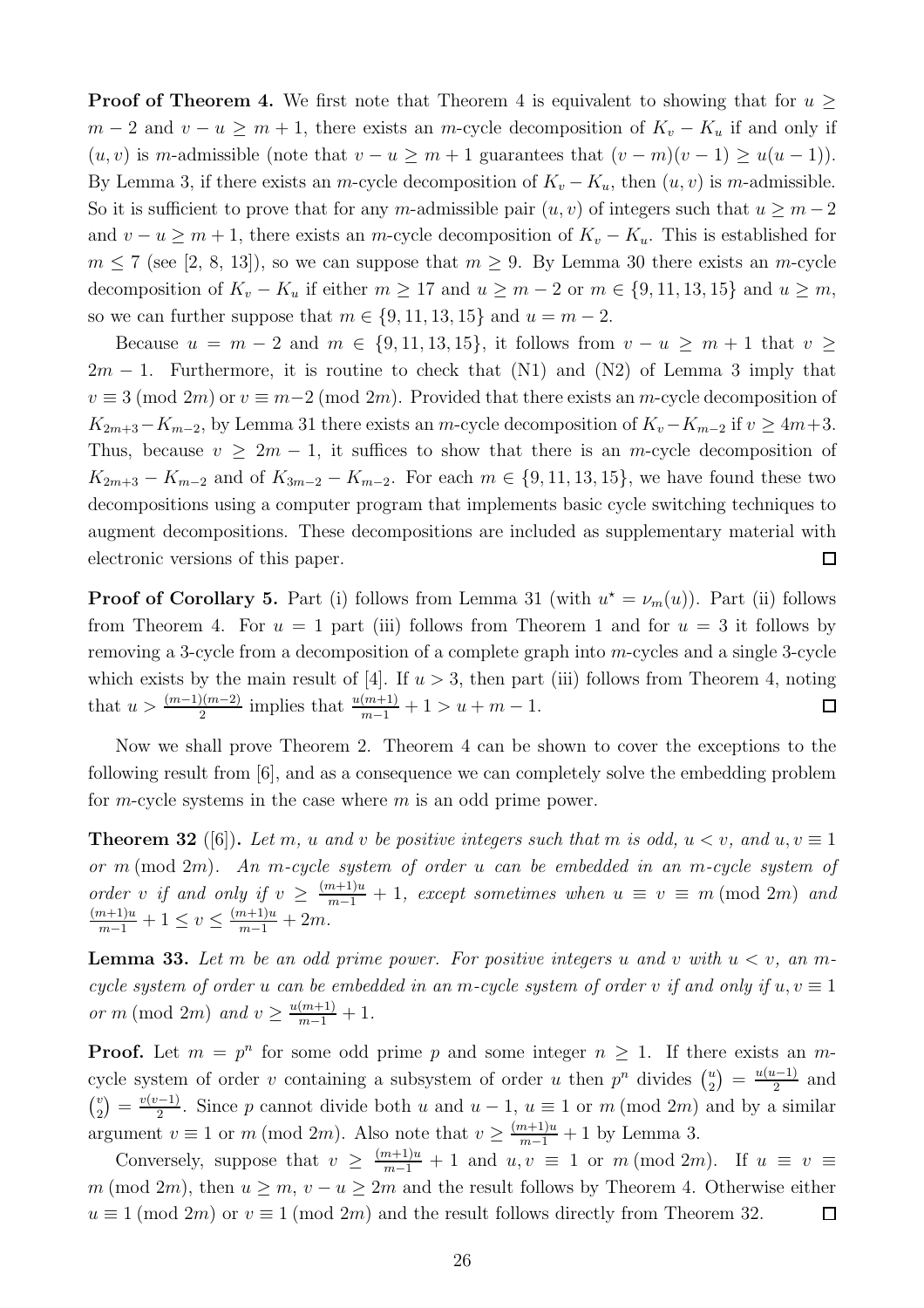Proof of Theorem [2.](#page-1-1) Part (i) follows directly from Theorem [1,](#page-0-0) Corollary [5\(](#page-2-1)iii) and Lemma [33.](#page-25-1) Part (ii) follows from Theorem [1](#page-0-0) and Corollary  $5(i)$  (note that an m-cycle system of order one is trivially embedded in any m-cycle system and that any non-trivial m-cycle system has order at least m).  $\Box$ 

Finally we shall prove Theorem [6.](#page-2-2)

**Proof of Theorem [6.](#page-2-2)** By Corollary [5](#page-2-1) it is sufficient to find m-cycle decompositions of  $K_v-K_u$ when  $(u, v)$  is m-admissible and either

- $u < m-2$  and  $v < \nu_m(u) + m-1$ ; or
- $m-2 \le u \le \frac{(m-1)(m-2)}{2}$  $\frac{2^{(m-2)}}{2}$  and  $v \le u + m - 1$ .

By Theorem [32](#page-25-0) we also know that, for pairs  $(u, v)$  such that  $u \equiv 1 \pmod{2m}$  and  $v \equiv$ m (mod 2m), there exists an m-cycle decomposition of  $K_v - K_u$  when  $v \ge \frac{u(m+1)}{m-1} + 1$ . So simple calculation reveals that it suffices to find an m-cycle decomposition of  $K_v - K_u$  for the values of  $m$ ,  $u$  and  $v$  given in the following table.

| m               | (u, v)                                                                                                |
|-----------------|-------------------------------------------------------------------------------------------------------|
| - 9             | (5, 11), (5, 17), (11, 17), (17, 23)                                                                  |
| 11              | $(5,27), (5,29), (7,27), (7,29), (13,21), (25,31), (35,43)$                                           |
| 13 <sup>1</sup> | $(5,31), (5,35), (7,33), (9,31), (9,35), (15,25), (29,37), (41,51)$                                   |
|                 | $15 [ (5,35), (5,41), (7,19), (7,27), (9,19), (9,27), (11,35), (11,41), (15,25), (17,29), (21,31),$   |
|                 | $(27, 37), (27, 39), (33, 43), (37, 49), (39, 49), (45, 55), (47, 59), (49, 57), (51, 61), (57, 67),$ |
|                 | $(57, 69), (63, 73), (67, 79), (77, 89)$                                                              |

We have found the desired decomposition in each of these cases using a computer program that implements basic cycle switching techniques to augment decompositions. These decompositions are included as supplementary material with arXiv:1411.3785.  $\Box$ 

#### Acknowledgements

The first author was supported by Australian Research Council grants DE120100040, DP120103067 and DP150100506. The second author was supported by an Australian Postgraduate Award.

## <span id="page-26-0"></span>References

- <span id="page-26-1"></span>[1] B. Alspach and H. Gavlas. Cycle decompositions of  $K_n$  and  $K_n - I$ . J. Combin. Theory Ser. B, 81(1):77–99, 2001.
- <span id="page-26-2"></span>[2] D. E. Bryant, D. G. Hoffman, and C. A. Rodger. 5-cycle systems with holes. Des. Codes Cryptogr., 8(1-2):103–108, 1996.
- [3] D. E. Bryant, D. Horsley, and B. M. Maenhaut. Decompositions into 2-regular subgraphs and equitable partial cycle decompositions. J. Combin. Theory Ser. B, 93(1):67–72, 2005.